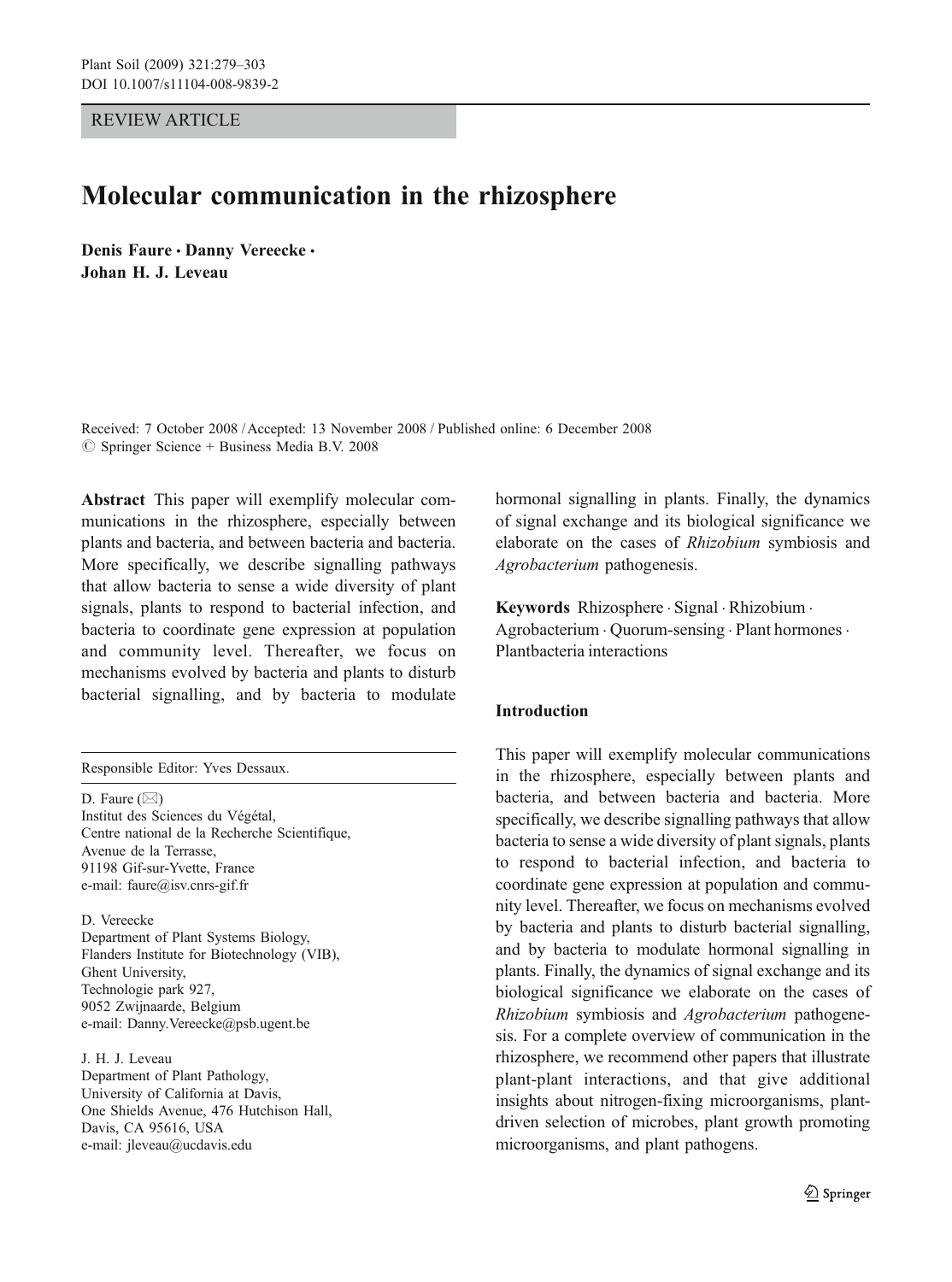# Communication in the rhizosphere: mechanisms and functions

#### How bacteria sense plant signals

The bulk soil is generally a very poor, nutrient-diluted and therefore hostile environment in which nutrient bioavailability is often hampered by the soil biochemistry. Within this nutritional desert, the presence of plant roots provides the means for the formation of true oases with flourishing microbial populations because all roots have the ability to actively secrete low- and high-molecular-weight molecules into the rhizosphere. Root exudation is largely mediated by the root hairs, but also the root cap and apical epidermal cells make a significant contribution. These actively secreted compounds are composed of excretions—waste products from the plants' internal metabolic processes without any identified function and secretions—a mixture of compounds that facilitate external processes like lubrication or nutrient acquisition. Moreover, root growth is accompanied by sloughing-off of living cells, senescence, cell wounding and leakage from plant cells which represent more passive release mechanisms of diverse components that nonetheless are very important for the provision of carbon in the soil. The compounds released by these processes are termed mucilages and exudates, respectively. Finally, the microbial community actively participates in defining the composition of the rhizosphere by degrading and secreting complex organics compounds, and by lysing plant cells. These types of molecules are part of mucilages and lysates, respectively (Bertin et al. [2003](#page-16-0); Somers et al. [2004](#page-22-0)). The whole of these root-associated components accumulating in the rhizosphere is termed rhizodeposit and it has a large impact on plant growth and soil ecology. Rhizodeposition is a dynamic process that is developmentally regulated and varies with the plant species and cultivar; it is also altered upon biotic and abiotic stress. Moreover, the microbial community influences the composition of the exudates to its advantage (Yang and Crowley [2000](#page-24-0); Paterson et al. [2006](#page-21-0); Shaw et al. [2006](#page-22-0); Yoneyama et al. [2007](#page-24-0)).

From the above it is clear that root exudates are complex molecular mixtures and in Table [1](#page-2-0) the diversity of molecules identified in rhizodeposits is illustrated. Generally, rhizodeposition is involved in primary and secondary plant metabolic processes,

nutrient and water acquisition, plant defence and stimulatory or inhibitory interactions with other soil organisms (Bertin et al. [2003](#page-16-0)). However, depending on their relative abundance, the different components of rhizodeposits also affect the soil microorganisms. It is not difficult to envision that many of these compounds are chemoattractants and welcome nutrients for the microbes living in or nearby the rhizosphere (Somers et al. [2004](#page-22-0); Brencic and Winans [2005](#page-16-0)). Whereas many micro-organisms can only utilise rather general plant metabolites, some bacteria have the capacity to catabolize certain plant secondary metabolites providing a selective advantage to colonize the rhizosphere of specific plants (Savka et al. [2002](#page-22-0)). Examples of such nutritional mediators are glycosides and aryl-glycosides (Faure et al. [1999](#page-18-0), [2001](#page-18-0)), calystegin (Tepfer et al. [1988](#page-23-0); Guntli et al. [1999](#page-19-0)), certain flavonoids (Hartig et al. [1991](#page-19-0)), proline (Jiménez-Zurdo et al. [1997](#page-19-0)), 1-aminocyclopropane-1 carboxylic acid (Penrose and Glick [2001](#page-21-0)), and homoserine and betaines (Boivin et al. [1990](#page-16-0); Goldmann et al. [1991](#page-18-0)). Another well described effect of often unidentified components of rhizodeposits is the activation of bacterial gene expression culminating in more or less intimate interactions with the producing plant host (Stachel et al. [1985](#page-23-0); Koch et al. [2002](#page-20-0); Brencic et al. [2005](#page-16-0); Brencic and Winans [2005](#page-16-0); Cooper [2007](#page-17-0); Reddy et al. [2007](#page-22-0); Franks et al. [2008](#page-18-0); Johnston et al. [2008](#page-19-0)). Recent genome-wide studies have shown that root exudates modulate the expression of a significant number of bacterial genes of which the function in rhizosphere colonisation and competitiveness had not been anticipated (Mark et al. [2005](#page-20-0); Matilla et al. [2007](#page-20-0); Yuan et al. [2008b](#page-24-0)). Moreover, plants have been shown to secrete components that interfere with quorum sensing (Teplitski et al. [2000](#page-23-0); Dunn and Handelsman [2002](#page-18-0); Gao et al. [2003](#page-18-0)), a cell-cell signalling mechanism in bacteria that is very important in groupcoordinated processes that impact interactions with Eukaryotes (von Bodman et al. [2003](#page-23-0); Waters and Bassler [2005](#page-24-0)). In order to trigger these diverse molecular, physiological and behaviour responses, soil bacteria first have to sense the presence of the root exudates via one- and two-component signal perception systems.

A widespread mechanism by which bacteria sense their environment and respond accordingly is the twocomponent system which is typically comprised of a usually membrane-bound sensor histidine protein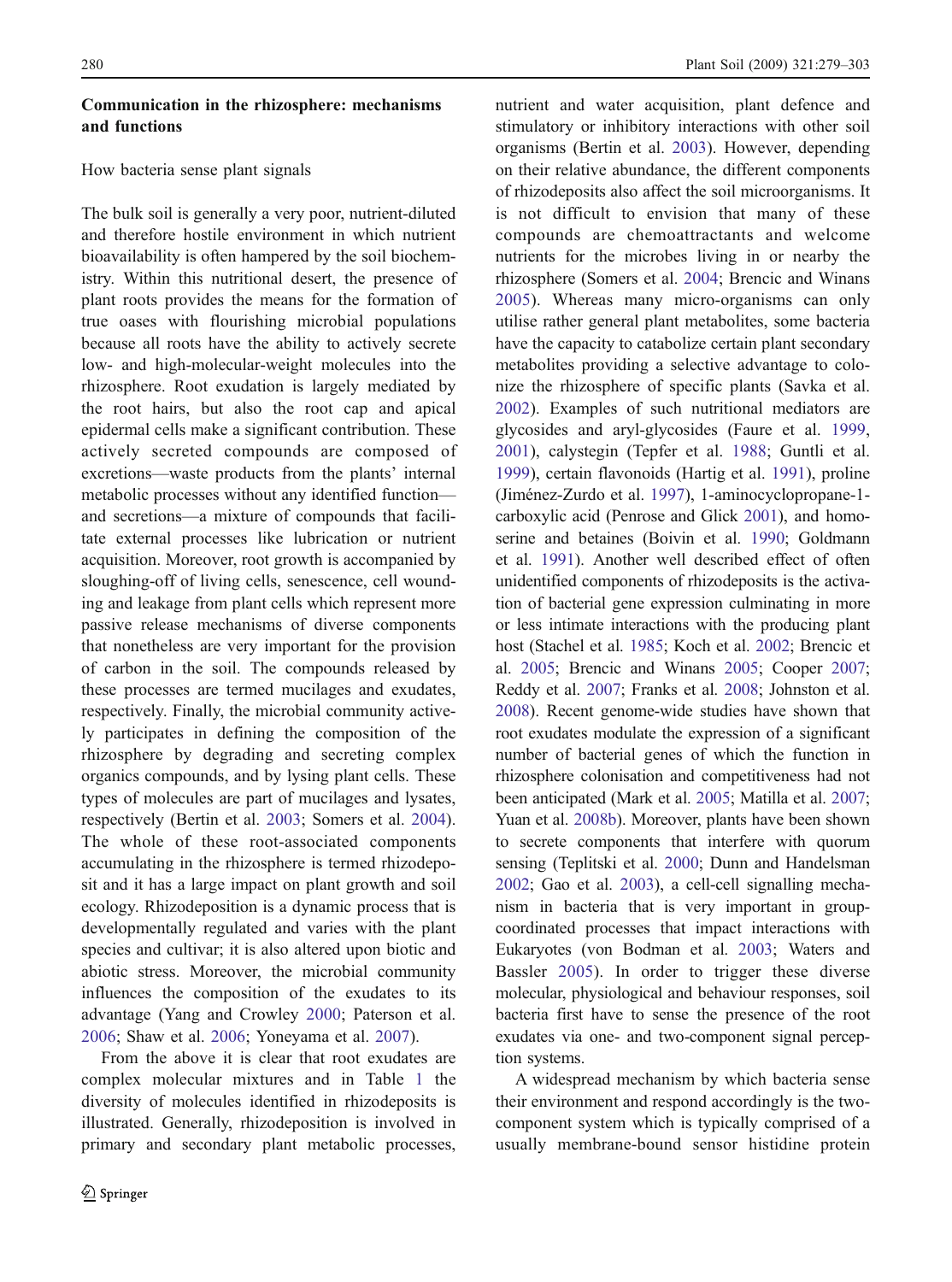<span id="page-2-0"></span>

|  |  |  | Table 1 Organic compounds and enzymes released by plants in root exudates and their function in the rhizosphere |  |  |  |  |
|--|--|--|-----------------------------------------------------------------------------------------------------------------|--|--|--|--|
|--|--|--|-----------------------------------------------------------------------------------------------------------------|--|--|--|--|

| Class of<br>compounds          | Components                                                                                                                                                                                                                                                                                     | Functions                                                                                                                                                                                                                                                                  |
|--------------------------------|------------------------------------------------------------------------------------------------------------------------------------------------------------------------------------------------------------------------------------------------------------------------------------------------|----------------------------------------------------------------------------------------------------------------------------------------------------------------------------------------------------------------------------------------------------------------------------|
| <b>Sugars</b>                  | arabinose, desoxyribose, fructose, galactose, glucose,<br>maltose, oligosaccharides, raffinose, rhamnose, ribose,<br>sucrose, xylose, mannitol, complex polysaccharides                                                                                                                        | lubrication; protection of plants against toxins;<br>chemoattractants; microbial growth stimulation                                                                                                                                                                        |
| Amino acids<br>and amides      | all 20 proteinogenic amino acids, $\gamma$ -aminobutyric acid,<br>cystathionine, cystine, homoserine, mugenic acid,<br>ornithine, phytosiderophores, betaine, stachydrine,                                                                                                                     | inhibit nematodes and root growth; microbial<br>growth stimulation; chemoattractants,<br>osmoprotectants; iron scavengers                                                                                                                                                  |
| Aliphatic acids                | acetic, acetonic, aconitic, aldonic, butyric, citric,<br>erythronic, formic, fumaric, gluconic, glutaric, glycolic,<br>isocitric, lactic, maleic, malic, malonic, oxalic,<br>oxaloacetic, oxaloglutaric, piscidic, propionic, pyruvic,<br>shikimic, succinic, tartaric, tetronic, valeric acid | plant growth regulation; chemoattractants;<br>microbial growth stimulation                                                                                                                                                                                                 |
|                                | Aromatic acids p-hydroxybenzoic, caffeic, p-coumeric, ferulic, gallic,<br>gentisic, protocatechuic, sinapic, syringic acid                                                                                                                                                                     | plant growth regulation; chemoattractants                                                                                                                                                                                                                                  |
| Phenolics                      | flavanol, flavones, flavanones, anthocyanins, isoflavonoids,<br>acetosyringone                                                                                                                                                                                                                 | plant growth regulation; allelopathic interactions;<br>plant defence; phytoalexins; chemoattractants;<br>initiate legume-rhizobia, arbuscular mycorrhizal<br>and actinorhizal interactions; microbial growth<br>stimulation; stimulate bacterial xenobiotic<br>degradation |
| Fatty acids<br><b>Vitamins</b> | linoleic, linolenic, oleic, palmitic, stearic acid<br>p-aminobenzoic acid, biotin, choline, n-methionylnicotinic<br>acid, niacin, panthothenate, pyridoxine, riboflavin, thiamine                                                                                                              | plant growth regulation<br>microbial growth stimulation                                                                                                                                                                                                                    |
| <b>Sterols</b>                 | campestrol, cholesterol, sitosterol, stigmasterol                                                                                                                                                                                                                                              | plant growth regulation                                                                                                                                                                                                                                                    |
| Enzymes and<br>proteins        | amylase, invertase, phosphatase, polygalacturonase,<br>protease, hydrolase, lectin                                                                                                                                                                                                             | plant defence; Nod factor degradation                                                                                                                                                                                                                                      |
| Hormones                       | auxin, ethylene and its precursor 1-aminocyclopropaan-1-<br>carboxylic acid (ACC), putrescine, jasmonate, salicylic acid                                                                                                                                                                       | plant growth regulation                                                                                                                                                                                                                                                    |
| Miscellaneous                  | unidentified acyl homoserine lactone mimics, saponin,<br>scopoletin, reactive oxygen species, nucleotides, calystegine,<br>trigonelline, xanthone, strigolactones                                                                                                                              | quorum quenching; plant growth regulation;<br>plant defence; microbial attachment; microbial<br>growth stimulation; initiate arbuscular mycorrhizal<br>interactions                                                                                                        |

Adapted from Bertin et al. [\(2003](#page-16-0)) and Somers et al. [\(2004](#page-22-0))

kinase and a response regulator most often mediating differential gene expression. The structural genes are frequently organised as an operon, although many orphan kinases have been detected in the available bacterial genomes, and both encoded proteins consist of at least two domains. Via an N-terminal input domain the sensor perceives a specific stimulus, which upon interaction results in a conformational change of the cytoplasmic transmitter domain resulting in autophosphorylation at a conserved histidine residue. The activated transmitter domain will then in turn activate the N-terminal receiver domain of the cognate response regulator by phosphotransfer to a conserved aspartate residue. Next, the activated response regulator will mediate a cellular response via its C-terminal effector or output domain mainly by protein-protein interactions or protein-DNA interactions (see Fig. [1](#page-3-0)). Finally, dephosphorylation of the response regulator brings the system back to the prestimulus state (Laub and Goulian [2007](#page-20-0)). A common variation on this prototypical two-component system is the phosphorelay in which the histidine kinase has an additional receiver-like domain. Such hybrid histidine kinases will, upon signal perception and subsequent autophosphorylation, transfer their phosphoryl group intramolecularly to an aspartate residue in their receiver domain. This phosphoryl group is then transferred to a histidine residue of a cytoplasmic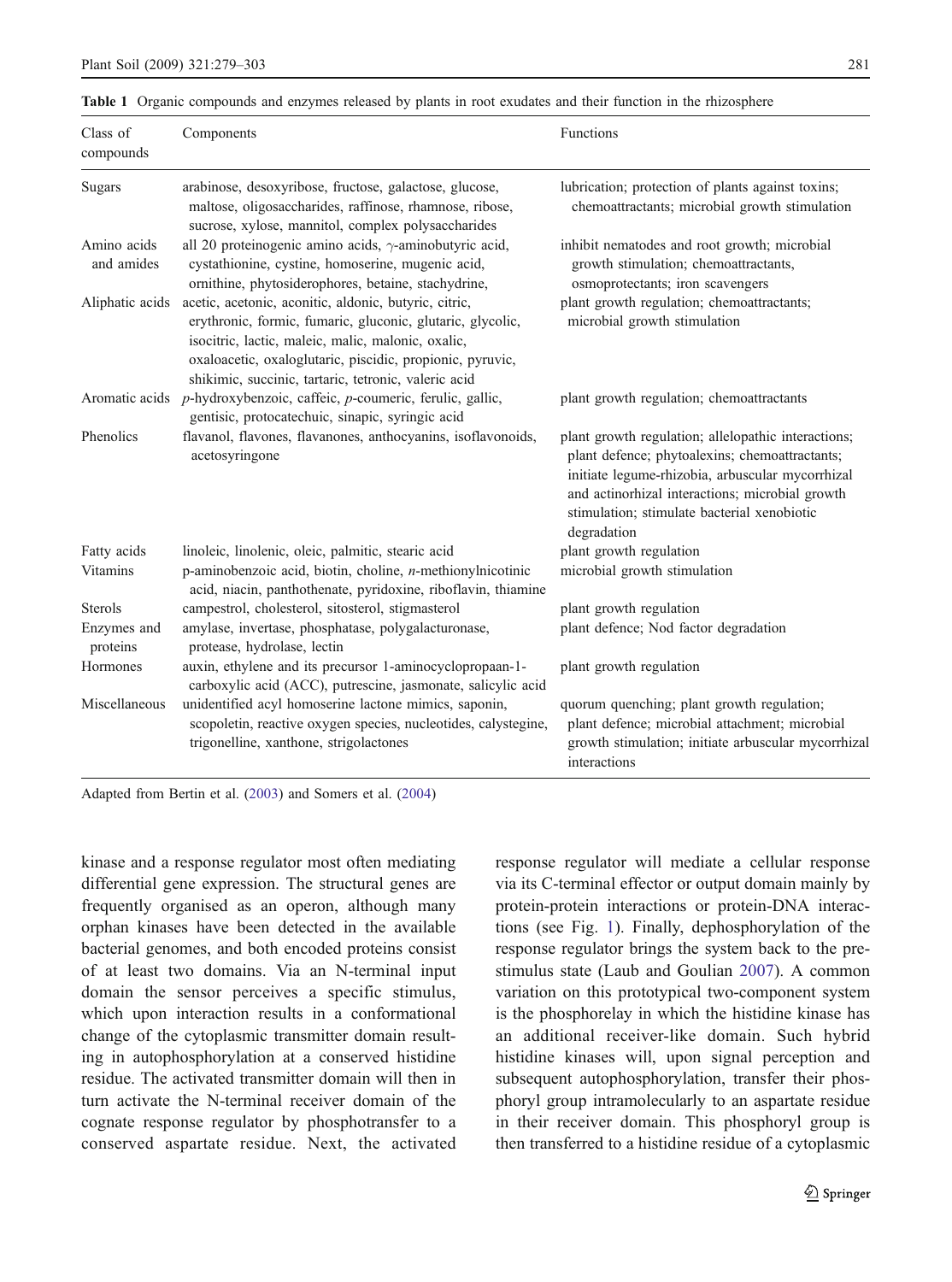<span id="page-3-0"></span>histidine phosphotransferase which finally shuttles it to the aspartate residue of the terminal response regulator (see Fig. 1a; Hoch and Varughese [2001](#page-19-0)). Whereas the histidine kinase domains of the sensors and the receiver domains of the response regulators comprise paralogous gene families that share considerable sequence and structural similarity, their input and output domains vary extensively although many conserved modules have been identified (Galperin [2006](#page-18-0); Mascher et al. [2006](#page-20-0); Szurmant et al. [2007](#page-23-0)). Classification of the sensor histidine protein kinases based on their domain architecture, reflecting the mechanism of sensing and signal transduction, revealed three major groups: the periplasmic- or

Fig. 1 Different signal perception and transduction mechanisms in bacteria. a Overview of the signal transduction systems; b Classification of the sensor histidine protein kinases: the periplasmic- or extracellular-sensing histidine kinases (left), histidine kinases with sensing mechanisms linked to transmembrane regions (middle), and cytoplasmicsensing histidine kinases (right); c Classification of the response regulators: stand-alone receiver domains (left), and receiver domains combined with an output domain (right). H, histidine residue; D, aspartate residue; P, phosphotransfer; HPT, histidine phosphotransferase; lightening flash, incoming signal



(D

protein-protein

D)

protein-protein protein-DNA

protein-RNA

ligand binding

enzymatic activity

uncharacterised

C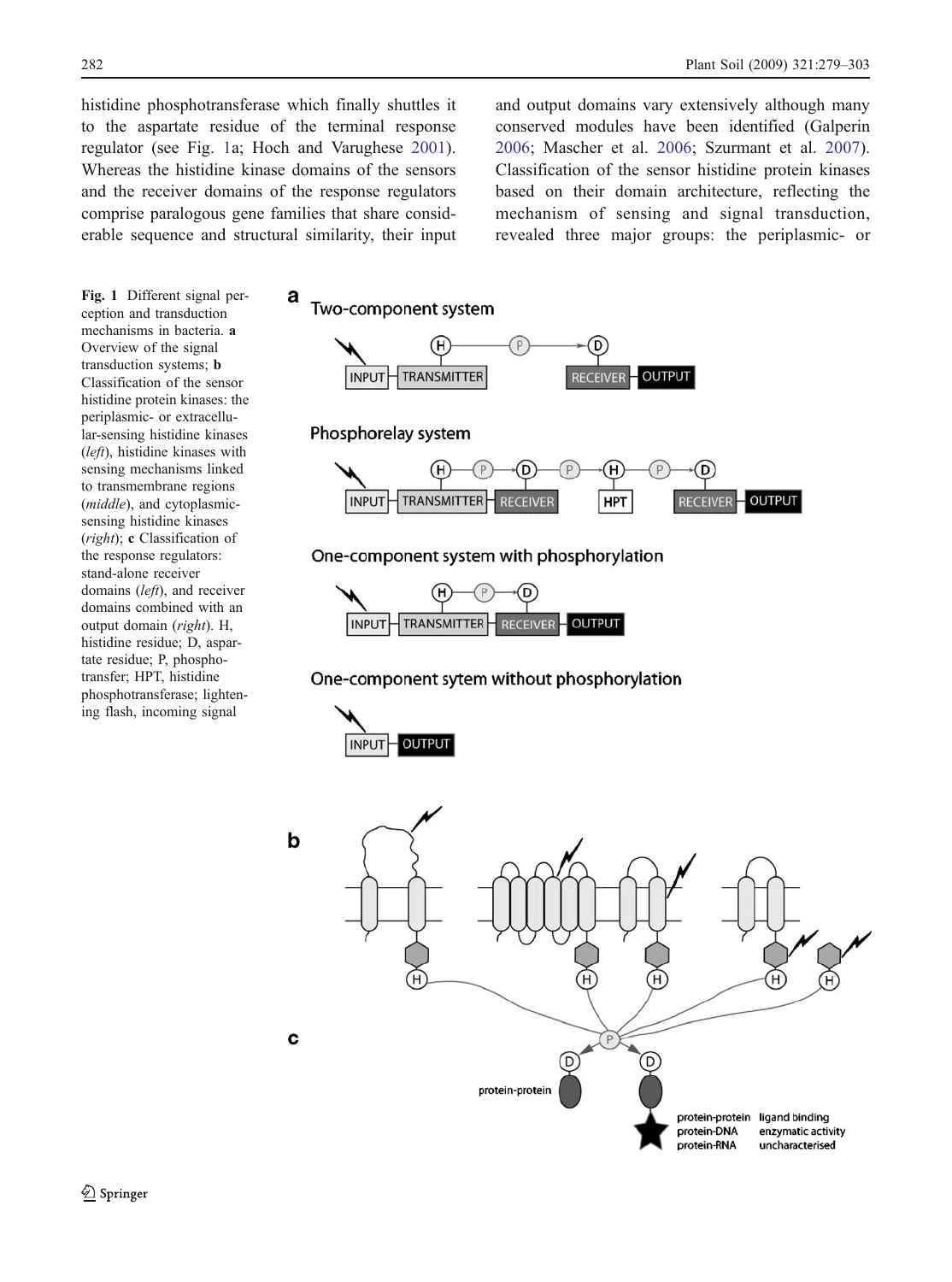extracellular-sensing histidine kinases, histidine kinases with sensing mechanisms linked to transmembrane regions, and cytoplasmic-sensing histidine kinases (see Fig. [1](#page-3-0)b; Mascher et al. [2006](#page-20-0)). The first class is the largest and signal detection occurs directly via binding of a small molecule to the sensor domain, indirectly through interaction with a periplasmic solute-binding protein, or via a conformational change of the input domain after a mechanical or electrochemical stimulus. The hybrid histidine kinases of phosphorelay systems belong to this class. Typically, the periplamic sensor kinases recognise solutes and nutrients, and so are part of many two-component systems involved in rhizosphere sensing. The second and smallest class of sensor kinases lack elaborate extracellular input domains and rely mainly on their transmembrane helices for perception of stimuli that are either associated with the membrane or occur within the membrane interphase. The third class groups the cytoplasmic-sensing histidine kinases which can be membrane-anchored or soluble and detect diffusible or internal stimuli (Mascher et al. [2006](#page-20-0)). A structural classification of the response regulators based on their domain architectures resulted in six major types that reflect their functionality: stand-alone receiver domains, and receiver domains combined with DNA- or RNA-binding, enzymatic, protein- or ligand-binding and uncharacterized output domains (see Fig. [1](#page-3-0)c; Galperin [2006](#page-18-0)). The transcriptional regulators with a DNA-binding output domain encompass 75% of all response regulators and typically have a important role in rhizosphere signal transduction.

Although two-component systems have been considered as the paradigm signal perception and transduction systems in prokaryotes, large scale genome analyses have recently shown that a bacterial cell contains a plethora of the much simpler onecomponent systems (Ulrich et al. [2005](#page-23-0)). Typically, these systems are single proteins that contain input and output domains, but lack the phosphotransfer histidine kinase and receiver domains (see Fig. [1](#page-3-0)a). Another type of one-component systems resembles fusions of classical histidine kinases with full-length response regulators and consists of single proteins with input, transmitter, receiver and output domains (see Fig. [1](#page-3-0)a; Galperin [2006](#page-18-0)). The repertoire of input and output domains in one-component systems is much more diverse than in two-component systems,

with many domains unique for the one-component systems. This finding suggests that one-component systems likely perceive similar stimuli and elicit similar responses as two-component systems; their greater variability however is related to their extensive involvement in cytoplasmic sensing (Ulrich et al. [2005](#page-23-0)).

The list of one- and mainly two-component systems involved in plant recognition by rhizospheric bacteria is obviously extensive and several of them will be described in detail throughout this chapter. The following examples illustrate that almost every class of sensors and response regulators are involved in rhizosphere sensing. The periplasmic-sensing histidine kinase VirA of Agrobacterium tumefaciens recognises acidic pH, phenolic compounds, and monosaccharides (the latter via the periplasmic sugar-binding protein ChvE) released by wounded plant cells and its cognate DNA-binding response regulator VirG activates vir gene expression initiating T-DNA transfer (Mukhopadhyay et al. [2004](#page-21-0)). The GacS hybrid histidine kinase of many proteobacteria recognises environmental signals and activates the transcription factor GacA that controls for instance the biosynthesis of extracellular enzymes and secondary metabolites involved in virulence (Heeb and Haas [2001](#page-19-0)). The CbrAB system of Pseudomonas aeruginosa senses the intracellular carbon/nitrogen ratio via the transmembrane sensor CbrA and CbrB adjusts its catabolism by modulating expression of catabolic operons (Nishijyo et al. [2002](#page-21-0)); in Pseudomonas putida, a CbrAB system is involved in the degradation of IAA (Leveau and Gerards [2008](#page-20-0)). The membrane-associated cytoplasmic sensor kinase FixL and its cognate response regulator FixJ mediate  $O<sub>2</sub>$ controlled gene expression in root-nodulating bacteria (Gilles-Gonzalez and Gonzalez [2004](#page-18-0)). The soluble sensor CheA with its response regulator CheY controls chemotaxis in many bacteria via proteinprotein interactions (Szurmant and Ordal [2004](#page-23-0)). The best described one-component system implicated in perception of the plant is likely the cytoplasmic possibly membrane-associated NodD protein of rhizobia (Brencic and Winans [2005](#page-16-0)). It is a LysR type transcription factor that perceives flavonoids and then activates transcription of the nod genes that encode the biosynthesis of the lipochito-oligosaccharide Nod factor (Peck et al. [2006](#page-21-0)).

Although many signal transduction systems have been described and keep on being identified via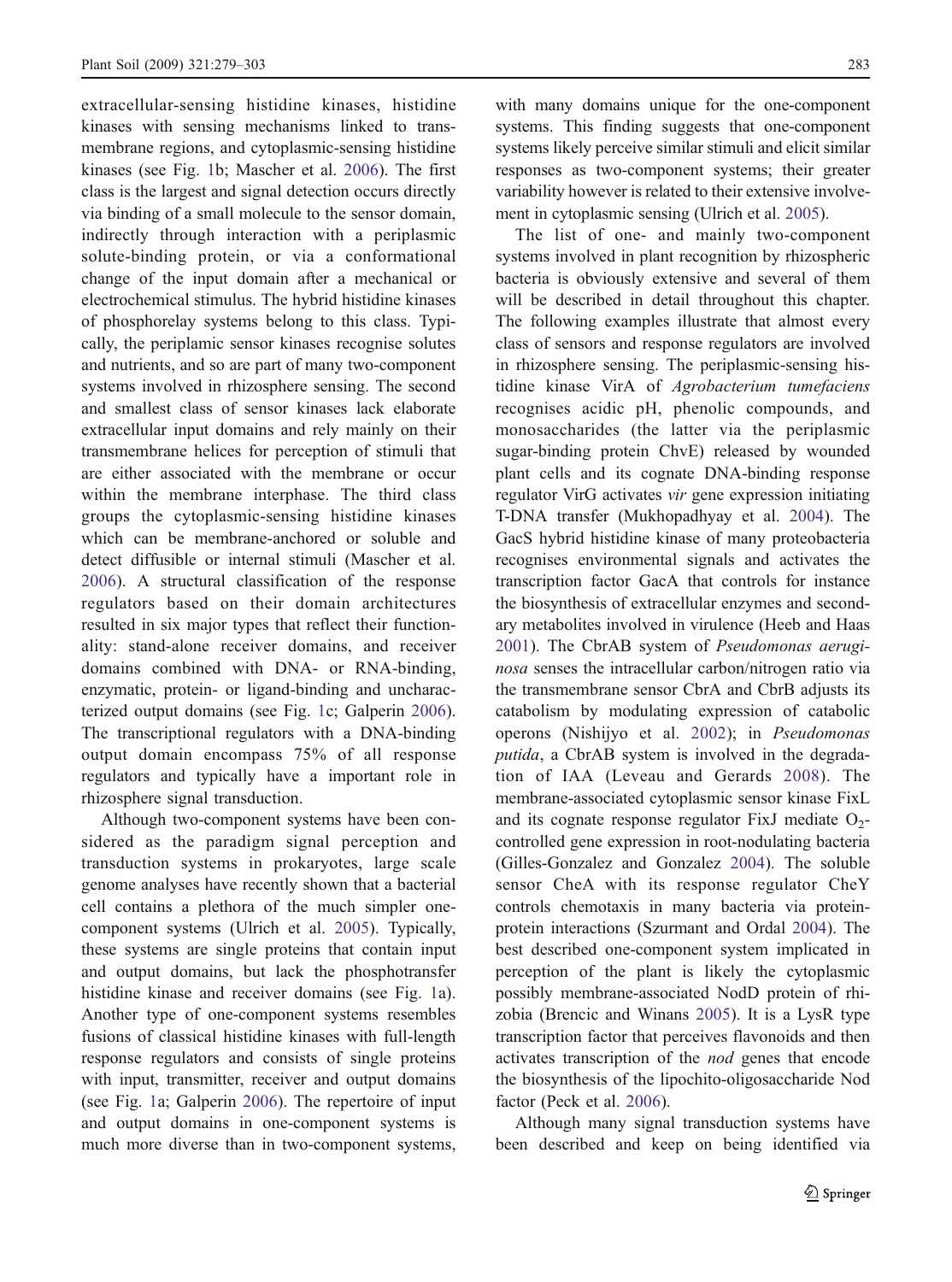genome-wide approaches (Mascher et al. [2006](#page-20-0); Qian et al. [2008](#page-21-0)), a lot of the mechanistic details and the identity of many of the primary stimuli remain to be uncovered. Nevertheless, from the above it is clear that the simple and exchangeable modular design of one- and two-component systems combined with extensive cross-regulation permits bacteria to perform sophisticated information processing allowing them to survive in the dynamic rhizosphere environment.

## How plants sense bacteria

Plants evolved complex and diverse mechanisms to sense and respond to bacterial presence. Morphogens such as cytokinines, auxins and Nod factors, can profoundly affect plants. Plants sense Nod factors via receptor kinases of the LysM family (primary Nod factor receptor MtLYK4/NFP, and secondary Nod factor receptor or entry receptor MtLYK3/HCL), upon which a complex signal transduction cascade is triggered involving other extracellular-domaincontaining receptors (Jones et al. [2007](#page-19-0) and references therein). Plants also respond to presence of bacterial quorum-sensing signals, but the mechanism involved is still unknown (Mathesius et al. [2003](#page-20-0); Schuhegger et al. [2006](#page-22-0); von Rad et al. [2008](#page-23-0)). However pathogenassociated molecular patterns (PAMPs) such as lipopolysaccharides (LPS), peptidoglycan, and abundant proteins like the translational factor EF-tu and flagellin, are perceived via specific receptors, the pattern recognition receptors (PRRs). Perception of PAMPS constitutes the primary immune response of plants and is referred as PAMP-triggered immunity (PTI) (Zipfel [2008](#page-24-0)). Regulatory cascades implicating several classes of kinases activate the PTI. Until today, FLS2 and EFR are the only known PRRs in Arabidopsis; other examples of plant PRRs are very scarce (Zipfel [2008](#page-24-0)). However, the genome of Arabidopsis possesses numerous (hundreds) potential PRRs (Schwessinger and Zipfel [2008](#page-22-0)). The availability of new genomic resources and novel tools should enable the discovery of additional PRRs from crop species.

In the co-evolution of host-microbe interactions (Chisholm et al. [2008](#page-17-0)), pathogens acquired the capacity to suppress PTI by interfering with recognition at the plasma membrane or by secreting effector proteins into the plant cell cytosol that alter resistance signalling and PTI. Remarkably, the ability to deliver proteins directly into plant host cells is a common feature among phytopathogens. Bacterial effectors that are released into plant cells can possess enzyme activities, such as proteases and phosphatases, which are responsible for modifying host protein to enhance pathogen virulence and evade detection. Some other effectors are protein chaperones protecting the pathogen itself from these potentially detrimental enzymatic activities or keeping the effector protein unfolded prior to secretion.

In response to the delivery of pathogen effector proteins, plants acquired surveillance proteins (R proteins) to recognize and either directly or indirectly block or modify the properties of bacterial effectors. This response constitutes the secondary immune response of plants and is referred to as effectortriggered immunity (ETI). The connection between PTI and ETI is an emerging field of research. Furthermore, the role of small RNAs in immunity and that of PTI in symbiosis are valuable areas to investigate.

# How bacteria sense bacteria

Bacteria have evolved sophisticated mechanisms to coordinate gene expression at population and community levels via the synthesis and perception of diffusible molecules. Because the concentration of the emitted signal in a confined environment reflects the bacterial cell number per volume unit (commonly cell density), such a regulatory pathway was termed quorum sensing (QS) (Fuqua et al. [1994](#page-18-0)). In an open environment, however, the concentration of the signal reflects both the bacterial cell number and the signal diffusion coefficient. In such open environments, the term diffusion sensing was proposed (Redfield [2002](#page-22-0)). A recent tentative to unify quorum and diffusion sensing states that the perception of a signal by a cell (efficiency sensing) is modulated by three essential factors: cell density (quorum sensing), mass-transfer properties (diffusion sensing), and spatial distribution of the cells (Hense et al. [2007](#page-19-0)). However, additional environmental factors may directly modify the synthesis rate and stability of the signals in the rhizosphere, which will be discussed in a latter paragraph.

The nature of QS signals is highly diverse (Schaefer et al. [2008](#page-22-0); Whitehead [2001](#page-24-0)). Oligopeptides and substituted gamma-butyrolactones have been described in Gram-positive bacteria, while other substituted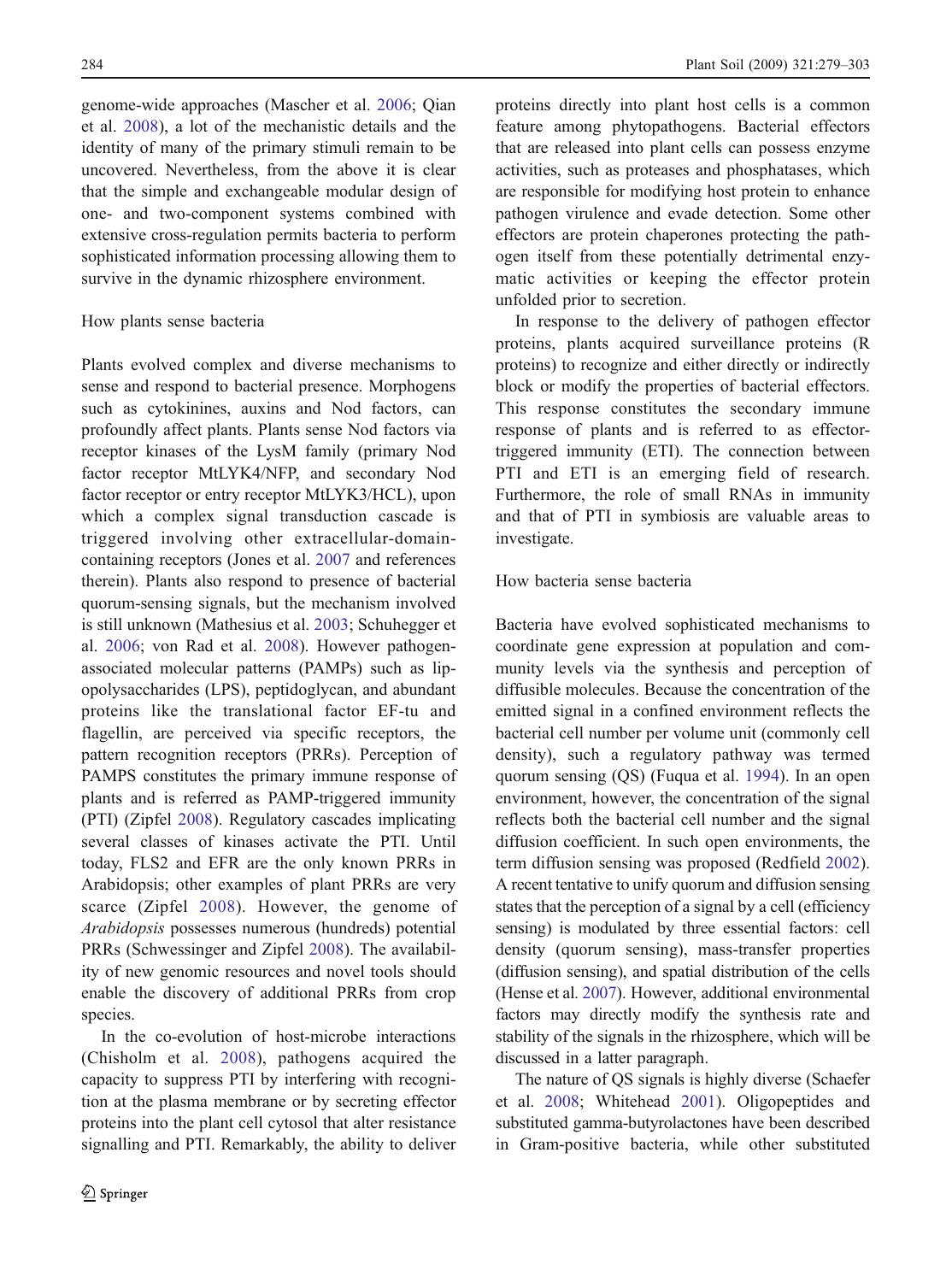gamma-butyrolactones, the N-acyl-homoserine lactones (AHLs), are synthesized by a large number of Gram-negative bacteria. In this latter bacterial group, 3 hydroxypalmitic acid methyl ester (Flavier et al. [1997](#page-18-0)), 3,4-dihydroxy-2-heptylquinoline (Holden et al. [1999](#page-19-0)), and a furanosyl borate diester (Chen et al. [2002](#page-17-0)) can also act as QS signals. The most studied QS signals among rhizobacteria are AHLs (Whitehead et al. [2001](#page-24-0)). The synthesis of AHL depends upon synthases generally belonging to two classes: the LuxI and the AinS homologs. The perception of the signal relies on a sensor protein, a LuxR homolog, which is also the transcriptional regulator controlling the expression of QS-regulated genes.

The rhizosphere is potentially favorable for QS signalling, because it is a spatially structured habitat that is colonized, at a high cell density, by diverse bacterial populations. Experimental evidence supports this assertion. Ten to twenty percent of the cultivable bacteria in soil and rhizospheric environments are AHL-producing (D'Angelo-Picard et al. [2004](#page-17-0)). They are able to communicate both at the intra- and interspecies level (Steidle et al. [2001](#page-23-0), [2002](#page-23-0)). Moreover, AHL signalling is implicated in the manifestation of plant-associated phenotypes in pathogenic, symbiotic, and biocontrol bacterial strains. The functions controlled by QS are highly diverse, including the horizontal transfer of plasmids, and the regulation of rhizospheric competence factors such as antibiotics, as well as functions that are directly implicated in plant-bacteria associations, such as virulence factors (Whitehead et al. [2001](#page-24-0)).

The AHL QS-signals show variations in the length and side chains of a core structure, and each AHL receptor can recognize a specific AHL structure. Even though some correlation exists between the genetic position of a strain or a group of strains and their AHL production patterns (D'Angelo et al. [2005](#page-17-0)), most AHL profiles are not strictly conserved at the genus or species level. Indeed, some phylogenetically distant species exhibit similar AHL profiles, supporting inter-species communication. Several explanations may account for this phenomenon. At the molecular level, the amino acid sequences of the AHL synthases are sometimes more distant within one species than between distinct species (Gray and Garey [2001](#page-19-0)). At the ecological and evolutionary levels, the presence of multiple AHL synthase homologues in species such as in Rhizobium leguminosarum (González and Marketon [2003](#page-18-0)) and the fact that multiple  $luxI$ - $luxR$  determinants in a bacterium may be acquired independently (Gray and Garey [2001](#page-19-0)), can explain the occurrence of these complex patterns of AHLs. As an example, in the genus Rhizobium, some strains produce a single AHL, while others synthesize several AHLs (González and Marketon [2003](#page-18-0)). Such heterogeneity within AHL profiles may result from a selective pressure that tends to stimulate the emergence of distinct molecular languages at sub-species level, especially when related organisms share common ecological niches. An alternative explanation calls for another selective pressure that would authorize inter-species cooperation. One can not exclude the possibility that bacterial populations use distinct communication pathways to discriminate different levels of genetic proximity (clone, population and community). One of the QS signals facilitating communication at community level would be a furanosyl borate diester (AI-2) that is synthesized and recognized by a large range of Grampositive and Gram-negative bacteria (Chen et al. [2002](#page-17-0)). The multiplicity of QS-signals, their interconnection and their modulation by environmental factors, especially the plant host, as well as spatial and temporal constraints remain to be elaborated.

How bacteria and plants interfere with bacterial signals

Bacteria and plants, as well as their genetically modified derivatives generated for research and biotechnological purposes, can produce QS-signal biomimics or QS-interfering molecules, including QS-signal modifying enzymes (Dong et al. [2007](#page-18-0)). The term quorum quenching (QQ) encompasses various natural phenomena or engineered procedures that lead to the perturbation of the expression of QSregulated functions.

QS-biomimics were discovered in plants and in bacteria; their function is still speculative (McDouglas et al. [2007](#page-20-0)). In contrast, numerous reports evaluated QQ mechanisms, their function in vivo, and their potential agricultural applications (Dong et al. [2007](#page-18-0)). The three main steps of QS regulation that seem to be targeted are signal synthesis, and the much better described signal stability and sensing. For instance, the red algae Delisea pulchra limits bacterial colonization (fouling) of its lamina by interfering with the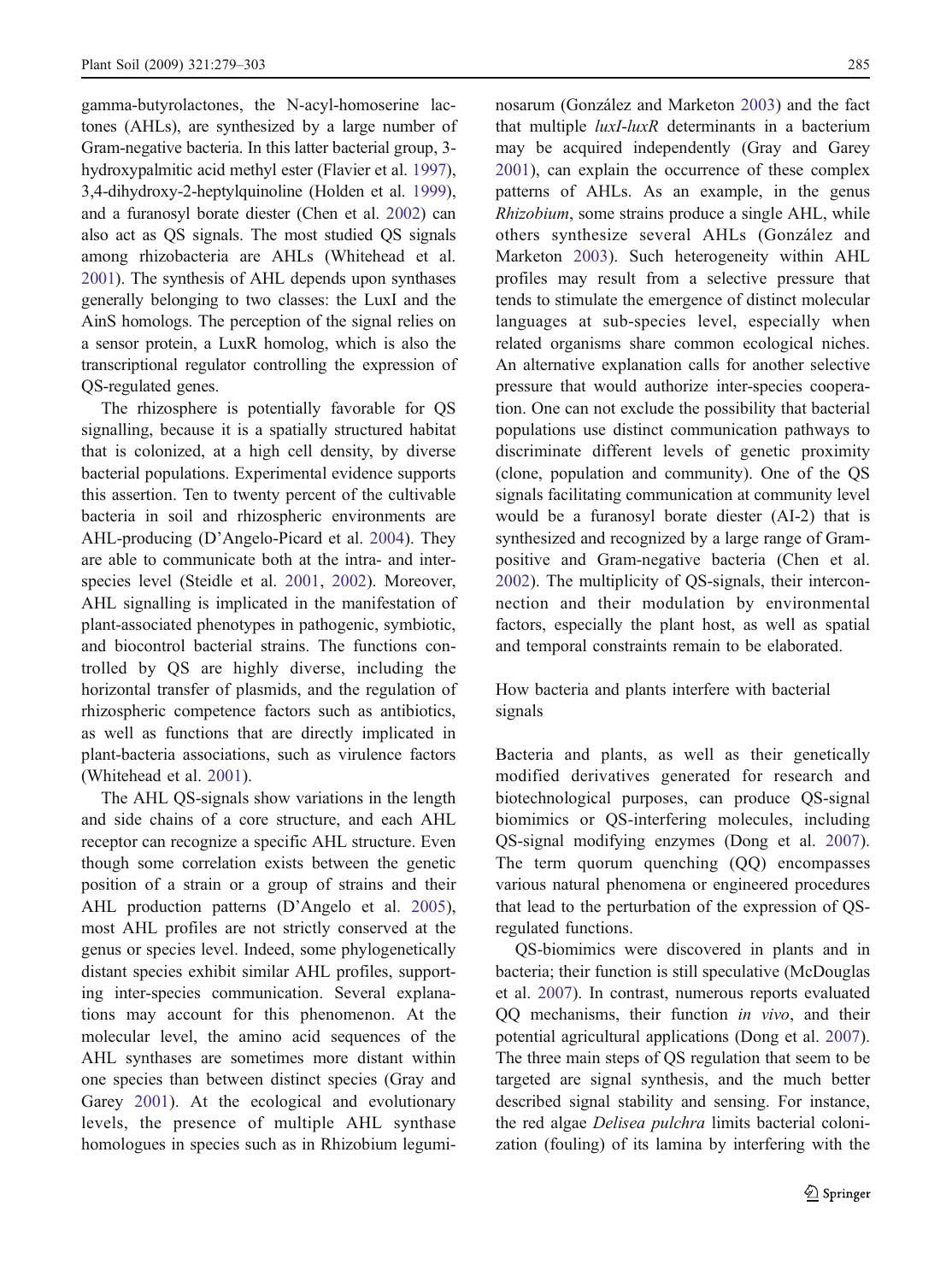QS-controlled motility and biofilm-formation ability. This process is mediated by halogenated furanones produced by the algae that bind the bacterial LuxR receptor, prevent the binding of or displace the AHL signal, and thereby accelerate the degradation of the LuxR protein (Rasmussen and Givskov [2006](#page-21-0)). Other inhibitors have been found in plants such as pea and soybean, Medicago, fruit extracts such as those from grape and strawberry, garlic, vanilla, lily and pepper, Clematis vitalba, Geranium molle, and Tropaeolum majusi (Rasmussen and Givskov [2006](#page-21-0)). Fungi such as Penicillum species also produce inhibitors of QS, identified as the lactones patulin and penicillic acid (Rasmussen et al. [2005](#page-21-0)). Interestingly, patulin naturally occurs in fruits such as apple, pear, peach, apricot, banana, pineapple, and grape, where the compound may also contribute to the inhibition of QS. The impact of these molecules on the behavior of rhizobacteria remains to be clarified. Aside from the investigations on natural inhibitors, efforts have been made to identify or design chemical compounds that may target the LuxR-like receptor(s). Most of the designs are based on actual AHL structures and analogues with either activating or inhibitory activity have been identified (Reverchon et al. [2002](#page-22-0)).

QS-signals are subject to enzymatic degradation. The AHL- lactonases catalyze a reaction that is identical to pH-mediated lactonolysis (opening the gamma-butyrolactone ring), while acylases/amidohydrolases convert AHL to homoserine lactone and a fatty acid. These enzymatic activities were observed in bacteria such as Variovorax (Leadbetter and Greenberg [2000](#page-20-0)) and Bacillus (Dong et al. [2000](#page-18-0)). Since these pioneer reports, numerous bacteria inactivating AHLs have been identified (Faure and Dessaux [2007](#page-18-0)). Some dissimilate AHL, i.e. use these substrates as growth substrates, and some do not (Leadbetter and Greenberg [2000](#page-20-0); Uroz et al. [2003](#page-23-0)). To date, AHL inactivation has been described in  $\alpha$ proteobacteria (e.g. Agrobacterium, Bosea, Sphingopyxis and Ochrobactrum), β-proteobacteria (e.g. Variovorax, Ralstonia, Comamonas, and Delftia), and γ-proteobacteria (e.g. Pseudomonas and Acinetobacter). AHL inactivation also occurs in Grampositive strains, both amongst low-G+C% strains or firmicutes such as Bacillus and high-G+C% strains or actinobacteria, e.g. Rhodococcus, Arthrobacter, and Streptomyces. Rhodococcus erythropolis has lactonase and acylase activies, as well as an oxidoreductase that converts 3-oxo-AHL to 3-hydroxy-AHL, which represents a different AHL-modifying activity that is not sensu stricto degrading (Uroz et al. [2005](#page-23-0), [2008](#page-23-0)). Since the substitution at C3 is crucial for signal specificity, the oxidoreductase leads to a change in or loss of the signaling capability of the QS molecules. Aside from bacteria, AHL-degradation abilities have also been observed in animals (Chun et al. [2004](#page-17-0)) and plants (Delalande et al. [2005](#page-17-0)).

Several authors have proposed to take advantage of quenching to develop novel medical and animal therapies or novel biocontrol strategies for plant pathogens (Dong et al. [2007](#page-18-0); Rasmussen and Givskov [2006](#page-21-0)). QQ applications therefore fall into the family of anti-virulence/anti-disease strategies. QQ-enzymes may be also used to identify the QS-regulated functions in bacteria (Smadja et al. [2004](#page-22-0)). For agricultural developments, the frequently proposed strategies imply the degradation of QS signal by plants and bacteria. They are illustrated by the following examples: (i) plants, which are genetically modified to gain the capacity to inactivate AHL because they express the AHL-lactonase AiiA of Bacillus, were more resistant to Pectobacterium carotovorum infection than the parental, wild-type plants (Dong et al. [2001](#page-18-0)); (ii) QQ bacteria were proposed as biocontrol agents to interfere with the virulence of plant pathogens (Uroz et al. [2003](#page-23-0)); (iii) chemicals that either directly interfere with QSsignalling or stimulate the growth of QQ-bacteria in the treated rhizosphere (Cirou et al. [2007](#page-17-0)). All QQ strategies were developed in vitro or under greenhouse conditions, so their efficiency in the field remains to be evaluated. However, QQ strategies may also prevent QS-regulated functions in plant benefic bacteria, such as antifungal synthesis by biocontrol strains (Molina et al. [2003](#page-21-0)).

## How bacteria can interfere with plant hormones

Plant hormones control plant growth and development by acting as signal molecules. They affect the spatial and temporal expression of various phenotypes such as plant cell elongation, division, and differentiation. In addition, they play an important role in a plant's response to biotic and abiotic stresses. Several plantassociated bacteria have evolved ways to tap into these hormone signalling pathways and to manipulate plant physiology accordingly and to their own advantage.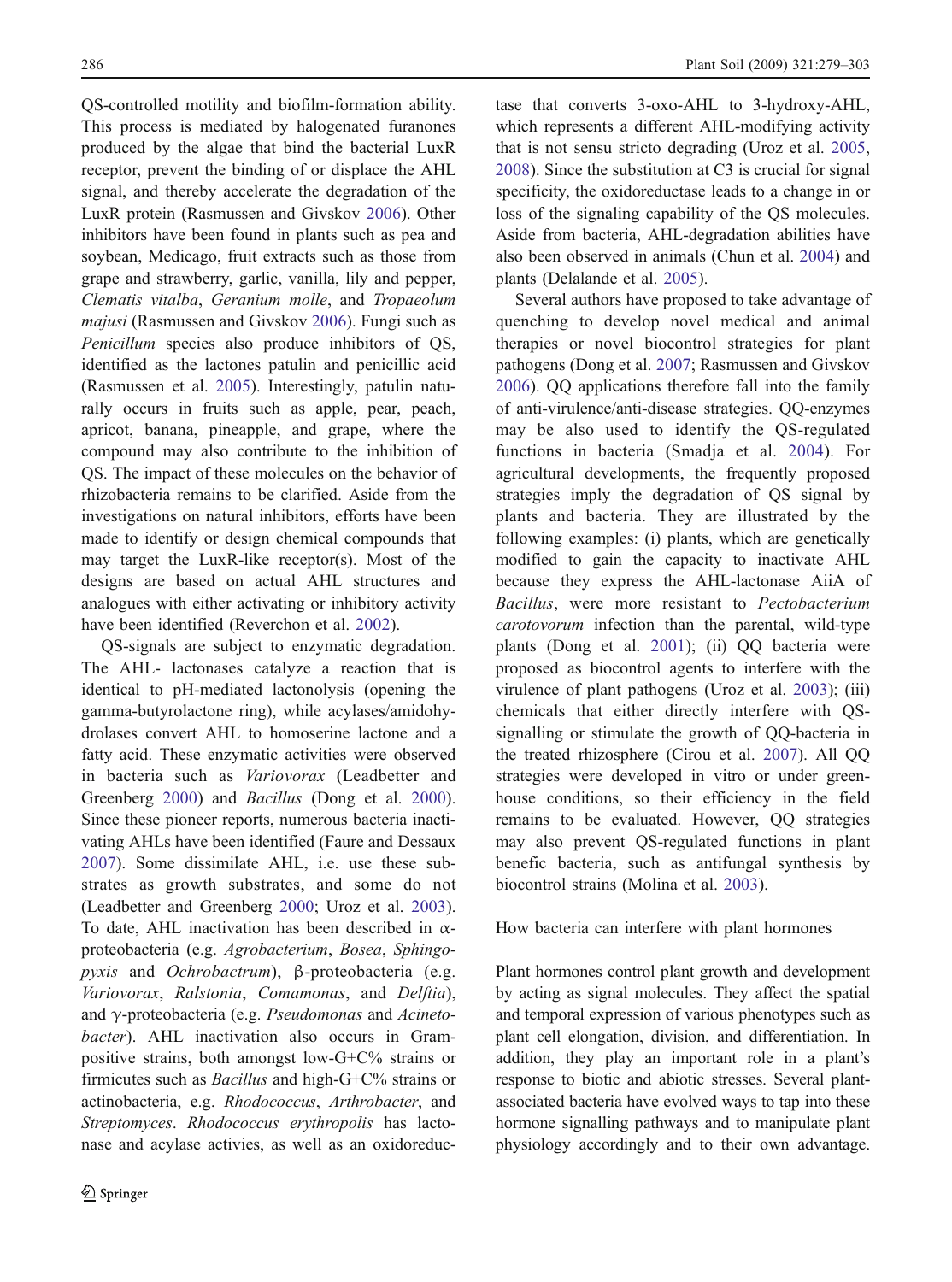One such way is stimulation of hormone synthesis by the plant itself. For example, the pathogenic bacterium Pseudomonas syringae pv tomato DC3000 is able to induce the biosynthesis of the hormones auxin (Schmelz et al. [2003](#page-22-0)) and abscisic acid (de Torres-Zabala et al. [2007](#page-17-0)) in Arabidopsis thaliana. Another intriguing example is the ability of bacterial quorum sensing molecules such as AHLs to downregulate auxin-induced genes (Mathesius et al. [2003](#page-20-0)). A different and well-known type of bacterial manipulation of plant hormone levels is the transfer, integration and expression of bacterial DNA coding for the biosynthesis of auxin and cytokinin in plant tissues, as described for Agrobacterium tumefaciens and A. rhizogenes (Francis and Spiker [2005](#page-18-0)).

Another route for exploitation of the plant hormone system is through bacterial synthesis or degradation of plant hormones (Costacurta and Vanderleyden [1995](#page-17-0); Patten and Glick [1996](#page-21-0); Tsavkelova et al. [2006](#page-23-0); Spaepen et al. [2007](#page-22-0); Glick et al. [2007](#page-18-0)). Table [2](#page-9-0) shows examples for the five classical plant hormones (Kende and Zeevaart [1997](#page-19-0)), i.e. auxin (indole 3-acetic acid or IAA), ethylene, abscisic acid (ABA), cytokinin (zeatin) and gibberellin (gibberellic acid or GA). As is clear from the table, every one of these hormones can be synthesized and/or degraded by bacteria. Obviously, our understanding of the pathways, genes, and enzymes underlying bacterial synthesis and/or degradation is biased towards what is known about a small number of intensively studied cases. These include the synthesis of IAA (Patten and Glick [1996](#page-21-0); Spaepen et al. [2007](#page-22-0)) and the activity of 1-aminocyclopropane-1 carboxylate (ACC) deaminase, which lowers ethylene concentrations through degradation of the ethylene precursor ACC (Glick [2005](#page-18-0); Glick et al. [2007](#page-18-0)). Much less is known about other activities, such as the phenomenon of bacterial IAA degradation which has long been recognized but until recently (Leveau and Lindow [2005](#page-20-0)) did not receive serious attention as a means by which bacteria might affect plant physiology. Only very recently the first bacterial genes for IAA degradation were discovered in a Pseudomonas putida species (Leveau and Gerards [2008](#page-20-0)).

Many bacteria are capable of producing more than one type of plant hormone (Boiero et al. [2007](#page-16-0); Karadeniz et al. [2006](#page-19-0)). Moreover, some bacteria can produce and degrade the same hormone (Leveau and Lindow [2005](#page-20-0)), produce one and degrade the precursor of another (Patten and Glick [2002](#page-21-0)), or harbor the

genes for more than one biosynthetic pathway, e.g. Pantoea agglomerans pv gypsophilae, which features an IAM as well as an IPyA biosynthetic pathway for IAA (Manulis et al. [1998](#page-20-0)). This potential of even single bacterial strains to interfere differently with plant hormone levels remains one of the challenges towards better understanding, predicting, and possibly controlling plant hormone manipulation in complex plant-associated bacterial communities.

Plant signalling and physiology are affected by bacterial hormone synthesis and/or degradation in different ways, depending on the physiological role of the hormone, on the recalcitrance of plant tissue to changes in the hormone pool, and on the magnitude of the hormonal sink or source that these bacteria represent. Bacterially produced IAA may be beneficial or detrimental to plants. In Azospirillum brasilense (Dobbelaere et al. [1999](#page-18-0)) and P. putida GR12-2 (Patten and Glick [2002](#page-21-0)) it enhances root proliferation which results in greater root surface area through which more nutrients and water can be absorbed from the soil. In P. syringae pv savastanoi (Robinette and Matthysse [1990](#page-22-0)), Erwinia chrysanthemi (Yang et al. [2007](#page-24-0)) and Rhodococcus fascians (Vandeputte et al. [2005](#page-23-0)), IAA synthesis has been shown to be necessary for pathogenesis. Bacteria with ACC deaminase activity are generally considered beneficial to plants, as they promote root elongation and increase root density (Glick [2005](#page-18-0)). For cytokinins, it was suggested that bacteria are indispensable to plant growth because they would represent the only source of this type of hormone in plants (Holland [1997](#page-19-0)). This hypothesis was later rejected however with the discovery of plant genes encoding cytokinin synthesis (Sakakibara and Takei [2002](#page-22-0)).

From the bacterial perspective, there are several advantages to invest in plant hormone production or degradation. It has been suggested (Robert-Seilaniantz et al. [2007](#page-22-0)) that plant pathogens benefit from the production of phytohormones as this suppresses plant defense responses. In galls and tumours, production of IAA and cytokinin stimulates cell division, which acts as a sink for exploitable nutrients from other parts of the plant. IAA production may also locally stimulate ethylene biosynthesis, which indirectly prevents water and nutrient losses to the shoot organs above the tumor (Aloni et al. [1995](#page-16-0)). IAA production or ACC deaminase activity by plant-growth promoting rhizobacteria results in increased root density and therefore more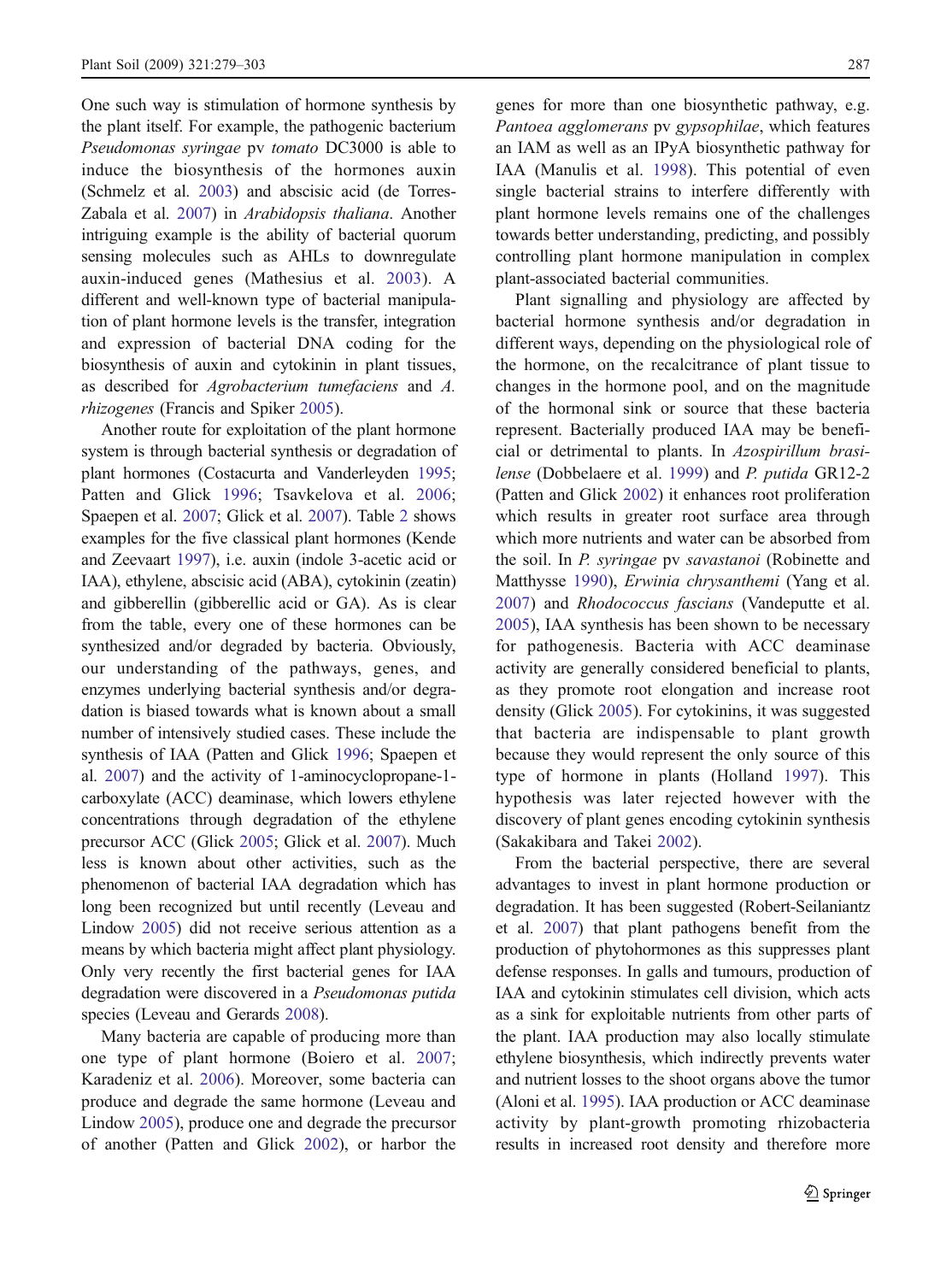<span id="page-9-0"></span>

|                 | Hormone Pathway                                                              | Key enzyme(s)                      | Gene(s)           | Representative species                                                                                                 | Reference                                                          |
|-----------------|------------------------------------------------------------------------------|------------------------------------|-------------------|------------------------------------------------------------------------------------------------------------------------|--------------------------------------------------------------------|
| IAA             | Trp-HAM-HAA                                                                  | Trp 2-monooxygenase, IAM hydrolase | iaaM, iaaH        | Pseudomonas syringae pv. savastanoi<br>Agrobacterium tumefaciens<br>Bradyrhizobium japonicum<br>$(AM \rightarrow IAA)$ | (Yamada et al. 1985)<br>(Sekine et al. 1989)<br>(Inze et al. 1984) |
|                 |                                                                              |                                    |                   | Pantoea agglomerans pv. gypsophilae<br>Pseudomonas syringae pv. syringae                                               | (Mazzola and White 1994)<br>(Clark et al. 1993)                    |
|                 | $Trp \rightarrow IPyA \rightarrow IAAId \rightarrow IAA$                     | decarboxylase<br>PyA               | ipdC              | Azospirillum brasilense<br>Enterobacter cloacae                                                                        | (Costacurta et al. 1994)<br>(Koga et al. 1991)                     |
|                 |                                                                              |                                    |                   | Pantoea agglomerans<br>Pseudomonas putida                                                                              | (Brandl and Lindow 1996)<br>(Patten and Glick 2002)                |
|                 | Trp-+TAM-+IAAld-+IAA                                                         | Trp decarboxylase, TAM oxidase     | $\overline{1}$    | Bacillus cereus (Trp $\rightarrow$ TAM)                                                                                | (Perley and Stowe 1966)                                            |
|                 |                                                                              |                                    |                   | $A$ zospirillum brasilense (TAM $\rightarrow$ IAA)                                                                     | (Hartmann et al. 1983)                                             |
|                 | Trp-IAAld-IAA                                                                | Trp side-chain oxidase             |                   | Pseudomonas fluorescens                                                                                                | (Oberhansli et al. 1991)                                           |
|                 | Trp-IAN-IAA                                                                  | IAN nitrilase                      | nitA              | Alcaligenes faecalis                                                                                                   | Kobayashi et al. 1993)                                             |
|                 |                                                                              |                                    |                   | Pseudomonas fluorescens                                                                                                | Kiziak et al. 2005)                                                |
|                 | $IAA\rightarrow IAA\text{-}Lys$                                              | IAA-lysine synthase                | iaaL              | Pseudomonas savastanoi                                                                                                 | (Glass and Kosuge 1986)                                            |
|                 | $IAA \rightarrow Cat \rightarrow$                                            | catechol ortho cleavage into       | iac locus,        | Pseudomonas putida                                                                                                     | (Leveau and Gerards 2008)                                          |
|                 |                                                                              | ß-ketoadipate pathway              | $catABC$ -pca $D$ |                                                                                                                        |                                                                    |
|                 | $IAA \rightarrow Ska \rightarrow Ind \rightarrow Sal \rightarrow Cat$        |                                    |                   | Pseudomonas sp.                                                                                                        | Proctor 1958)                                                      |
|                 | $IAA \rightarrow Di\ddot{o} \rightarrow Isa \rightarrow IsA \rightarrow Ant$ | isatin amidohydrolase              |                   | Bradyrhizobium japonicum                                                                                               | (Olesen and Jochimsen 1996)                                        |
|                 | $IAA \rightarrow 2$ -FABA $\rightarrow$ Ant                                  |                                    |                   | unidentified                                                                                                           | (Tsubokura et al. 1961)                                            |
| $C_2H_4$        | $Met \rightarrow KMBA \rightarrow C_2H_4$                                    | methionine transaminase            |                   | Escherichia coli                                                                                                       | (Ince and Knowles 1985)                                            |
|                 |                                                                              |                                    |                   | Agrobacterium rhizogenes                                                                                               | (Kepczynska et al. 2003)                                           |
|                 | $Glu \rightarrow 2-OG \rightarrow C_2H_4$                                    | ethylene-forming enzyme            | efe               | Pseudomonas syringae                                                                                                   | (Nagahama et al. 1994)                                             |
|                 | $ACC \rightarrow C_2H_4$                                                     |                                    |                   | Bacillus sp.                                                                                                           | (Bae and Kim 1997)                                                 |
|                 | $ACC\rightarrow 2-OBA$                                                       | deaminase<br>ACC c                 | acdS              | Agrobacterium rhizogenes                                                                                               | 2003)<br>(Kepczynska et al.                                        |
|                 |                                                                              |                                    |                   | Enterobacter cloacae                                                                                                   | (Shah et al. 1998)                                                 |
|                 |                                                                              |                                    |                   | Achromobacter, Azospirillum,                                                                                           | (Blaha et al. 2005)                                                |
|                 |                                                                              |                                    |                   | Burkholderia, Pseudomonas, Ralstonia.                                                                                  |                                                                    |
|                 |                                                                              |                                    |                   | Rhizobium, Kluyvera species                                                                                            |                                                                    |
|                 | $\rm C_2H_4{\rightarrow}CO_2$                                                |                                    |                   | Pseudomonas sp.                                                                                                        | (Kim 2006)                                                         |
| <b>ABA</b>      |                                                                              |                                    |                   | Bradyrhizobium japonicum                                                                                               | (Boiero et al. 2007)                                               |
|                 |                                                                              |                                    |                   | Azospirillum brasilense                                                                                                | (Perrig et al. 2007)                                               |
| $Z/\mathbb{Z}R$ | AMP-iAMP-Z/ZR                                                                | isopentenyl transferase (cytokinin | jdi               | Agrobacterium tumefaciens                                                                                              | (Akiyoshi et al. 1984)                                             |
|                 |                                                                              | synthase)                          | $ptz$             | Pseudomonas savastanoi                                                                                                 | (Powell and Morris 1986)                                           |
|                 |                                                                              |                                    | $et\overline{z}$  | Rhodococcus fascians                                                                                                   | (Crespi et al. 1992)                                               |
|                 |                                                                              |                                    | fasl              | Erwinia herbicola                                                                                                      | (Lichter et al. 1995)                                              |

Table 2 Bacterial synthesis and degradation of plant hormones Table 2 Bacterial synthesis and degradation of plant hormones

 $\underline{\textcircled{\tiny 2}}$  Springer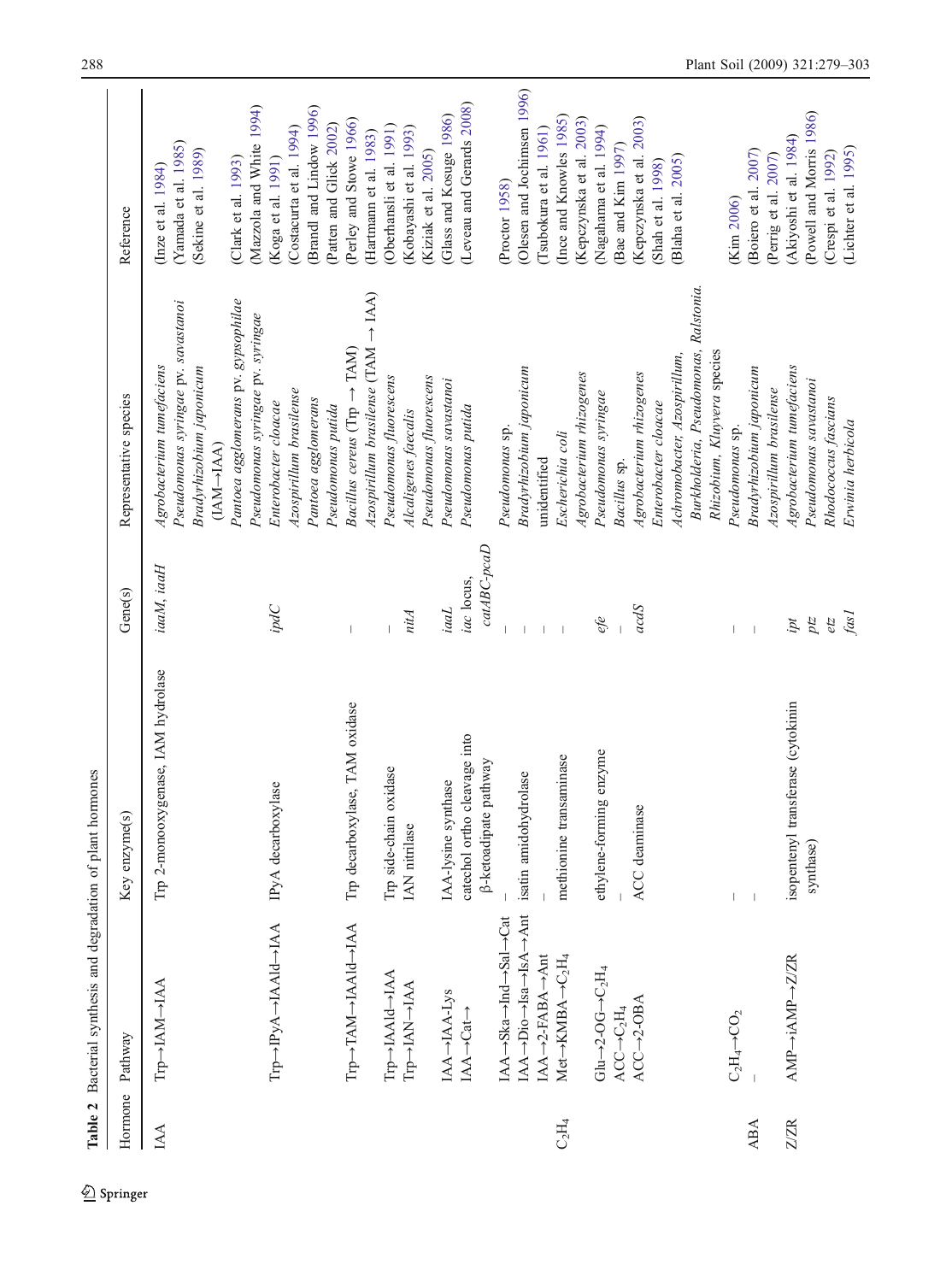| (Koenig et al. 2002)<br>(Gray et al. 1996)        | (Gutierrez-Manero et al.<br>(Riviere et al. 1966)<br>(Bastian et al. 1998)<br>(Rademacher 1994)<br>(Galis et al. 2005)<br>2001)  |                                                                                                                                                                                                                                                                                                                                                                                                                                                                                                                                                |
|---------------------------------------------------|----------------------------------------------------------------------------------------------------------------------------------|------------------------------------------------------------------------------------------------------------------------------------------------------------------------------------------------------------------------------------------------------------------------------------------------------------------------------------------------------------------------------------------------------------------------------------------------------------------------------------------------------------------------------------------------|
|                                                   |                                                                                                                                  |                                                                                                                                                                                                                                                                                                                                                                                                                                                                                                                                                |
| Agrobacterium tumefaciens<br>Methylobacterium sp. | Rhizobium phaseoli, Azospirillum sp.<br>A. diazotrophicus, H. seropedicae<br>Rhodococcus fascians<br>Unspecified<br>Bacillus sp. | ucid, Ant anthranilic acid, C <sub>24</sub> ethylene, Cat catechol, Dio dioxindole, GA gibberellic acid, Glu glutamate, IAA indole 3-acetic acid, IAA-Lys IAA-lysine, IAAId indole 3-<br>acetaldehyde, IAM indole 3-acetamide, iAMP isopentenyl-AMP, IAM indole 3-acetonitrile, Ind indoxyl, IPyA indole 3-pyruvate, Isa isatin, Isa isatinic acid, KMBA 2-keto-4-<br>Abbreviations: -, not known, 2-FABA 2-formaminobenzoylacetic acid, 2-OBA 2-oxobutyric acid, 2-OG 2-oxoglutarate, ABA abscisic acid, ACC 1-aminocyclopropane-1-carboxylic |
| miaA                                              | fas5                                                                                                                             |                                                                                                                                                                                                                                                                                                                                                                                                                                                                                                                                                |
| tRNA:isopentenyl transferase                      | cytokinin oxidase/dehydrogenase                                                                                                  | methylthiobutyric acid, Sal salicylic acid, Ska skatole, TAM tryptamine, Trp Tryptophan, Z zeatin, ZR zeatin riboside                                                                                                                                                                                                                                                                                                                                                                                                                          |
| tRNA-isopentenyl-<br>iAMP→Z/ZR<br>tRNA→           | $Z/ZR \rightarrow$<br>$\overrightarrow{G}$<br>$\rightarrow$ GA<br>$\mathbb{G}\Delta$                                             |                                                                                                                                                                                                                                                                                                                                                                                                                                                                                                                                                |

surface to colonize and greater return in root exudation. Several studies have shown that the ability to grow on or in plants is reduced in bacterial mutants unable to produce IAA (Brandl et al. [2001](#page-16-0); Suzuki et al. [2003](#page-23-0)) or ethylene (Weingart et al. [2001](#page-24-0)), although the basis of this remains unclear.

There might also be other reasons for bacteria to produce or degrade plant hormones. Ethylene, for example, is a fungistatic (Smith [1973](#page-22-0)), the production of which might help bacteria to compete with fungi for plant-derived nutrients. Similarly, IAA has been shown to be inhibitory at high concentrations to plant-associated bacteria (Liu and Nester [2006](#page-20-0)). A less obvious reason to degrade plant hormones is that they represent sources of nutrition. For example, P. putida 1290 can use IAA as sole source of carbon and energy (Leveau and Lindow [2005](#page-20-0)). Given the relatively low concentrations of IAA and other hormones in the plant environment, it is doubtful that these compounds contribute greatly to bacterial biomass. However, it is noteworthy that three of the five classic hormones represent sources of nitrogen which might be of importance under conditions of nitrogen limitation. In fact, several of the degrading enzymes listed in Table [2](#page-9-0) release readily available nitrogen from plant hormones or their precursors. For example, ACC deaminase produces ammonia, a property that has greatly facilitated the search for bacteria with ACC deaminase activity by selection for growth on ACC as sole source of nitrogen (Penrose and Glick [2003](#page-21-0)). Similarly, the transaminase enzyme involved in bacterial ethylene production from methionine releases the amino group from methionine as a source of nitrogen for growth (Ince and Knowles [1985](#page-19-0)). Several bacteria can use IAA as sole source of nitrogen (Leveau and Lindow [2005](#page-20-0)), but more than one enzymatic step is required for the release of nitrogen from the indole ring.

Degradation and utilization of plant hormones represent an extreme form of hormone inactivation, analogous to IaaL activity which conjugates and biologically inactivates IAA (Glass and Kosuge [1986](#page-18-0)). However, it is worth noting that the bacterial degradation products of some plant hormones are in turn signal molecules. For example, a Pseudomonas sp. from soil (Proctor [1958](#page-21-0)) was shown to convert IAA to catechol via salicylate, which is a plant hormone (Raskin [1992](#page-21-0)) involved in the plant response to pathogens. Thus, bacteria may have the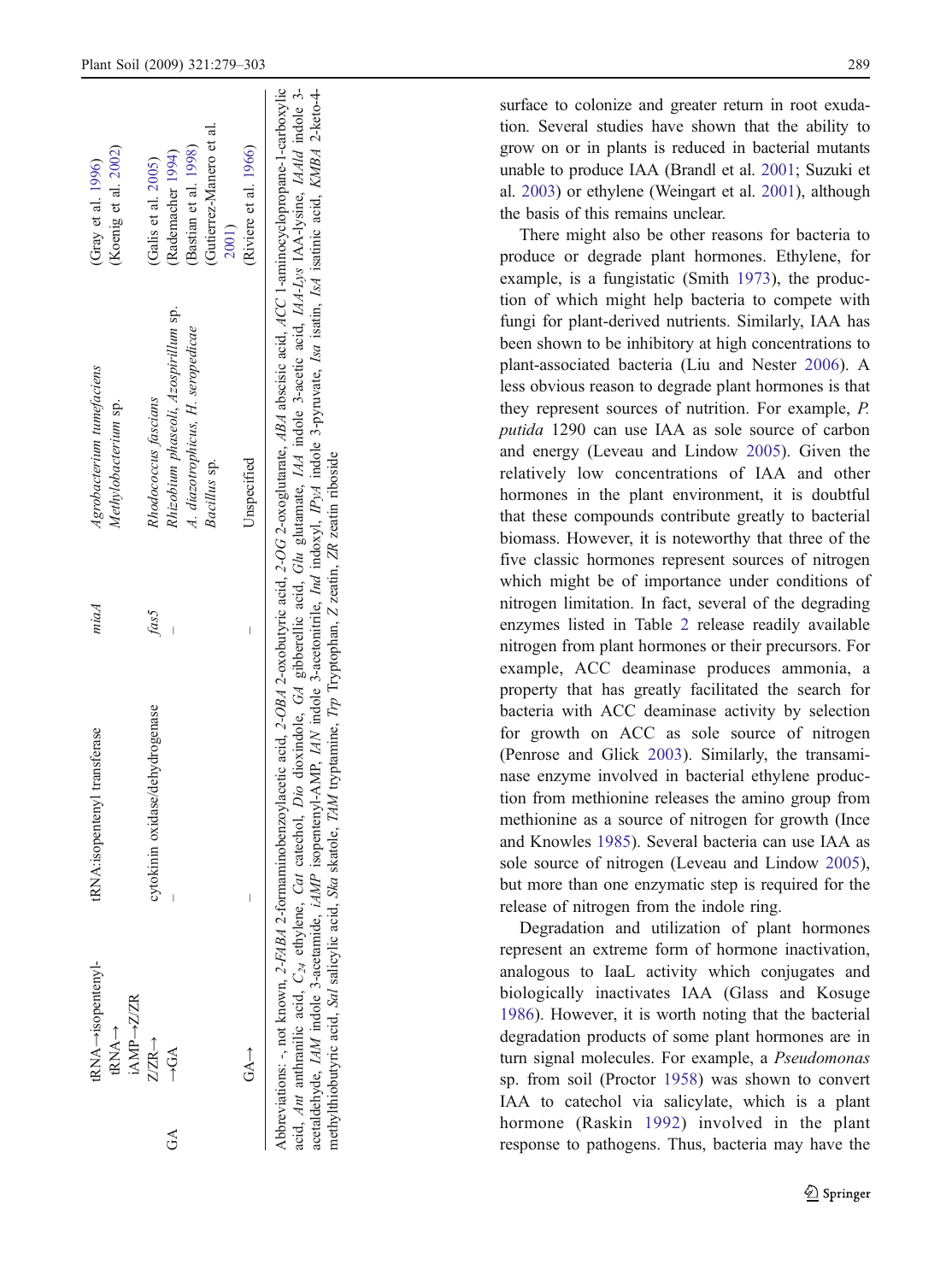potential to re-circuit certain plant signalling pathways by conversion of one hormone to another. Such bacterially induced re-circuiting may not be limited to plant signalling pathways. For example, the IAA degradation pathway described for Bradyrhizobium japonicum (Jensen et al. [1995](#page-19-0)) and an Alcaligenes sp. (Claus and Kutzner [1983](#page-17-0)) features isatin, which has a demonstrated signalling function in bacteria, e.g. in biofilm formation by strains of E. coli (Lee et al. [2007](#page-20-0)). Furthermore, there is a growing body of evidence to suggest that IAA can actually act as a signal molecule in bacteria and fungi (Spaepen et al. [2007](#page-22-0)). For example, IAA induces the expression of genes in E. coli related to survival under stress conditions (Bianco et al. [2006](#page-16-0)), stimulates by a positive feedback mechanism its own synthesis in Azospirillum species (Vande Broek et al. [1999](#page-23-0)), and provokes invasive growth in Saccharomyces cerevisiae (Prusty et al. [2004](#page-21-0)). Thus, the use of hormones as signalling molecules does not appear to be exclusive to plants, but may also underlie part of the communication between bacteria and other microorganism.

#### Integrative examples

# In the rhizobia-plant interaction

The legume rhizosphere has a strong attractive power on rhizobia since abundantly secreted polycyclic aromatic compounds called flavonoids trigger chemotactic responses directing the bacteria to their compatible host (Reddy et al. [2007](#page-22-0)). Subsequently, specific flavonoids are perceived by the NodD protein, a LysR-type transcription factor, which initiates the transcription of nodulation genes that encode the biosynthetic machinery for the primary bacterial signal, the Nod factor. This lipochitooligosaccharide consists of a β-1,4-linked N-acetylglucosamine backbone with four or five residues, carries an acyl chain at the C-2 position at the nonreducing end, and can be decorated at defined positions with acetyl, sulfonyl, carbamoyl, fucosyl or arabinosyl moieties depending on the rhizobial strain (reviewed by D'Haeze and Holsters [2002](#page-17-0), [2005](#page-17-0)). Upon perception of the Nod factors by the plant multiple signal transduction pathways are redirected culminating in the initiation of nodule formation. However, the paramount role of legume flavonoids and rhizobial Nod factors in the initiation of the rhizobiumplant interaction has masked the appreciation of other signals derived from both partners in mediating the onset of a successful interaction. Moreover, it has become increasingly clear that flavonoids play several roles (in addition to nod gene induction), and likewise that Nod factors are not only essential for inducing plant responses like root hair curling and cortical cell division (Cooper [2007](#page-17-0)). The complexity of the molecular dialogue between both partners of the rhizobial symbiosis will be illustrated by two examples: the interaction between Sinorhizobium meliloti and Medicago, and between Rhizobium sp. NGR234 and one of its many hosts.

Typically, the rhizodeposits of alfalfa (Medicago sativa) and one of the model legumes, barrel medic (M. truncatula), are complex and consist of flavonoids, sugars, amino acids, dicarboxylic acids, hydroxy-aromatic acids, biotin and other vitamins that trigger chemotactic responses in and support growth of their microsymbiotic partner Sinorhizobium meliloti (Cooper and Rao [1995](#page-17-0); Streit et al. [1996](#page-23-0); Heinz et al. [1999](#page-19-0)). These plant metabolites are sensed and appropriate responses generated via one- and twocomponent systems, but recently a downstream role for trans-acting riboregulators has been revealed (del Val et al. [2007](#page-17-0)). The nutritional advantage for the bacteria inhabiting the rhizosphere is reinforced by the secretion of a riboflavin degradation product, lumichrome, by S. meliloti. It is suggested that lumichrome enhances root respiration and that the root-evolved  $CO<sub>2</sub>$  increases net carbon accumulation improving both plant and bacterial growth, but alternative mechanisms explaining the plant growth stimulatory effect have not been ruled out (Phillips et al. [1999](#page-21-0); Matiru and Dakora [2005](#page-20-0)). Moreover, once a functional nodule is established, bacteroids synthesize rhizopines that are secreted into the rhizosphere and can be utilised by some S. meliloti strains, further strengthening the nutritional relation between both partners (Galbraith et al. [1998](#page-18-0)). At high cell densities long chain acyl homoserine lactones (AHLs), quorum sensing signals secreted by S. *meliloti*, accumulate beyond a threshold level and trigger responses in the population that positively affect the efficiency of root colonisation and nodule invasion, such as the downregulation of bacterial motility (Hoang et al. [2008](#page-19-0)) and the production of symbiotically active galactoglucan (Marketon et al. [2003](#page-20-0)). Unexpectedly it was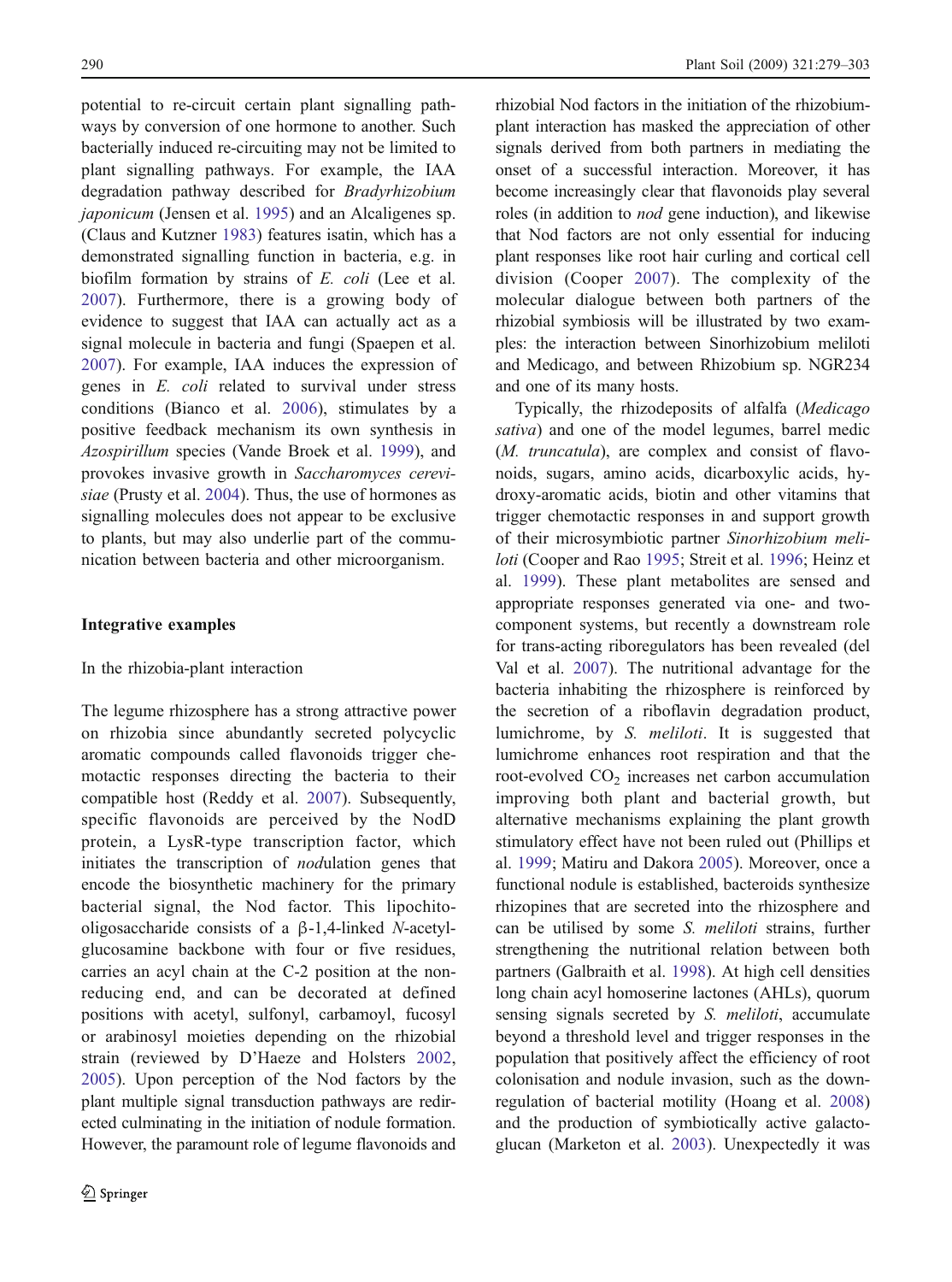shown that the AHLs produced by S. meliloti had a strong impact on the proteome of M. truncatula, modulating 7% of the total resolved proteins affecting diverse functions such as primary metabolism, protein processing, transcriptional regulation, host defence, hormone responses and cytoskeletal activity (Gao et al. [2003](#page-18-0); Mathesius et al. [2003](#page-20-0)). M. truncatula itself produces quorum sensing mimics that can potentially modulate the bacterial behaviour in the rhizosphere (Teplitski et al. [2000](#page-23-0)), and interestingly, exposure of the roots to AHLs of S. meliloti altered the amounts and types of AHL mimics secreted by M. truncatula (Mathesius et al. [2003](#page-20-0)), illustrating a strong interplay between both partners. At this point of the interaction the bacterial population is located close to the root, sufficiently dense and not motile which allows it to colonize the root hairs. Biofilm formation represents the "natural way of life" for bacterial populations because it offers a protective environment and the possibility for co-operative behaviour (Morris and Monier [2003](#page-21-0); Lasa [2006](#page-20-0)). Typically surface polysaccharides play an important role in biofilm maturation (Branda et al. [2005](#page-16-0)), and in S. meliloti cyclic β-glucans are mediating efficient root hair attachment (Dickstein et al. [1988](#page-17-0)), a first and essential step in biofilm formation. The nodD-like gene syrM is involved in controlling biosynthesis of succinoglycan, which contributes to the capacity to form highly structured biofilms (Fujishige et al. [2006](#page-18-0)). Interestingly, it was discovered that core Nod factors synthesized by the common *nod* genes *nodABC*, and regulated by NodD1 but independent of nod gene-inducing plant flavonoids, are also required for biofilm formation and efficient attachment to roots. The core Nod factors apparently facilitate cell-to-cell adhesion which is thought to allow the bacteria to remain closely attached to the roots until, in response to plant inducers, a sufficient localized concentration of the host-specific signalling Nod factor is produced, required for triggering plant developmental processes that mark the onset of the symbiotic interaction (Fujishige et al. [2008](#page-18-0)). Indeed, upon perception of luteolin by NodD1 (Peck et al. [2006](#page-21-0)), or nonflavonoid inducers by NodD2 (Phillips et al. [1992](#page-21-0); Gagnon and Ibrahim [1998](#page-18-0)), expression of both the common and the host-specific nod genes is activated and fully decorated Nod factors are synthesized (Lerouge et al. [1990](#page-20-0)). However, the rhizobial response to plant flavonoids goes far beyond the

synthesis of host-specific Nod factors. Several genome-wide studies have identified multiple luteolinor apigenin-induced genes that have no nod-box in their promotors and hence do not belong to the nod gene family (Barnett et al. [2004](#page-16-0); Zhang and Cheng [2006](#page-24-0)). The function of most these genes awaits elucidation, but these results strongly suggest that the early stages of symbiosis are likely to be more complex than originally anticipated. In a last step of the rhizospheric signalling between S. meliloti and its legume host, the localized production of host-specific Nod factors is perceived by the plant via the LysMtype receptor kinases and the subsequent complex signal transduction cascade that culminates in early plant responses such as initiation of cortical cell division, calcium spiking and formation of colonized curled root hairs (Jones et al. [2007](#page-19-0) and references therein). From the latter, the bacteria induce inward tip growth of the root hair and via these infection threads gain access to plant tissues, start their endophytic life phase and initiate their journey to the nodule primordium. Although beyond the scope of this chapter, clearly, during this endophytic part of the infection process many signals are exchanged, some of which are identified and known to be involved for instance in formation and progression of the infection threads (Nod factors, EPS and LPS; Jones et al. [2007](#page-19-0), [2008](#page-19-0)), suppression of and protection against plant defence (SPS; Campbell et al. [2002](#page-16-0); Ferguson et al. [2005](#page-18-0); Jones et al. [2008](#page-19-0)) and activation of cortical cell division (flavonoids and cytokinins; Gonzalez-Rizzo et al. [2006](#page-18-0); Wasson et al. 2006); many signals however remain to be discovered.

As for other legume-rhizobium examples, the signal exchange occurring at the onset of the symbiotic interaction between the promiscuous nodulator Rhizobium sp. NGR234 (hereafter NRG234) and one of its over 112 hosts (Pueppke and Broughton [1999](#page-21-0)) overlaps with the one described above for the S. meliloti-Medicago interaction. Indeed, flavonoid and non-flavonoid nod gene inducers (Le Strange et al. [1990](#page-20-0)), rhizopines, bacterial surface polysaccharides (Broughton et al. 2006; Staehelin et al. [2006](#page-23-0)) and Nod factors are important players in the communication between this bacterium and its host, but other signals play a role also. The Nod factors secreted by NGR234 activate flavonoid release in soybean (Schmidt et al. [1994](#page-22-0)), and the flavonoids activate transcription of 19 nod-box-containing pro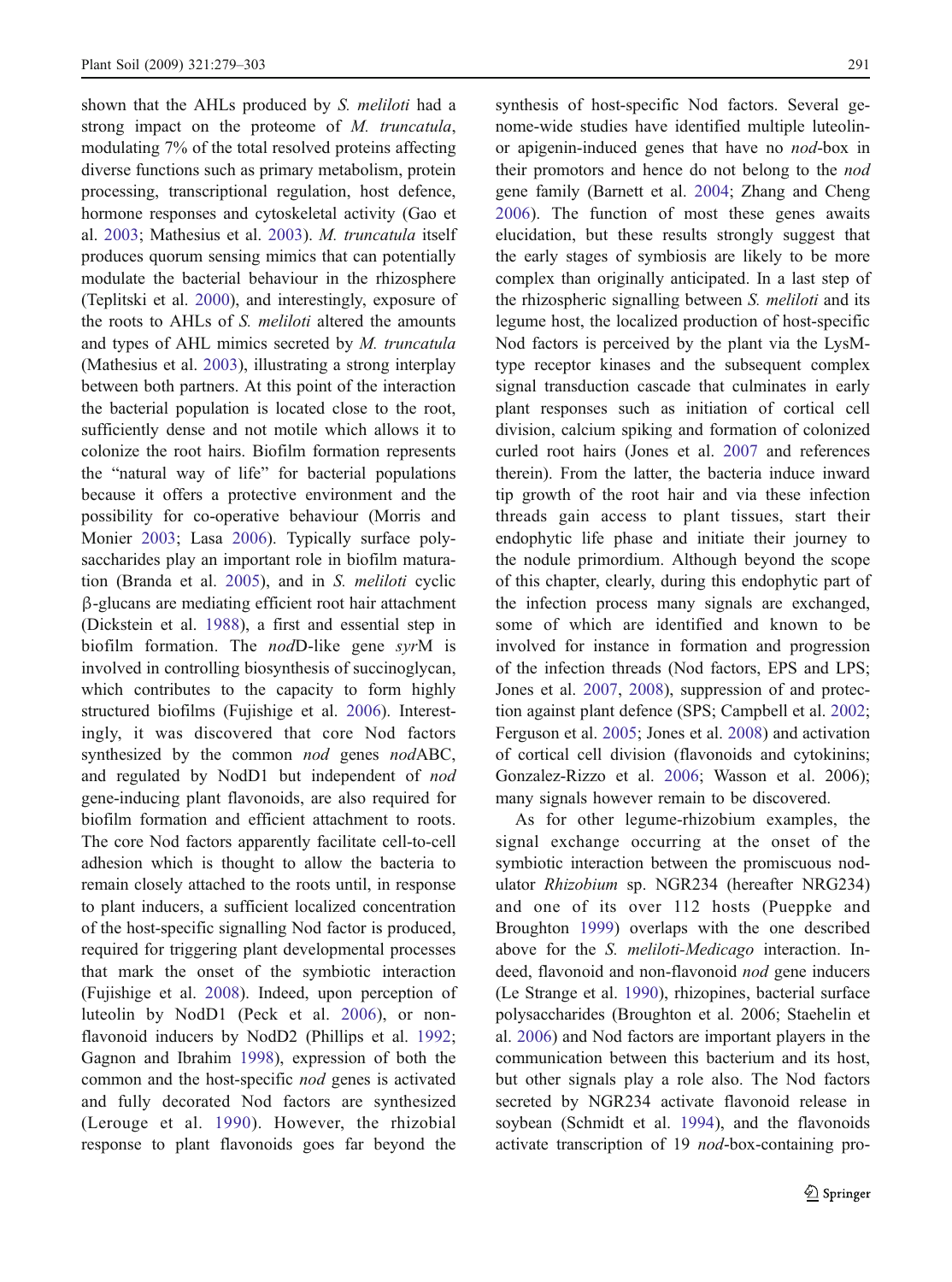motors and 147 other genes in a *nod*-box-independent way. Whereas the functions of the latter largely remain to be discovered, the nod-box controlled genes encode typical pathways involved in Nod factor biosynthesis, rhizopine catabolism, SPS synthesis and modification, and nitrogen fixation, but also in transcriptional control, hopanoid synthesis, auxin (IAA) production, and type III secretion (Kobayashi et al. [2004](#page-19-0)). The presence of nod-boxes in the promotors of transcriptional regulators creates a complex regulatory network that allows sequential activation of gene expression. In this network, NodD1 is the key regulator of all 19 flavonoid-inducible loci including syrM2. SyrM2 in its turn controls the delayed flavonoid-induction of a number of loci that have SyrM binding sites in their promotors. One of these is nodD2 of which the gene product is required for the optimal activation of specific-nod boxes that control the expression of genes involved in the later stages of the symbiotic interaction. NodD2 also represses nodD1 expression, which results in a selfattenuation of the flavonoid-induced regulatory cascade (Kobayashi et al. [2004](#page-19-0)). Expression of hopanoid biosynthetic genes is NodD1 dependent and thus flavonoid inducible (Kobayashi et al. [2004](#page-19-0)). These lipids function as membrane reinforcers and could mediate resistance to environmental stress in the soil. However, hopanoids have been discovered in a number of nitrogen-fixing soil bacteria (Kannenberg et al. [1996](#page-19-0)), and in the actinomycete Frankia they are located in the envelope of specialised nitrogenasecontaining vesicles possibly reducing oxygen diffusion and thereby protecting the nitrogenase (Rosa-Putra et al. [2001](#page-22-0); Alloisio et al. [2007](#page-16-0)). Hence, hopanoids might function either during the rhizospheric or the endophytic phase of the symbiotic interaction. NodD1 controlled expression of the response regulator TtsI results in the activation of genes that carry a tts-box in their promotors and, amongst others, code for part of a type III secretion system, nodulation outer proteins (Nops) and homologs of effectors of pathogens, and the rhamnan component of LPS (Marie et al. [2004](#page-20-0)). The proteins secreted via the type III secretion system are rhizobial keys that are needed when the bacteria have entered the root hairs and, upon injection into the plant cells, they are thought to interfere with the eukaryotic cellular metabolism, altering plant defence or signalling networks permitting the continuation of nodule development (Marie et al. [2004](#page-20-0); Skorpil et al.

[2005](#page-22-0)). The rhamnose-rich LPS is likely also only implicated in the later stages of the interaction, and could be required for protection against plant defence molecules and for bacterial release from infection threads (Marie et al. [2004](#page-20-0); Broughton et al. [2006](#page-16-0)). Auxin production is widespread amongst plantassociated bacteria including rhizobia, and it is often related to epiphytic fitness and suppression of defence (Prinsen et al. [1991](#page-21-0); Robert-Seilaniantz et al. [2007](#page-22-0); Spaepen et al. [2007](#page-22-0)). NGR234 synthesizes IAA via three independent pathways: the indole-3-acetamide, the tryptamine and the indole-3-pyruvic acid pathway. The latter is predominant and expression of the genes encoding this pathway is controlled by the NodD1- SyrM2-NodD2 regulatory circuit implying a function during the later stages of the interaction when a more intimate contact between both partners has been established (Theunis et al. [2004](#page-23-0)). Although no obvious nodulation phenotype was obtained upon mutation of the indole-3-pyruvic acid pathway, a putative role has been postulated in vascularisation of the nodule tissue, facilitating carbon and nitrogen exchange, or acting as a synergistic factor for other signals (Theunis et al. [2004](#page-23-0)).

From the above it is clear that the action radius of flavonoids and Nod factors has been underestimated. Moreover, the molecular dialogue between legumes and rhizobia has proven to go far beyond these two established signals. Instead a true communication network is established between both partners reflecting the complexity of setting up a successful interaction in the rhizosphere.

#### In the agrobacteria-plant interaction

Agrobacterium tumefaciens is a soil α-proteobacterium that can infect a broad range of dicotyledonous plants and transfers an oncogenic DNA fragment, the T-DNA, from its tumour-inducing (Ti) plasmid to the nuclear genome of plants (Gelvin [2000](#page-18-0)). This natural engineer largely contributed to the enormous advances in plant sciences. In the transformed plant tissues, the expression of T-DNA genes leads to the uncontrolled synthesis of growth regulators, auxin and cytokinins, resulting in the formation of tumours, a phenomenon known as crown gall disease. Three main steps could be proposed to describe the dynamics of the A. tumefaciens-plant interaction: (1) the colonization of rhizosphere and plant tissues by virulent and avirulent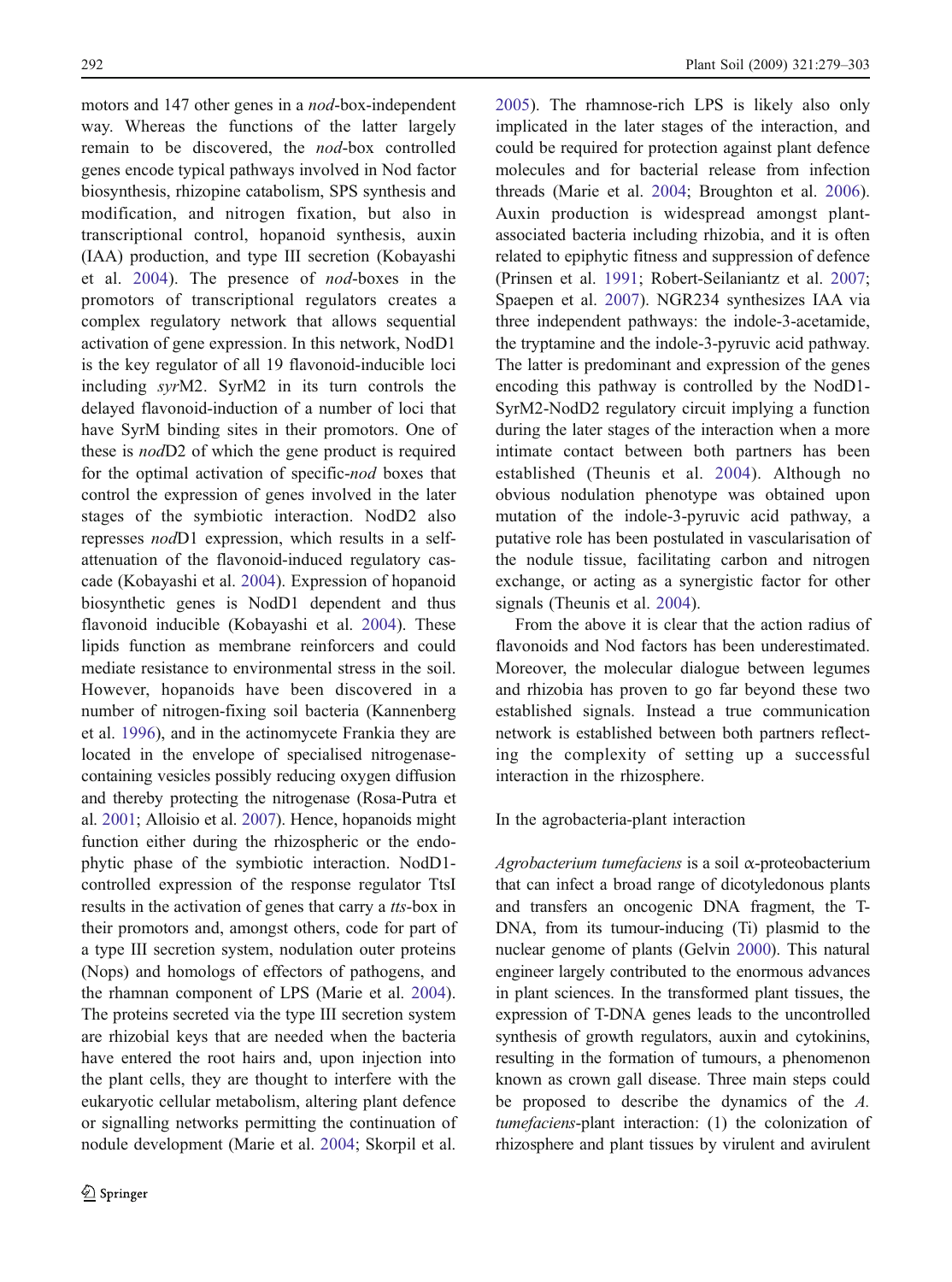(free of Ti plasmid) agrobacteria; (2) the transfer of T-DNA from virulent agrobacteria to plants; (3) the emergence and development of a tumour in which avirulent bacteria may be converted into virulent ones by horizontal transfer of the Ti plasmid. In the course of their interaction, plants and agrobacteria exchange a wide variety of signals including, sugars, amino acids, phenolics, and lactones.

The number of agrobacteria increases (from 100 to 1,000 fold), as the structure of these populations varies, when the plant environment was compared to bulk soil (Sanguin et al. [2006](#page-22-0)). Agrobacteria can survive inside roots and root nodules (Wang et al. [2006](#page-23-0)), and invade the plants via vessels and apoplasm (Cubero et al. [2006](#page-17-0)). Microarray analysis of bacterial diversity revealed the predominance of agrobacteria in rhizosphere of maize (Sanguin et al. [2006](#page-22-0)). A high diversity of agrobacteria can coexist in one cubic centimetre of soil (Vogel et al. [2003](#page-23-0)). Commonly, most of the agrobacteria recovered from soil and rhizospheric samples are avirulent, lacking the Ti plasmid (Mougel et al. [2001](#page-21-0)). However, in conductive soils, virulent strains may dominate (Krimi et al. [2002](#page-20-0)). Several functions contribute to the capacity of agrobacteria to colonize the root, including motility, chemotaxis, surface characteristics and assimilation of a large spectrum of plant compounds. The genome of A. tumefaciens C58 is rich in ABC-genes that would participate in the sensing and transport of a large range of organic and inorganic compounds (Wood et al. [2001](#page-24-0)).

A complex machinery is required for the transfer of T-DNA to a plant cell. The A. tumefaciens VirB/D4 system is an archetypal Type IV secretion system composed of 11 VirB mating pair formation subunits and a VirD4 substrate receptor that form a transenvelope secretion channel (Christie et al. [2005](#page-17-0)). The substrate of translocation is a single-stranded copy of the T-DNA that becomes integrated into the plant nuclear genome. Transfer of T-DNA operates in a few of hours (Sykes and Matthysse [1986](#page-23-0)). The transcription of the vir regulon is induced by specific plantreleased phenolic compounds in combination with several other stimuli, such as monosaccharides, acidic pH and temperature below 30°C (Brencic and Winans [2005](#page-16-0)). The VirA-VirG two-component system and ChvE sugar binding protein are involved in the perception of these stimuli. Activation of vir genes and T-DNA transfer were observed in wounded and

unwounded plant tissues. In unwounded transformed plant tissues, the synthesis of opines from T-DNA genes is observed even in the absence of tumour (Brencic et al. [2005](#page-16-0)), suggesting that cell division during wound healing may play a role in tumour formation.

T-DNA encodes the synthesis of the plant growth factors, cytokinines and auxin, as well as opines, which are specific growth substrates and signals for the bacteria colonizing the plant host. The cytokinine biosynthesis enzyme, which is encoded by the T-DNA, is targeted to and functions in plastids to shunt the original cytokinine pathway (Sakakibara et al. [2005](#page-22-0)). This feature illustrates that agrobacteria manipulate several compartments of the plant cells. The emergence and development of a tumour is a complex process in which overproduction of auxin and its gradual, flavonoid-dependent retention in the tissue, play an essential role (Schwalm et al. [2003](#page-22-0)). Furthermore, high vascularisation and epidermal disruption are associated with the establishment of tumours. These phenomena are linked to the redirection of the nutrient-bearing water flow and carbohydrate delivery for growth of the tumour tissues and the inhabiting bacteria (Wächter et al. [2003](#page-23-0)).

The synthesis of opines defines a specific microhabitat in the plant host. The assimilation of opines as carbon and nitrogen sources confer a selective advantage to the Ti plasmid harbouring bacteria in plant tumours, the so called opine niche. Some opines, termed conjugative opines, are required for high-rate of synthesis of 3-oxo-octanoyl-homoserine lactone (OC8HSL), a cell-to-cell signal implicated in the QS regulation of the conjugative transfer of the Ti plasmid (Piper et al. [1993](#page-21-0)). The recipient bacteria for the Ti plasmid may be Ti plasmid free agrobacteria, which represent up to 1% of the total cultivable bacteria in the rhizosphere, as well as other rhizobacteria belonging to different genera, such as Sinorhizobium, Rhizobium, and Phyllobacterium (Teyssier-Cuvelle et al. [1999](#page-23-0), [2004](#page-23-0)). The Ti plasmid confers to these non-Agrobacterium hosts the capacity to assimilate opine and, in some instances, to induce tumours on the plant hosts; it also remains transferable to other bacteria (Teyssier-Cuvelle et al. [2004](#page-23-0)). These data strongly suggest that the Agrobacterium populations may not be unique reservoirs for the maintenance and propagation of the Ti plasmid in the rhizosphere. In addition to conjugation, Ti plasmid copy-number (Li and Farrand [2000](#page-20-0)) and severity of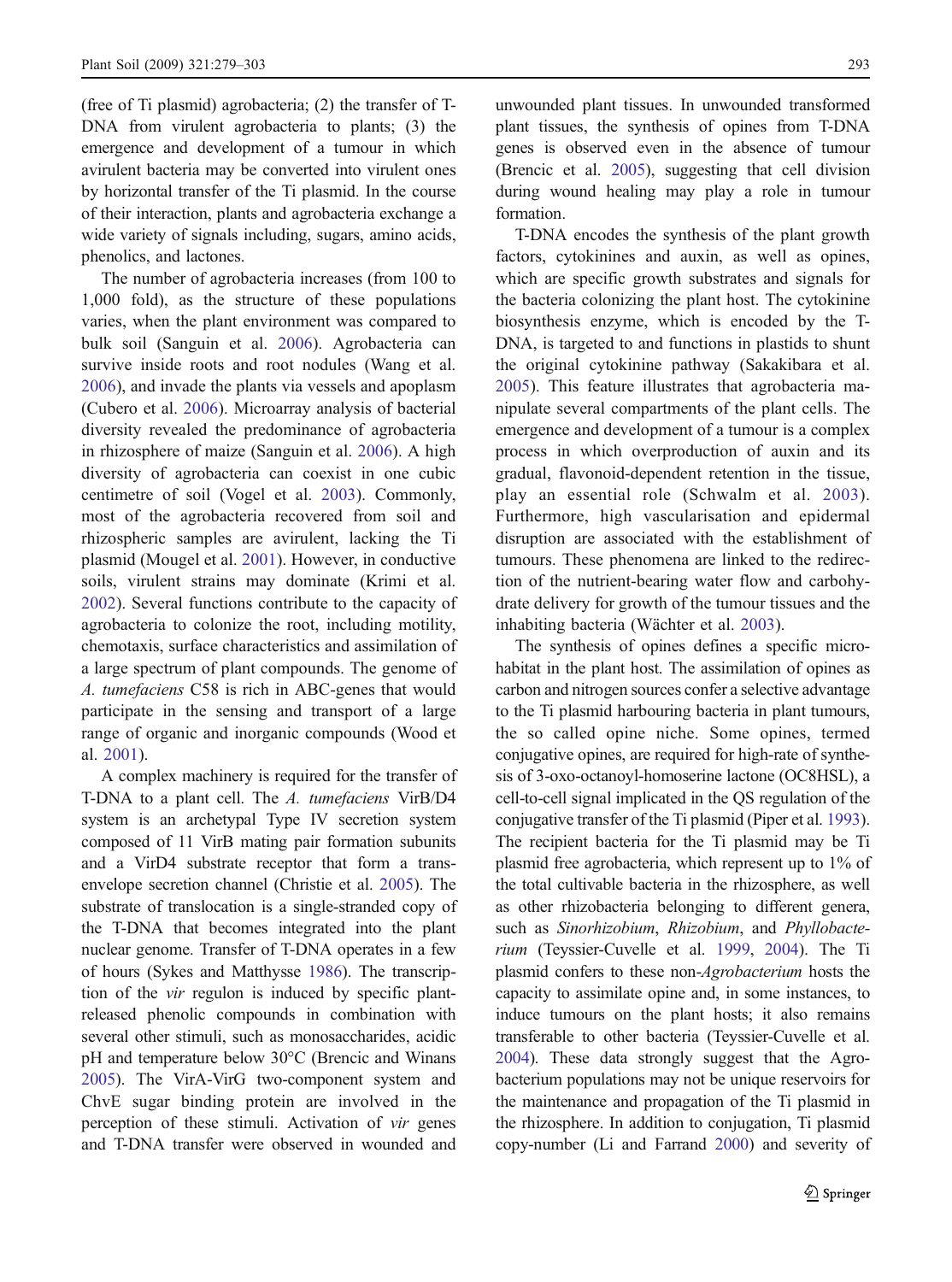tumour symptoms are also subjected to QS regulation (Pappas and Winans [2003](#page-21-0); Chevrot et al. [2006](#page-17-0)). Even though the mechanism that places emergence of tumours under QS regulation remains unknown, anti-virulence strategies targeting QS, termed quorumquenching, have been proposed to decrease the Agrobacterium-induced symptoms on plants (Molina et al. [2003](#page-21-0); Chevrot et al. [2006](#page-17-0)).

In A. tumefaciens C58-induced tumours, the conjugative opines, agrocinopines A and B, tightly control the synthesis of the OC8HSL signal at the transcriptional level. The AccR-mediated transcriptional repression of the arc (agrocinopine catabolism) operon (orfA-orfB-splA-traR-mcpA) of the Ti plasmid is released in the presence of agrocinopines A and B (Beck von Bodman et al. [1992](#page-16-0); Piper et al. [1999](#page-21-0)). The traR gene of the arc operon encodes the transcriptional regulator TraR that binds OC8HSL and permits the expression of the OC8HSL synthase encoded by the traI gene. This latter gene belongs to the trb operon, located on the Ti plasmid. The TraR/OC8HSL complex also activates the expression of the tra and rep operons that are required for conjugative transfer and copynumber amplification, respectively, of the Ti plasmid. However, TraR activity is modulated at the posttranslational level by TraM, which directly interacts with TraR (Luo et al. [2000](#page-20-0)) and thereby prevents the interaction between the TraR/OC8HSL complex and target DNA-sequences of QS-regulated promoters. In the presence of conjugative opines, the antagonistic effect of TraM would be compensated by the high synthesis rate of TraR.

The enzymatic inactivation of OC8HSL by lactonases AttM (Zhang et al. [2002](#page-24-0)) and AiiB (Carlier et al. [2003](#page-16-0)) also participates in the fine tuning of QS-controlled functions in A. tumefaciens C58. The expression of the lactonase AttM is regulated at the transcriptional level by plant signals, such as gamma-aminobutyrate (GABA) and its by-products such as gamma-hydroxybutyrate (GHB) and succinic semialdehyde (SSA) (Carlier et al. [2004](#page-17-0); Chevrot et al. [2006](#page-17-0)). In wounded tissues and in A. tumefaciens-induced plant tumours GABA accumulates to high levels (Deeken et al. [2006](#page-17-0)). Noticeably, increasing evidences would suggest that GABA plays a key-role in interactions between plants and other organisms, including bacteria, fungi and insects (Shelp et al. [2006](#page-22-0)). In A. tumefaciens, the lactonase-encoding gene *attM* is part of the *attKLM* operon, the expression of which is controlled by the transcription factor AttJ (Zhang et al. [2002](#page-24-0)). In the presence of SSA and GHB, the repressing activity of AttJ is altered and the *attKLM* operon is expressed (Chai et al. [2007](#page-17-0)). Although GABA and gammabutyrolactone (GBL) do not directly alter the repressing activity of AttJ, the expression of attKLM is also observed in the presence of these compounds. It is assumed that GABA and GBL are converted to SSA and GHB by A. tumefaciens and/or the plant host. In addition to the implication of AttM in the GBL-ring cleavage of OC8HSL, the attKLM operon encodes a complete degradation pathway of GBL into succinate, with GHB and SSA as intermediates (Carlier et al. [2004](#page-17-0); Chai et al. [2007](#page-17-0)).

Plants recognize agrobacteria as invaders, and induce plant defense genes; in parallel agrobacteria have developed strategies to avoid plant defenses, including phenolics and reactive oxygen species (Kalogeraki et al. [1999](#page-19-0); Citovsky et al. [2007](#page-17-0); Saenkham et al. [2007](#page-22-0)). Noticeabely, benefic bacteria are also able to induce and avoid some chemical plant-defenses (examples in Faure et al. [1995](#page-18-0), [1996](#page-18-0); Dombrecht et al. [2005](#page-18-0); Madhaiyan et al. [2006](#page-20-0)). A. thaliana detects different A. tumefaciens effectors, such as a conserved domain of flagellin and the transcriptional factor EF-Tu of A. tumefaciens. Specific receptors belonging to the Leu-rich repeat transmembrane receptor (LRR) family are implicated in perception of these effectors, such as EFR for EF-Tu and FLS2 for flagellin in A. thaliana (Chinchilla et al. [2006](#page-17-0); Zipfel et al. [2006](#page-24-0)). Remarkably, Nicotiana benthamiana, a plant unable to perceive EF-Tu, acquires EF-Tu binding sites and responsiveness upon transient expression of the EFR receptor of A. thaliana. The LRR receptor kinase activates the mitogen-activated protein kinases (MAPK) to activate the immune response. One of the phosphorylated targets of MAPK3 is the transcription factor VIP1 that relocalizes from the cytoplasm to the nucleus and regulates the expression of the PR1 pathogenesisrelated gene. A. tumefaciens uses a Trojan horse strategy by hijacking VIP1 to import the VirE2 protein (associated with the T-DNA) into the nucleus (Djamei et al. [2007](#page-17-0)). Finally, two recent studies described the essential role of salicylic acid (SA) and auxin (IAA) in the control of virulence. IAA inhibits the expression of vir genes and the growth of A. tumefaciens (Liu and Nester [2006](#page-20-0)). This feature suggests a retro-control of T-DNA transfer by a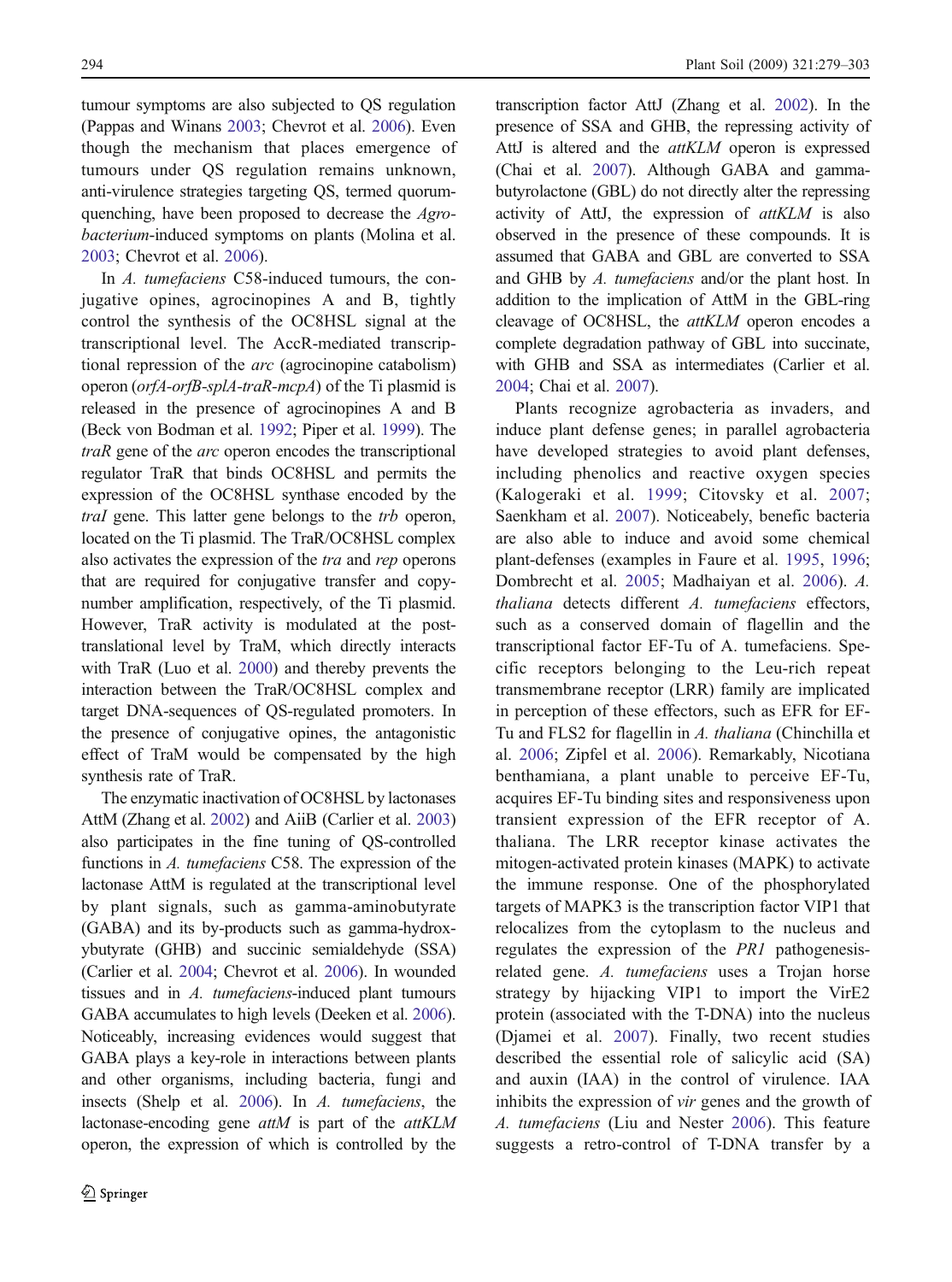<span id="page-16-0"></span>product encoded by the T-DNA; therefore IAA avoids the cost—for plant and bacteria— of an additional transformation. However, SA, which accumulates upon bacterial infection, also shuts down the expression of the vir regulon (Yuan et al. [2007](#page-24-0)). Recently, multidisciplinary approaches are taken to give an integrative view of the fascinating A. tumefaciens-plant host interaction (Deeken et al. [2006](#page-17-0); Yuan et al. [2008a](#page-24-0)).

#### Conclusions and perspectives

A multiplicity of signals controls the responses of plants and their associated organisms in the rhizosphere. The deciphering of the interconnections between all these signals is a future challenge that will be supported by global and fine analytic tools including transcriptomics, proteomics and metabolomics. Moreover, the analysis of temporal and spatial factors in these processes will give more precise insights into the dynamics of the interactions in the rhizosphere. Finally, in addition to model organisms, approaches such as metagenomics (Leveau [2007](#page-20-0); Riaz et al. [2008](#page-22-0)), will take into account the diversity of organisms that communicate in the rhizosphere and the mechanisms implicated in this communication.

### References

- Akiyoshi DE, Klee H, Amasino RM, Nester EW, Gordon MP (1984) T-DNA of Agrobacterium tumefaciens encodes an enzyme of cytokinin biosynthesis. Proc Natl Acad Sci USA 81:5994–5998 do[i:10.1073/pnas.81.19.5994](dx.doi.org/10.1073/pnas.81.19.5994)
- Alloisio N, Felix S, Marechal J et al (2007) Frankia alni proteome under nitrogen-fixing and nitrogen-depleted conditions. Physiol Plant 130:440–453 doi[:10.1111](dx.doi.org/10.1111/j.1399-3054.2007.00859.x)/ [j.1399-3054.2007.00859.x](dx.doi.org/10.1111/j.1399-3054.2007.00859.x)
- Aloni R, Pradel KS, Ullrich CI (1995) The 3-dimensional structure of vascular tissues in Agrobacterium tumefaciens-induced crown galls and in the host stems of Ricinus communis L. Planta 196:597–605 do[i:10.1007/BF00203661](dx.doi.org/10.1007/BF00203661)
- Bae M, Kim MY (1997) A new alkalophilic bacterium producing ethylene. J Microbiol Biotechnol 7:212–214
- Barnett MJ, Tolman CJ, Fisher RF et al (2004) A dual-genome symbiosis chip for coordinate study of signal exchange and development in a prokaryote-host interaction. Proc Natl Acad Sci USA 101:16636–16641 do[i:10.1073](dx.doi.org/10.1073/pnas.0407269101)/ [pnas.0407269101](dx.doi.org/10.1073/pnas.0407269101)
- Bastian F, Cohen A, Piccoli P, Luna V, Baraldi R, Bottini R (1998) Production of indole-3-acetic acid and gibberellins A(1) and A(3) by Acetobacter diazotrophicus and Herbaspirillum seropedicae in chemically-defined culture

media. Plant Growth Regul 24:7–11 doi[:10.1023/](dx.doi.org/10.1023/A:1005964031159) [A:1005964031159](dx.doi.org/10.1023/A:1005964031159)

- Beck von Bodman S, Hayman GT, Farrand SK (1992) Opine catabolism and conjugal transfer of the nopaline Ti plasmid pTiC58 are coordinately regulated by a single repressor. Proc Natl Acad Sci USA 89:643–647 do[i:10.1073/pnas.89.2.643](dx.doi.org/10.1073/pnas.89.2.643)
- Bertin C, Yang X, Weston L (2003) The role of root exudates and allelochemicals in the rhizosphere. Plant Soil 256:67– 83 do[i:10.1023/A:1026290508166](dx.doi.org/10.1023/A:1026290508166)
- Bianco C, Imperlini E, Calogero R, Senatore B, Amoresano A, Carpentieri A et al (2006) Indole-3-acetic acid improves Escherichia coli's defences to stress. Arch Microbiol 185:373–382 do[i:10.1007/s00203-006-0103-y](dx.doi.org/10.1007/s00203-006-0103-y)
- Blaha D, Prigent-Combaret C, Mirza MS, Moënne-Loccoz Y (2005) Phylogeny of the 1-aminocyclopropane-1-carboxylic acid deaminase-encoding gene acdS in phytobeneficial and pathogenic Proteobacteria and relation with strain biogeography. FEMS Microbiol Ecol 56:455–470 do[i:10.1111](dx.doi.org/10.1111/j.1574-6941.2006.00082.x)/ [j.1574-6941.2006.00082.x](dx.doi.org/10.1111/j.1574-6941.2006.00082.x)
- Boiero L, Perrig D, Masciarelli O, Penna C, Cassan F, Luna V (2007) Phytohormone production by three strains of Bradyrhizobium japonicum and possible physiological and technological implications. Appl Microbiol Biotechnol 74:874–880 do[i:10.1007/s00253-006-0731-9](dx.doi.org/10.1007/s00253-006-0731-9)
- Boivin C, Camut S, Malpica CA et al (1990) Rhizobium meliloti genes encoding catabolism of trigonelline are induced under symbiotic conditions. Plant Cell 2:1157–1170
- Branda SS, Vik Å, Friedman L et al (2005) Biofilms: the matrix revisited. Trends Microbiol 13:20–26 do[i:10.1016/j.](dx.doi.org/10.1016/j.tim.2004.11.006) [tim.2004.11.006](dx.doi.org/10.1016/j.tim.2004.11.006)
- Brandl MT, Lindow SE (1996) Cloning and characterization of a locus encoding an indolepyruvate decarboxylase involved in indole-3-acetic acid synthesis in Erwinia herbicola. Appl Environ Microbiol 62:4121–4128
- Brandl MT, Quinones B, Lindow SE (2001) Heterogeneous transcription of an indoleacetic acid biosynthetic gene in Erwinia herbicola on plant surfaces. Proc Natl Acad Sci USA 98:3454–3459 do[i:10.1073/pnas.061014498](dx.doi.org/10.1073/pnas.061014498)
- Brencic A, Winans SC (2005) Detection of and response to signals involved in host-microbe interactions by plantassociated bacteria. Microbiol Mol Biol Rev 69:155–194 do[i:10.1128/MMBR.69.1.155-194.2005](dx.doi.org/10.1128/MMBR.69.1.155-194.2005)
- Brencic A, Angert ER, Winans SC (2005) Unwounded plants elicit Agrobacterium vir gene induction and T-DNA transfer: transformed plant cells produce opines yet are tumour free. Mol Microbiol 57:1522–1531 do[i:10.1111](dx.doi.org/10.1111/j.1365-2958.2005.04763.x)/ [j.1365-2958.2005.04763.x](dx.doi.org/10.1111/j.1365-2958.2005.04763.x)
- Broughton WJ, Hanin M, Relić B et al (2006) Flavonoidinducible modifications of rhamnan O antigens are necessary for Rhizobium sp. strain NGR234-legume symbiosis. J Bacteriol 188:3654–3663 do[i:10.1128/](dx.doi.org/10.1128/JB.188.10.3654-3663.2006) [JB.188.10.3654-3663.2006](dx.doi.org/10.1128/JB.188.10.3654-3663.2006)
- Campbell GRO, Reuhs BL, Walker GC (2002) Chronic intracellular infection of alfalfa nodules by Sinorhizobium meliloti requires correct lipopolysaccharide core. Proc Natl Acad Sci USA 99:3938–3943 do[i:10.1073/pnas.062425699](dx.doi.org/10.1073/pnas.062425699)
- Carlier A, Uroz S, Smadja B, Fray R, Latour X, Dessaux Y, Faure D (2003) The Ti plasmid of Agrobacterium tumefaciens harbors an attM-paralogous gene, aiiB, also encoding N-Acyl homoserine lactonase activity. Appl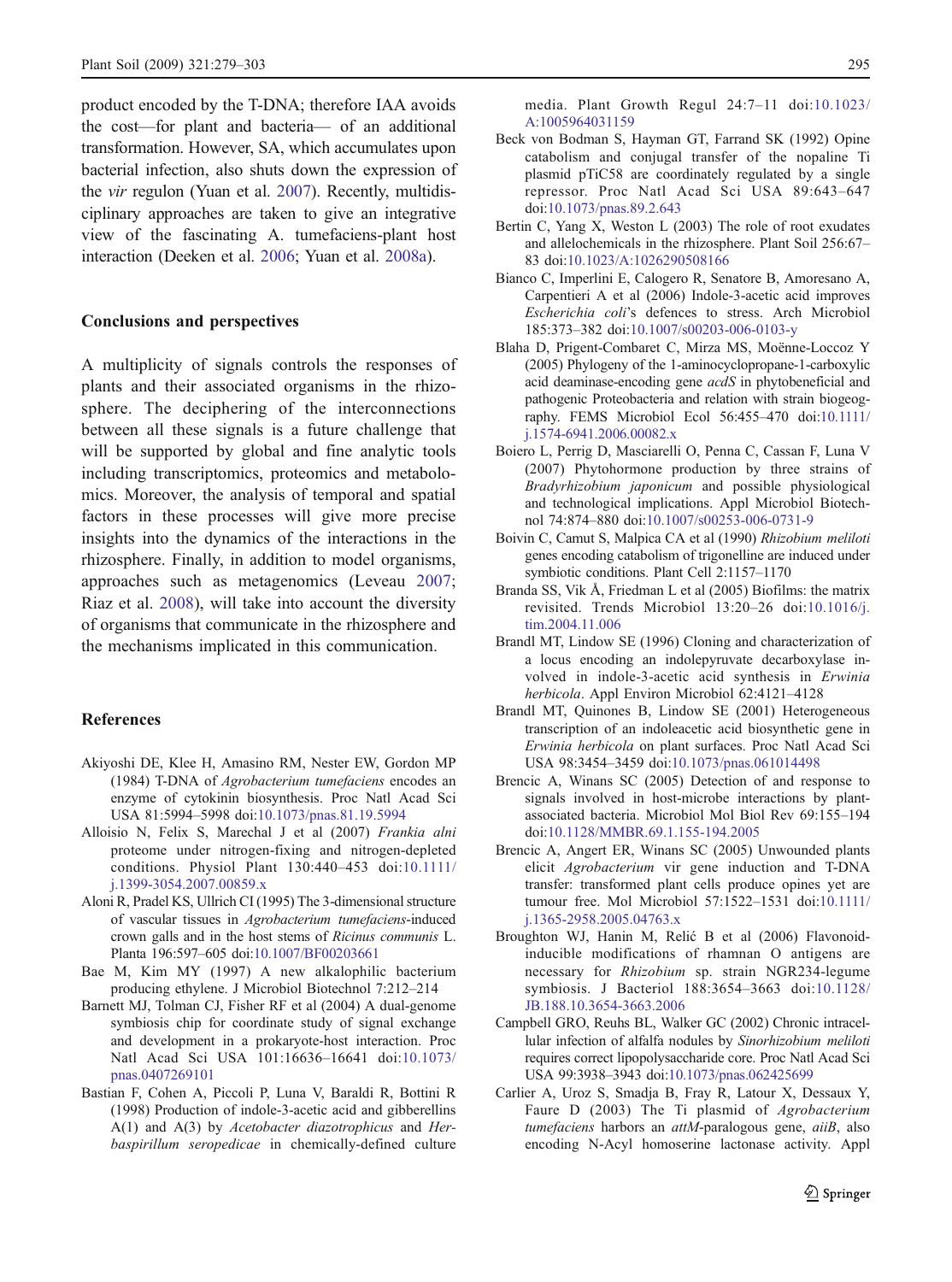<span id="page-17-0"></span>Environ Microbiol 69:4989–4993 doi[:10.1128/](dx.doi.org/10.1128/AEM.69.8.4989-4993.2003) [AEM.69.8.4989-4993.2003](dx.doi.org/10.1128/AEM.69.8.4989-4993.2003)

- Carlier A, Chevrot R, Dessaux Y, Faure D (2004) The assimilation of gamma-butyrolactone in Agrobacterium tumefaciens C58 interferes with the accumulation of the N-acyl-homoserine lactone signal. Mol Plant Microbe Interact 17:951–957 do[i:10.1094/MPMI.2004.17.9.951](dx.doi.org/10.1094/MPMI.2004.17.9.951)
- Chai Y, Tsai CS, Cho H, Winans SC (2007) Reconstitution of the biochemical activities of the AttJ repressor and the AttK, AttL, and AttM catabolic enzymes of Agrobacterium tumefaciens. J Bacteriol 189:3674–3679 do[i:10.1128](dx.doi.org/10.1128/JB.01274-06)/ [JB.01274-06](dx.doi.org/10.1128/JB.01274-06)
- Chen X, Schauder S, Potier N, Van Dorsselaer A, Pelczer I, Bassler BL, Hughson FM (2002) Structural identification of a bacterial quorum-sensing signal containing boron. Nature 415:545–549 do[i:10.1038/415545a](dx.doi.org/10.1038/415545a)
- Chevrot R, Rosen R, Haudecoeur E, Cirou A, Shelp BJ, Ron E, Faure D (2006) GABA controls the level of quorumsensing signal in Agrobacterium tumefaciens. Proc Natl Acad Sci USA 103:7460–7464 doi[:10.1073/](dx.doi.org/10.1073/pnas.0600313103) [pnas.0600313103](dx.doi.org/10.1073/pnas.0600313103)
- Chinchilla D, Bauer Z, Regenass M, Boller T, Felix G (2006) The Arabidopsis receptor kinase FLS2 binds flg22 and determines the specificity of flagellin perception. Plant Cell 18:465–476 do[i:10.1105/tpc.105.036574](dx.doi.org/10.1105/tpc.105.036574)
- Chisholm ST, Coaker G, Day B, Staskawisz BJ (2008) Hostmicrobe interactions: shaping the evolution of the plant immune response. Cell 124:803–814 doi[:10.1016/j](dx.doi.org/10.1016/j.cell.2006.02.008). [cell.2006.02.008](dx.doi.org/10.1016/j.cell.2006.02.008)
- Christie PJ, Atmakuri K, Krishnamoorthy V, Jakubowski S, Cascales E (2005) Biogenesis, architecture, and function of bacterial type IV secretion systems. Annu Rev Microbiol 59:451–485 do[i:10.1146/annurev.micro.58.030603.123630](dx.doi.org/10.1146/annurev.micro.58.030603.123630)
- Chun CK, Ozer EA, Welsh MJ, Zabner J, Greenberg EP (2004) Inactivation of a Pseudomonas aeruginosa quorumsensing signal by human airway epithelia. Proc Natl Acad Sci USA 101:3587–3590 do[i:10.1073/pnas.0308750101](dx.doi.org/10.1073/pnas.0308750101)
- Cirou A, Diallo S, Kurt C, Latour X, Faure D (2007) Growth promotion of quorum-quenching bacteria in the rhizosphere of Solanum tuberosum. Environ Microbiol 9:1511-1522 do[i:10.1111/j.1462-2920.2007.01270.x](dx.doi.org/10.1111/j.1462-2920.2007.01270.x)
- Citovsky V, Kozlovsky SV, Lacroix B, Zaltsman A, Dafny-Yelin M, Vyas S, Tovkach A, Tzfira T (2007) Biological systems of the host cell involved in Agrobacterium infection. Cell Microbiol 9:9–20 do[i:10.1111/j.1462](dx.doi.org/10.1111/j.1462-5822.2006.00830.x)- [5822.2006.00830.x](dx.doi.org/10.1111/j.1462-5822.2006.00830.x)
- Clark E, Manulis S, Ophir Y, Barash I, Gafni Y (1993) Cloning and characterization of iaaM and iaaH from Erwinia herbicola pathovar gypsophilae. Phytopathol 83:234–240 do[i:10.1094/Phyto-83-234](dx.doi.org/10.1094/Phyto-83-234)
- Claus G, Kutzner HJ (1983) Degradation of indole by Alcaligenes spec. Syst Appl Microbiol 4:169–180
- Cooper JE (2007) Early interactions between legumes and rhizobia: disclosing complexity in a molecular dialogue. J Appl Microbiol 103:1355–1365 do[i:10.1111/j.1365](dx.doi.org/10.1111/j.1365-2672.2007.03366.x)- [2672.2007.03366.x](dx.doi.org/10.1111/j.1365-2672.2007.03366.x)
- Cooper JE, Rao JR (1995) Flavonoid metabolism by rhizobia— Mechanisms and products. Symbiosis 19:91–98
- Costacurta A, Vanderleyden J (1995) Synthesis of phytohormones by plant-associated bacteria. Crit Rev Microbiol 21:1–18 do[i:10.3109/10408419509113531](dx.doi.org/10.3109/10408419509113531)
- Costacurta A, Keijers V, Vanderleyden J (1994) Molecular cloning and sequence analysis of an Azospirillum brasilense indole-3-pyruvate decarboxylase gene. Mol Gen Genet 243:463–472
- Crespi M, Messens E, Caplan AB, Vanmontagu M, Desomer J (1992) Fasciation induction by the phytopathogen Rhodococcus fascians depends upon a linear plasmid encoding a cytokinin synthase gene. EMBO J 11:795–804
- Cubero J, Lastra B, Salcedo CI, Piquer J, López MM (2006) Systemic movement of Agrobacterium tumefaciens in several plant species. J Appl Microbiol 101:412–421 do[i:10.1111/j.1365-2672.2006.02938.x](dx.doi.org/10.1111/j.1365-2672.2006.02938.x)
- D'Angelo-Picard C, Faure D, Carlier A, Uroz S, Raffoux A, Fray R, Dessaux Y (2004) Bacterial populations in the rhizosphere of tobacco plants producing the quorumsensing signals hexanoyl-homoserine lactone and 3 oxo-hexanoyl-homoserine lactone. FEMS Microbiol Ecol 51:19–29 do[i:10.1016/j.femsec.2004.07.008](dx.doi.org/10.1016/j.femsec.2004.07.008)
- D'Angelo-Picard C, Faure D, Penot I, Dessaux Y (2005) Diversity of N-acyl homoserine lactone-producing and -degrading bacteria in soil and tobacco rhizosphere. Environ Microbiol 7:1796–1808 do[i:10.1111/j.1462-2920.2005.00886.x](dx.doi.org/10.1111/j.1462-2920.2005.00886.x)
- Deeken R, Engelmann JC, Efetova M, Czirjak T, Müller T, Kaiser WM, Tietz O, Krischke M, Mueller MJ, Palme K, Dandekar T, Hedrich R (2006) An integrated view of gene expression and solute profiles of Arabidopsis tumors: a genome-wide approach. Plant Cell 18:3617–3634 do[i:10.1105/tpc.106.044743](dx.doi.org/10.1105/tpc.106.044743)
- Delalande L, Faure D, Raffoux A, Uroz S, D'Angelo C, Elasri M, Carlier A, Berruyer R, Petit A, Williams P, Dessaux Y (2005) N-Hexanoyl-L-homoserine lactone, a mediator of bacterial quorum-sensing regulation, exhibits a plantdependent stability in the rhizosphere and may be inactivated by germinating Lotus corniculatus seedlings. FEMS Microbiol Ecol 52:13–20 do[i:10.1016/j.femsec](dx.doi.org/10.1016/j.femsec.2004.10.005). [2004.10.005](dx.doi.org/10.1016/j.femsec.2004.10.005)
- del Val C, Rivas E, Torres-Quesada O et al (2007) Identification of differentially expressed small non-coding RNAs in the legume endosymbiont Sinorhizobium meliloti by comparative genomics. Mol Microbiol 66:1080–1091 do[i:10.1111/j.1365-2958.2007.05978.x](dx.doi.org/10.1111/j.1365-2958.2007.05978.x)
- de Torres-Zabala M, Truman W, Bennett MH, Lafforgue G, Mansfield JW, Egea PR et al (2007) Pseudomonas syringae pv. tomato hijacks the Arabidopsis abscisic acid signalling pathway to cause disease. EMBO J 26:1434– 1443 do[i:10.1038/sj.emboj.7601575](dx.doi.org/10.1038/sj.emboj.7601575)
- D'Haeze W, Holsters M (2002) Nod factor structures, responses, and perception during initiation of nodule development. Glycobiology 12:79R–105R do[i:10.1093](dx.doi.org/10.1093/glycob/12.6.79R)/ [glycob/12.6.79R](dx.doi.org/10.1093/glycob/12.6.79R)
- D'Haeze W, Holsters M (2005) Surface polysaccharides enable bacteria to evade plant immunity. Trends Microbiol 12:555–561 do[i:10.1016/j.tim.2004.10.009](dx.doi.org/10.1016/j.tim.2004.10.009)
- Dickstein R, Bisseling T, Reinhold V et al (1988) Expression of nodule-specific genes in alfalfa root-nodules blocked blocked at an early stage of development. Genes Dev 2:677–687 do[i:10.1101/gad.2.6.677](dx.doi.org/10.1101/gad.2.6.677)
- Djamei A, Pitzschke A, Nakagami H, Rajh I, Hirt H (2007) Trojan horse strategy in Agrobacterium transformation: abusing MAPK defense signaling. Science 318:453–456 do[i:10.1126/science.1148110](dx.doi.org/10.1126/science.1148110)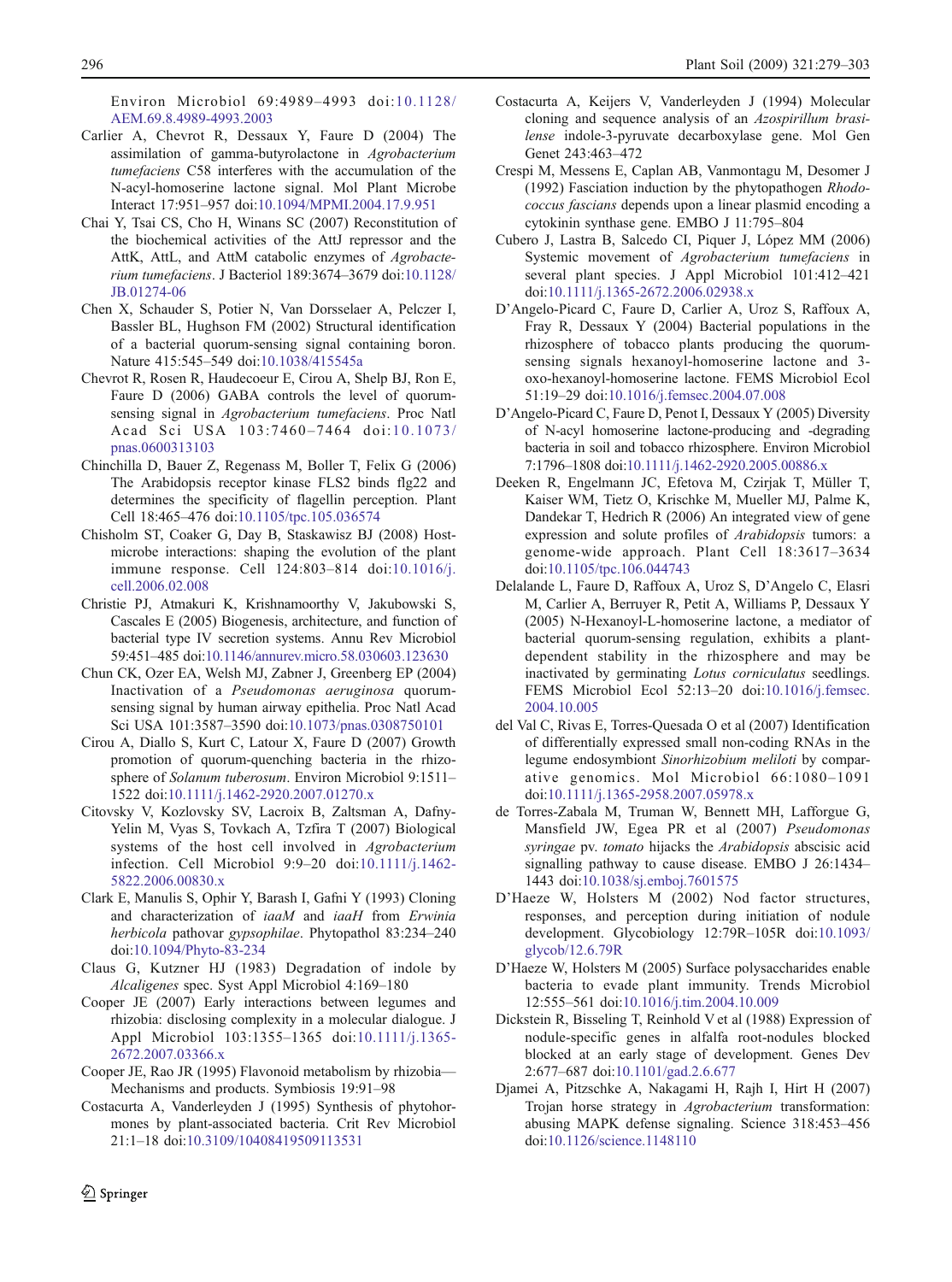- <span id="page-18-0"></span>Dobbelaere S, Croonenborghs A, Thys A, Vande Broek A, Vanderleyden J (1999) Phytostimulatory effect of Azospirillum brasilense wild type and mutant strains altered in IAA production on wheat. Plant Soil 212:155–164 do[i:10.1023/A:1004658000815](dx.doi.org/10.1023/A:1004658000815)
- Dombrecht B, Heusdens C, Beullens S, Verreth C, Mulkers E, Proost P, Vanderleyden J, Michiels J (2005) Defence of Rhizobium etli bacteroids against oxidative stress involves a complexly regulated atypical 2-Cys peroxiredoxin. Mol Microbiol 55:1207–1221 doi[:10.1111](dx.doi.org/10.1111/j.1365-2958.2005.04457.x)/ [j.1365-2958.2005.04457.x](dx.doi.org/10.1111/j.1365-2958.2005.04457.x)
- Dong YH, Xu JL, Li XZ, Zhang LH (2000) AiiA, an enzyme that inactivates the acylhomoserine lactone quorum-sensing signal and attenuates the virulence of Erwinia carotovora. Proc Natl Acad Sci USA 97:3526–3531 do[i:10.1073/pnas.060023897](dx.doi.org/10.1073/pnas.060023897)
- Dong YH, Wang LH, Xu JL, Zhang HB, Zhang XF, Zhang LH (2001) Quenching quorum-sensing-dependent bacterial infection by an N-acyl homoserine lactonase. Nature 411:813–817 do[i:10.1038/35081101](dx.doi.org/10.1038/35081101)
- Dong YH, Wang LY, Zhang LH (2007) Quorum-quenching microbial infections: mechanisms and implications. Philos Trans R Soc Lond B Biol Sci 362:1201–1211 do[i:10.1098](dx.doi.org/10.1098/rstb.2007.2045)/ [rstb.2007.2045](dx.doi.org/10.1098/rstb.2007.2045)
- Dunn AK, Handelsman J (2002) Towards understanding of microbial communities through analysis of communication networks. Antonie Van Leeuwenhoek 81:565–574 do[i:10.1023/A:1020565807627](dx.doi.org/10.1023/A:1020565807627)
- Faure D, Dessaux Y (2007) Quorum sensing as a target for developing biocontrol strategies towards the plant pathogen Pectobacterium. Eur J Plant Pathol 119:353–365 do[i:10.1007/s10658-007-9149-1](dx.doi.org/10.1007/s10658-007-9149-1)
- Faure D, Bouillant M, Bally R (1995) Comparative Study of Substrates and Inhibitors of Azospirillum lipoferum and Pyricularia oryzae Laccases. Appl Environ Microbiol 61:1144–1146
- Faure D, Bouillant ML, Jacoud C, Bally R (1996) Phenolic derivatives related to lignin metabolism as substrates for Azospirillum laccase activity. Phytochem 42:357–359 do[i:10.1016/0031-9422\(95\)00869-1](dx.doi.org/10.1016/0031-9422(95)00869-1)
- Faure D, Desair J, Keijers V, Bekri MA, Proost P, Henrissat B, Vanderleyden J (1999) Growth of Azospirillum irakense KBC1 on the aryl beta-glucoside salicin requires either salA or salB. J Bacteriol 181(10):3003–3009
- Faure D, Henrissat B, Ptacek D, Bekri MA, Vanderleyden J (2001) The celA gene, encoding a glycosyl hydrolase family 3 betaglucosidase in Azospirillum irakense, is required for optimal growth on cellobiosides. Appl Environ Microbiol 67:2380– 2383 do[i:10.1128/AEM.67.5.2380-2383.2001](dx.doi.org/10.1128/AEM.67.5.2380-2383.2001)
- Ferguson GP, Datta A, Carlson RW et al (2005) Importance of unusually modified lipid A in Sinorhizobium stress resistance and legume symbiosis. Mol Microbiol 56:68– 80 do[i:10.1111/j.1365-2958.2005.04536.x](dx.doi.org/10.1111/j.1365-2958.2005.04536.x)
- Flavier AB, Clough SJ, Schell MA, Denny TP (1997) Identification of 3-hydroxypalmitic acid methyl ester as a novel autoregulator controlling virulence in Ralstonia solanacearum. Mol Microbiol 26:251–259 do[i:10.1046](dx.doi.org/10.1046/j.1365-2958.1997.5661945.x)/ [j.1365-2958.1997.5661945.x](dx.doi.org/10.1046/j.1365-2958.1997.5661945.x)
- Francis KE, Spiker S (2005) Identification of Arabidopsis thaliana transformants without selection reveals a high occurrence of silenced T-DNA integrations. Plant J 41:464–477
- Franks A, Mark-Byrne GL, Dow JM et al (2008) A putative RNA-binding protein has a role in virulence in Ralstonia solanacearum. Mol Plant Pathol 9:67–72
- Fujishige NA, Kapadia NN, De Hoff PL et al (2006) Investigations of Rhizobium biofilm formation. FEMS Microbiol Ecol 56:195–205 do[i:10.1111/j.1574-6941](dx.doi.org/10.1111/j.1574-6941.2005.00044.x). [2005.00044.x](dx.doi.org/10.1111/j.1574-6941.2005.00044.x)
- Fujishige NA, Lum MR, De Hoff PL et al (2008) Rhizobium common nod genes are required for biofilm formation. Mol Microbiol 67:504–515
- Fuqua WC, Winans SC, Greenberg EP (1994) Quorum sensing in bacteria: the LuxR/LuxI family of cell density-responsive transcriptional regulators. J Bacteriol 176:269–275
- Gagnon H, Ibrahim RK (1998) Aldonic acids: a novel family of nod gene inducers of Mesorhizobium loti, Rhizobium lupini and Sinorhizobium meliloti. Mol Plant Microbe Interact 11:988–998 do[i:10.1094/MPMI.1998.11.10.988](dx.doi.org/10.1094/MPMI.1998.11.10.988)
- Galbraith MP, Feng SF, Borneman J et al (1998) A functional myo-inositol catabolism pathway is essential for rhizopine utilization by Sinorhizobium meliloti. Microbiology 144:2915–2924
- Galis I, Bilyeu K, Wood G, Jameson PE (2005) Rhodococcus fascians: shoot proliferation without elevated cytokinins? Plant Growth Regul 46:109–115 do[i:10.1007/s10725-005](dx.doi.org/10.1007/s10725-005-7752-8)- [7752-8](dx.doi.org/10.1007/s10725-005-7752-8)
- Galperin M (2006) Structural classification of bacterial response regulators: diversity of output domains and domain combinations. J Bacteriol 188:4169–4182 do[i:10.1128/JB.01887-05](dx.doi.org/10.1128/JB.01887-05)
- Gao MS, Teplitski M, Robinson JB et al (2003) Production of substances by Medicago truncatula that affect bacterial quorum sensing. Mol Plant Microbe Interact 16:827–834 do[i:10.1094/MPMI.2003.16.9.827](dx.doi.org/10.1094/MPMI.2003.16.9.827)
- Gelvin SB (2000) Agrobacterium and plant genes involved in T-DNA transfer and integration. Annu Rev Plant Physiol Plant Mol Biol 51:223–256 doi[:10.1146/annurev](dx.doi.org/10.1146/annurev.arplant.51.1.223). [arplant.51.1.223](dx.doi.org/10.1146/annurev.arplant.51.1.223)
- Gilles-Gonzalez MA, Gonzalez G (2004) Signal transduction by heme-containing PAS-domain proteins. J Appl Physiol 96:774–783 do[i:10.1152/japplphysiol.00941.2003](dx.doi.org/10.1152/japplphysiol.00941.2003)
- Glass NL, Kosuge T (1986) Cloning of the gene for indoleacetic acid-lysine synthetase from Pseudomonas syringae subsp savastanoi. J Bacteriol 166:598–603
- Glick BR (2005) Modulation of plant ethylene levels by the bacterial enzyme ACC deaminase. FEMS Microbiol Lett 251:1–7 do[i:10.1016/j.femsle.2005.07.030](dx.doi.org/10.1016/j.femsle.2005.07.030)
- Glick BR, Cheng Z, Czarny J, Duan J (2007) Promotion of plant growth by ACC deaminase-containing soil bacteria. Eur J Plant Pathol 119:329–339 do[i:10.1007/s10658-007](dx.doi.org/10.1007/s10658-007-9162-4)- [9162-4](dx.doi.org/10.1007/s10658-007-9162-4)
- Goldmann A, Boivin C, Fleury V et al (1991) Betaine use by rhizospere bacteria: genes essential for trigonelline, stachydrine, and carnitine catabolism in Rhizobium meliloti are located on pSym in the symbiotic region. Mol Plant Microbe Interact 4:571–578
- González JE, Marketon MM (2003) Quorum sensing in nitrogen-fixing rhizobia. Microbiol Mol Biol Rev 67:574–592 do[i:10.1128/MMBR.67.4.574-592.2003](dx.doi.org/10.1128/MMBR.67.4.574-592.2003)
- Gonzalez-Rizzo S, Crespi M, Frugier F (2006) The Medicago truncatula CRE1 cytokinin receptor regulates lateral root development and early symbiotic interaction with Sino-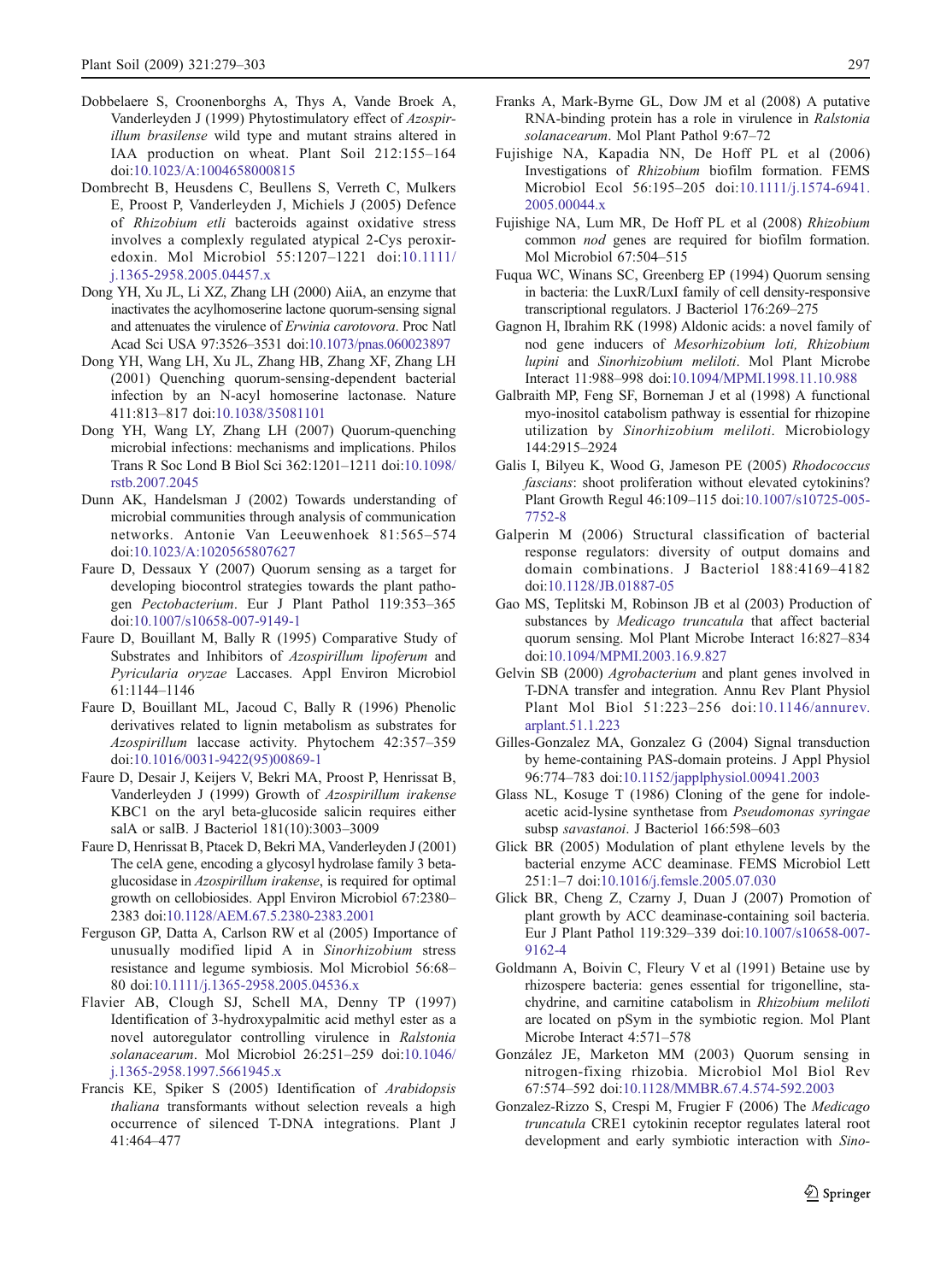<span id="page-19-0"></span>rhizobium meliloti. Plant Cell 18:2680–2693 do[i:10.1105](dx.doi.org/10.1105/tpc.106.043778)/ [tpc.106.043778](dx.doi.org/10.1105/tpc.106.043778)

- Gray KM, Garey JR (2001) The evolution of bacterial LuxI and LuxR quorum sensing regulators. Microbiology 147:2379–2387
- Gray J, Gelvin SB, Meilan R, Morris RO (1996) Transfer RNA is the source of extracellular isopentenyladenine in a Tiplasmidless strain of Agrobacterium tumefaciens. Plant Physiol 110:431–438
- Guntli D, Heeb M, Moenne-Loccoz Y et al (1999) Contribution of calystegine catabolic plasmid to competitive colonization of the rhizosphere of calystegine-producing plants by Sinorhizobium meliloti Rm41. Mol Ecol 8:855–863 do[i:10.1046/j.1365-294X.1999.00640.x](dx.doi.org/10.1046/j.1365-294X.1999.00640.x)
- Gutierrez-Manero FJ, Ramos-Solano B, Probanza A, Mehouachi J, Tadeo FR, Talon M (2001) The plant-growth-promoting rhizobacteria Bacillus pumilus and Bacillus licheniformis produce high amounts of physiologically active gibberellins. Physiol Plant 111:206–211 doi[:10.1034/j.1399-](dx.doi.org/10.1034/j.1399-3054.2001.1110211.x) [3054.2001.1110211.x](dx.doi.org/10.1034/j.1399-3054.2001.1110211.x)
- Hartmann A, Singh M, Klingmuller W (1983) Isolation and characterization of Azospirillum mutants excreting high amounts of indoleacetic acid. Can J Microbiol 29:916–923
- Hartwig UA, Joseph CM, Phillips DA (1991) Flavonoids released naturally from alfalfa seeds enhance growth rate of Rhizobium meliloti. Plant Physiol 95:797–803
- Heeb S, Haas D (2001) Regulatory roles of the GacS/GacA two-component system in plant-associated and other Gram-negative bacteria. Mol Plant Microbe Interact 14:1351–1363 do[i:10.1094/MPMI.2001.14.12.1351](dx.doi.org/10.1094/MPMI.2001.14.12.1351)
- Heinz EB, Phillips DA, Streit WR (1999) BioS, a biotininduced, stationary-phase, and possible LysR-type regulator in Sinorhizobium meliloti. Mol Plant Microbe Interact 12:803–812 do[i:10.1094/MPMI.1999.12.9.803](dx.doi.org/10.1094/MPMI.1999.12.9.803)
- Hense BA, Kuttler C, Müller J, Rothballer M, Hartmann A, Kreft JU (2007) Does efficiency sensing unify diffusion and quorum sensing? Nat Rev Microbiol 5:230–239 do[i:10.1038/nrmicro1600](dx.doi.org/10.1038/nrmicro1600)
- Hoang HH, Gurich N, González JE (2008) Regulation of motility by the ExpR/Sin quorum-sensing system in Sinorhizobium meliloti. J Bacteriol 190:861–971 do[i:10.1128/JB.01310-07](dx.doi.org/10.1128/JB.01310-07)
- Hoch JA, Varughese KI (2001) Keeping signals straight in phosphorelay signal transduction. J Bacteriol 183:4941– 4949 do[i:10.1128/JB.183.17.4941-4949.2001](dx.doi.org/10.1128/JB.183.17.4941-4949.2001)
- Holden MT, Ram Chhabra S, de Nys R, Stead P, Bainton NJ et al (1999) Quorum-sensing cross talk: isolation and chemical characterization of cyclic dipeptides from Pseudomonas aeruginosa and other gram-negative bacteria. Mol Microbiol 33:1254–1266 do[i:10.1046/j.1365](dx.doi.org/10.1046/j.1365-2958.1999.01577.x)- [2958.1999.01577.x](dx.doi.org/10.1046/j.1365-2958.1999.01577.x)
- Holland MA (1997) Occam's razor applied to hormonology are cytokinins produced by plants? Plant Physiol 115:865– 868
- Ince JE, Knowles CJ (1985) Ethylene formation by cultures of Escherichia coli. Arch Microbiol 141:209–213 do[i:10.1007/BF00408060](dx.doi.org/10.1007/BF00408060)
- Inze D, Follin A, Vanlijsebettens M, Simoens C, Genetello C, Vanmontagu M et al (1984) Genetic analysis of the individual T-DNA genes of Agrobacterium tumefaciens further evidence that 2 genes are involved in indole-3-

acetic-acid synthesis. Mol Gen Genet 194:265–274 do[i:10.1007/BF00383526](dx.doi.org/10.1007/BF00383526)

- Jensen JB, Egsgaard H, Vanonckelen H, Jochimsen BU (1995) Catabolism of indole-3-acetic acid and 4-chloroindole-3 acetic and 5-chloroindole-3-acetic acid in Bradyrhizobium japonicum. J Bacteriol 177:5762–5766
- Jiménez-Zurdo JI, García-Rodríguez FM, Toro N (1997) The Rhizobium meliloti putA gene: its role in the establishment of the symbiotic interaction with alfalfa. Mol Microbiol 23:85–93 do[i:10.1046/j.1365-2958.1997.1861555.x](dx.doi.org/10.1046/j.1365-2958.1997.1861555.x)
- Johnson EG, Joshi MV, Gibson DM et al (2007) Cellooligosaccharides released from host plants induce pathogenicity in scab-causing Streptomyces species. Physiol Mol Plant Pathol 7:18–25 do[i:10.1016/j.pmpp.2007](dx.doi.org/10.1016/j.pmpp.2007.09.003). [09.003](dx.doi.org/10.1016/j.pmpp.2007.09.003)
- Jones K, Kobayashi H, Davies BW et al (2007) How rhizobial symbionts invade plants: the Sinorhizobium-Medicago model. Nat Rev Microbiol 5:619–633 doi[:10.1038/](dx.doi.org/10.1038/nrmicro1705) [nrmicro1705](dx.doi.org/10.1038/nrmicro1705)
- Jones K, Sharopova N, Lohar DP et al (2008) Differential response of the plant Medicago truncatula to its symbiont Sinorhizobium meliloti or an exopolysaccharide-deficient mutant. Proc Natl Acad Sci USA 105:704–709 do[i:10.1073/pnas.0709338105](dx.doi.org/10.1073/pnas.0709338105)
- Kalogeraki VS, Zhu J, Eberhard A, Madsen EL, Winans SC (1999) The phenolic vir gene inducer ferulic acid is Odemethylated by the VirH2 protein of an Agrobacterium tumefaciens Ti plasmid. Mol Microbiol 34:512–522 do[i:10.1046/j.1365-2958.1999.01617.x](dx.doi.org/10.1046/j.1365-2958.1999.01617.x)
- Kannenberg EL, Perzl M, Muller P et al (1996) Hopanoid lipids in Bradyrhizobium and other plant-associated bacteria and cloning of the Bradyrhizobium japonicum squalenehopene cyclase gene. Plant Soil 186:107–112 do[i:10.1007/BF00035063](dx.doi.org/10.1007/BF00035063)
- Karadeniz A, Topcuoglu SF, Inan S (2006) Auxin, gibberellin, cytokinin and abscisic acid production in some bacteria. World J Microbiol Biotechnol 22:1061–1064 do[i:10.1007](dx.doi.org/10.1007/s11274-005-4561-1)/ [s11274-005-4561-1](dx.doi.org/10.1007/s11274-005-4561-1)
- Kende H, Zeevaart JAD (1997) The five "classical" plant hormones. Plant Cell 9:1197–1210 doi[:10.1105/](dx.doi.org/10.1105/tpc.9.7.1197) [tpc.9.7.1197](dx.doi.org/10.1105/tpc.9.7.1197)
- Kepczynska E, Zielinska S, Kepczynski J (2003) Ethylene production by Agrobacterium rhizogenes strains in vitro and in vivo. Plant Growth Regul 39:13–17 do[i:10.1023](dx.doi.org/10.1023/A:1021897203840)/ [A:1021897203840](dx.doi.org/10.1023/A:1021897203840)
- Kim JG (2006) Assessment of ethylene removal with Pseudomonas strains. J Hazard Mater 131:131–136 do[i:10.1016/j](dx.doi.org/10.1016/j.jhazmat.2005.09.019). [jhazmat.2005.09.019](dx.doi.org/10.1016/j.jhazmat.2005.09.019)
- Kiziak C, Conradt D, Stolz A, Mattes R, Klein J (2005) Nitrilase from Pseudomonas fluorescens EBC191: cloning and heterologous expression of the gene and biochemical characterization of the recombinant enzyme. Microbiol 151:3639–3648 do[i:10.1099/mic.0.28246-0](dx.doi.org/10.1099/mic.0.28246-0)
- Kobayashi M, Izui H, Nagasawa T, Yamada H (1993) Nitrilase in biosynthesis of the plant hormone indole-3-acetic-acid from indole-3-acetonitrile—cloning of the Alcaligenes gene and site-directed mutagenesis of cysteine residues. Proc Natl Acad Sci USA 90:247–251 do[i:10.1073/pnas](dx.doi.org/10.1073/pnas.90.1.247). [90.1.247](dx.doi.org/10.1073/pnas.90.1.247)
- Kobayashi H, Naciri-Graven Y, Broughton WJ et al (2004) Flavonoids induce temporal shifts in gene-expression of nod-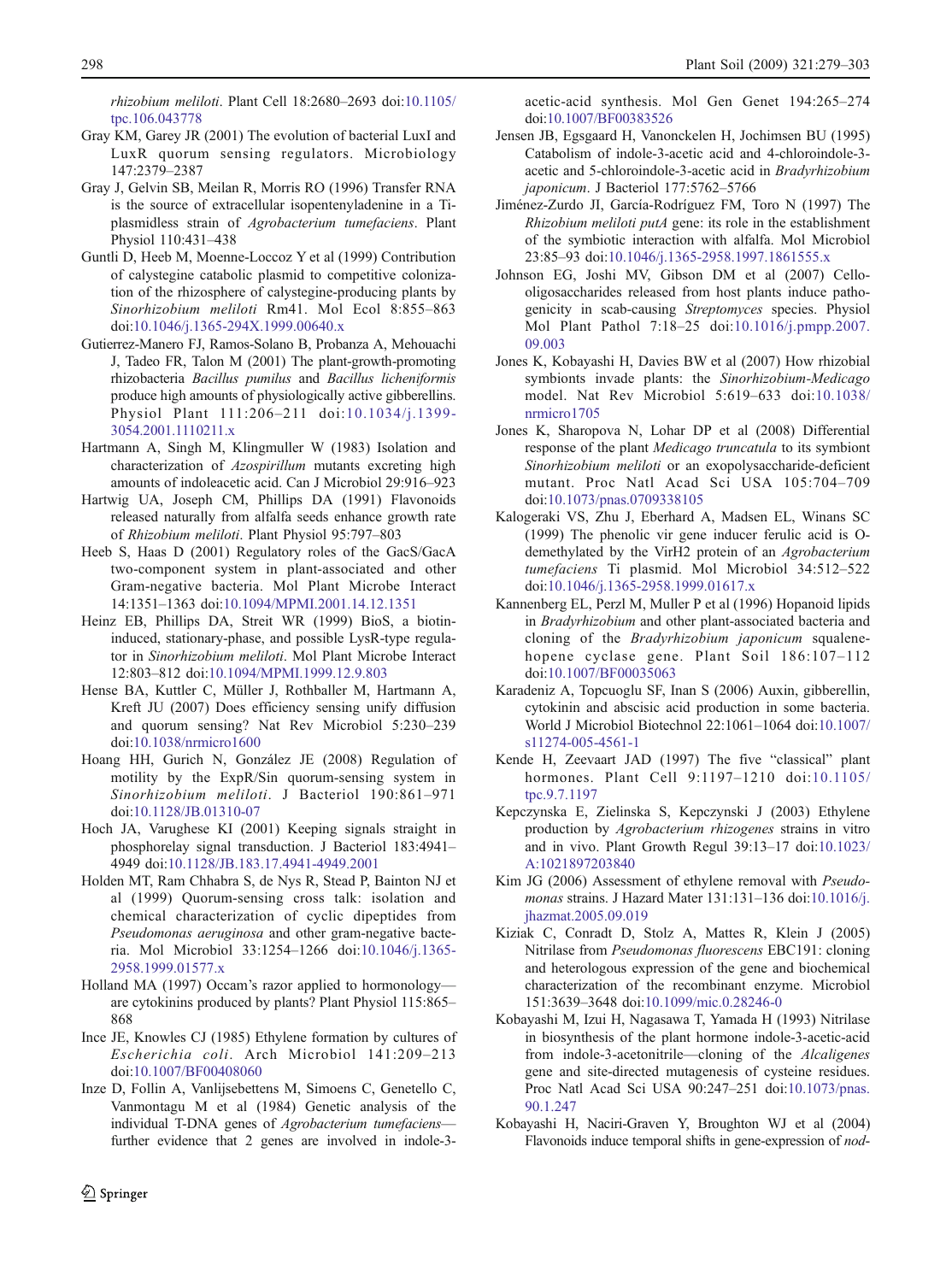<span id="page-20-0"></span>box controlled loci in Rhizobium sp. NGR234. Mol Microbiol 51:335–347 do[i:10.1046/j.1365-2958.2003.03841.x](dx.doi.org/10.1046/j.1365-2958.2003.03841.x)

- Koch B, Nielsen TH, Sorensen D et al (2002) Lipopeptide production in Pseudomonas sp strain DSS73 is regulated by components of sugar beet seed exudate via the Gac twocomponent regulatory system. Appl Environ Microbiol 68:4509–4516 do[i:10.1128/AEM.68.9.4509-4516.2002](dx.doi.org/10.1128/AEM.68.9.4509-4516.2002)
- Koenig RL, Morris RO, Polacco JC (2002) tRNA is the source of low-level trans-zeatin production in Methylobacterium spp. J Bacteriol 184:1832–1842 do[i:10.1128/JB.184.7](dx.doi.org/10.1128/JB.184.7.1832-1842.2002). [1832-1842.2002](dx.doi.org/10.1128/JB.184.7.1832-1842.2002)
- Koga J, Adachi T, Hidaka H (1991) Molecular cloning of the gene for indolepyruvate decarboxylase from Enterobacter cloacae. Mol Gen Genet 226:10–16 doi[:10.1007/](dx.doi.org/10.1007/BF00273581) [BF00273581](dx.doi.org/10.1007/BF00273581)
- Krimi Z, Petit A, Mougel C, Dessaux Y, Nesme X (2002) Seasonal fluctuations and long-term persistence of pathogenic populations of Agrobacterium spp. in soils. Appl Environ Microbiol 68:3358–3365 do[i:10.1128/AEM.68.7](dx.doi.org/10.1128/AEM.68.7.3358-3365.2002). [3358-3365.2002](dx.doi.org/10.1128/AEM.68.7.3358-3365.2002)
- Lasa I (2006) Towards the identification of the common features of bacterial biofilm development. Int Microbiol 9:21–28
- Laub MT, Goulian M (2007) Specificity in two-component signal transduction pathways. Annu Rev Genet 41:121– 145 do[i:10.1146/annurev.genet.41.042007.170548](dx.doi.org/10.1146/annurev.genet.41.042007.170548)
- Leadbetter JR, Greenberg EP (2000) Metabolism of acylhomoserine lactone quorum-sensing signals by Variovorax paradoxus. J Bacteriol 182:6921–6926 do[i:10.1128](dx.doi.org/10.1128/JB.182.24.6921-6926.2000)/ [JB.182.24.6921-6926.2000](dx.doi.org/10.1128/JB.182.24.6921-6926.2000)
- Lee J, Bansal T, Jayaraman A, Bentley WE, Wood TK (2007) Enterohemorrhagic Escherichia coli biofilms are inhibited by 7-hydroxyindole and stimulated by isatin. Appl Environ Microbiol 73:4100–4109 do[i:10.1128/AEM.00360-07](dx.doi.org/10.1128/AEM.00360-07)
- Lerouge P, Roche P, Faucher C et al (1990) Symbiotic hostspecificity of *Rhizobium meliloti* is determined by a sulphated and acylated glucosamine oligosaccharide signal. Nature 344:781–784 do[i:10.1038/344781a0](dx.doi.org/10.1038/344781a0)
- Le Strange KK, Bender GL, Djordjevic MA et al (1990) The Rhizobium strain NGR234 nodD1 gene product responds to activation by the simple phenolic compounds vanillin and isovanillin present in wheat seedling extracts. Mol Plant Microbe Interact 3:214–220
- Leveau JHJ (2007) The magic and menace of metagenomics: prospects for the study of plant growth-promoting rhizobacteria. Eur J Plant Pathol 119:279–300 do[i:10.1007](dx.doi.org/10.1007/s10658-007-9186-9)/ [s10658-007-9186-9](dx.doi.org/10.1007/s10658-007-9186-9)
- Leveau JHJ, Gerards S (2008) Discovery of a bacterial gene cluster for catabolism of the plant hormone indole 3-acetic acid. FEMS Microbiol Ecol 65:238–250 do[i:10.1111](dx.doi.org/10.1111/j.1574-6941.2008.00436.x)/ [j.1574-6941.2008.00436.x](dx.doi.org/10.1111/j.1574-6941.2008.00436.x)
- Leveau JHJ, Lindow SE (2005) Utilization of the plant hormone indole-3-acetic acid for growth by *Pseudomonas* putida strain 1290. Appl Environ Microbiol 71:2365–2371 do[i:10.1128/AEM.71.5.2365-2371.2005](dx.doi.org/10.1128/AEM.71.5.2365-2371.2005)
- Li PL, Farrand SK (2000) The replicator of the nopaline-type Ti plasmid pTiC58 is a member of the repABC family and is influenced by the TraR-dependent quorum-sensing regulatory system. J Bacteriol 182:179–188
- Lichter A, Manulis S, Sagee O, Gafni Y, Gray J, Meilan R et al (1995) Production of cytokinins by Erwinia herbicola

pv gypsophilae and isolation of a locus conferring cytokinin biosynthesis. Mol Plant Microbe Interact 8:114–121

- Liu P, Nester EW (2006) Indoleacetic acid, a product of transferred DNA, inhibits vir gene expression and growth of Agrobacterium tumefaciens C58. Proc Natl Acad Sci USA 103:4658–4662 do[i:10.1073/pnas.0600366103](dx.doi.org/10.1073/pnas.0600366103)
- Luo ZQ, Qin Y, Farrand SK (2000) The antiactivator TraM interferes with the autoinducer-dependent binding of TraR to DNA by interacting with the C-terminal region of the quorum-sensing activator. J Biol Chem 275:7713–7722 do[i:10.1074/jbc.275.11.7713](dx.doi.org/10.1074/jbc.275.11.7713)
- Madhaiyan M, Suresh Reddy BV, Anandham R, Senthilkumar M, Poonguzhali S, Sundaram SP (2006) Plant growthpromoting Methylobacterium induces defense responses in groundnut (Arachis hypogaea L.) compared with rot pathogens. Curr Microbiol 53:270–276
- Manulis S, Haviv-Chesner A, Brandl MT, Lindow SE, Barash I (1998) Differential involvement of indole-3-acetic acid biosynthetic pathways in pathogenicity and epiphytic fitness of Erwinia herbicola pv gypsophilae. Mol Plant Microbe Interact 11:634–642 do[i:10.1094/MPMI.1998](dx.doi.org/10.1094/MPMI.1998.11.7.634). [11.7.634](dx.doi.org/10.1094/MPMI.1998.11.7.634)
- Marie C, Deakin WJ, Ojanen-Reuhs T et al (2004) TtsI, a key regulator of Rhizobium species NGR234 is required for type III-dependent protein secretion and synthesis of rhamnose-rich polysaccharides. Mol Plant Microbe Interact 17:958–966 do[i:10.1094/MPMI.2004.17.9.958](dx.doi.org/10.1094/MPMI.2004.17.9.958)
- Mark GL, Dow M, Kiely PD et al (2005) Transcriptome profiling of bacterial responses to root exudates identifies genes involved in microbe-plant interactions. Proc Natl Acad Sci USA 102:17454–17459 do[i:10.1073/pnas](dx.doi.org/10.1073/pnas.0506407102). [0506407102](dx.doi.org/10.1073/pnas.0506407102)
- Marketon MM, Glenn SA, Eberhard A et al (2003) Quorum sensing controls exoplysaccharide production in Sinorhizobium meliloti. J Bacteriol 185:325–331 do[i:10.1128](dx.doi.org/10.1128/JB.185.1.325-331.2003)/ [JB.185.1.325-331.2003](dx.doi.org/10.1128/JB.185.1.325-331.2003)
- Mascher T, Helmann JD, Unden G (2006) Stimulus perception in bacterial signal-transducing histidine kinases. Microbiol Mol Biol Rev 70:910–938 do[i:10.1128/MMBR](dx.doi.org/10.1128/MMBR.00020-06). [00020-06](dx.doi.org/10.1128/MMBR.00020-06)
- Mathesius U, Mulders S, Gao M et al (2003) Extensive and specific responses of a eukaryote to bacterial quorumsensing signals. Proc Natl Acad Sci USA 100:1444–1449 do[i:10.1073/pnas.262672599](dx.doi.org/10.1073/pnas.262672599)
- Matilla MA, Espinosa-Urgel M, Rodríguez-Herva JJ et al (2007) Genomic analysis reveals the major driving forces of bacterial life in the rhizosphere. Genome Biol 8:R179 do[i:10.1186/gb-2007-8-9-r179](dx.doi.org/10.1186/gb-2007-8-9-r179)
- Matiru VN, Dakora FD (2005) The rhizosphere signal molecule lumichrome alters seedling development in both legumes and cereals. New Phytol 166:439–444 do[i:10.1111/j.1469](dx.doi.org/10.1111/j.1469-8137.2005.01344.x)- [8137.2005.01344.x](dx.doi.org/10.1111/j.1469-8137.2005.01344.x)
- Mazzola M, White FF (1994) A mutation in the indole-3-aceticacid biosynthesis pathway of Pseudomonas syringae pv syringae affects growth in Phaseolus vulgaris and syringomycin production. J Bacteriol 176:1374–1382
- McDougald D, Rice SA, Kjelleberg S (2007) Bacterial quorum sensing and interference by naturally occurring biomimics. Anal Bioanal Chem 387:445–453 do[i:10.1007/s00216](dx.doi.org/10.1007/s00216-006-0761-2)- [006-0761-2](dx.doi.org/10.1007/s00216-006-0761-2)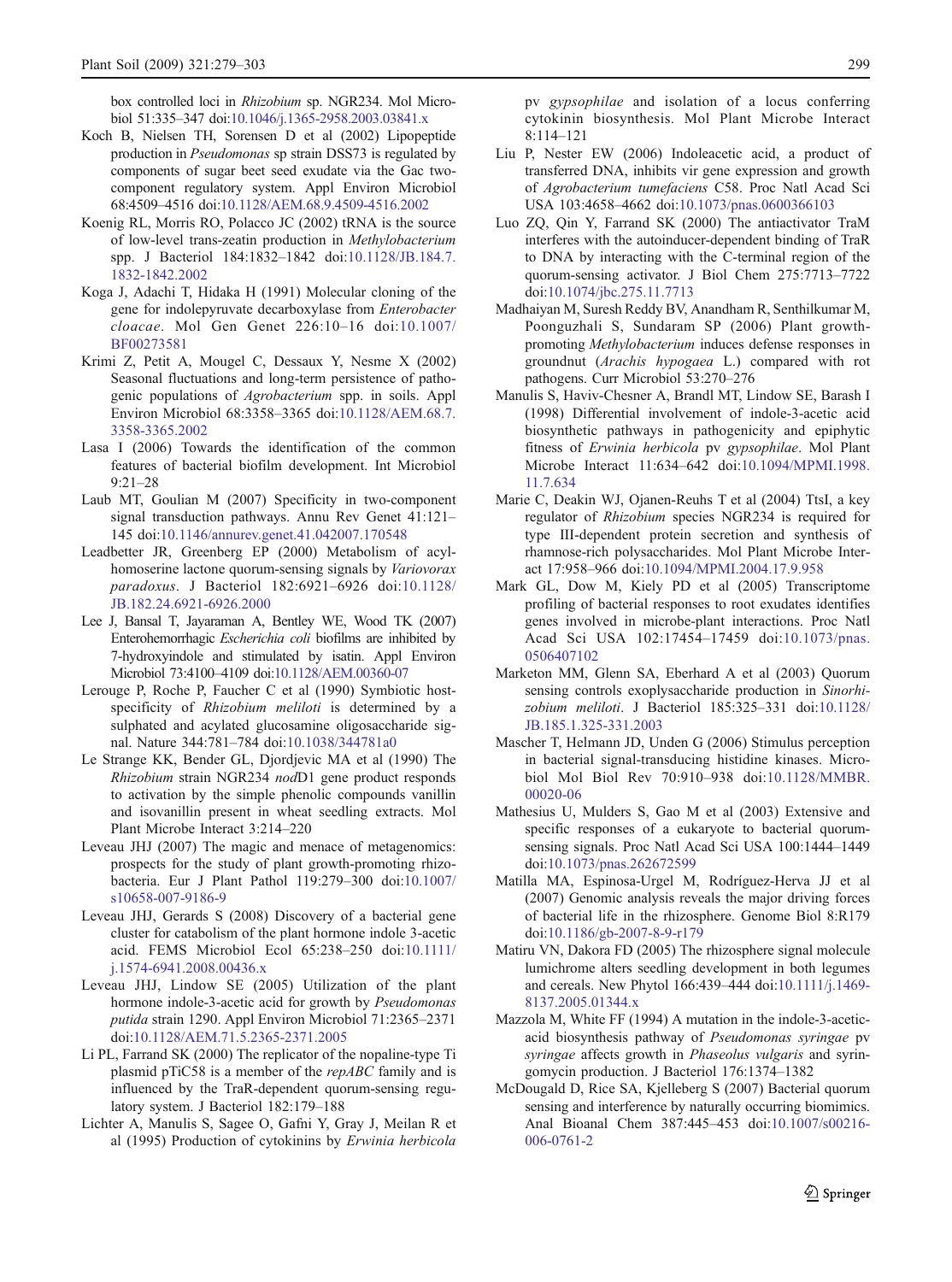- <span id="page-21-0"></span>Molina L, Constantinescu F, Michel L, Reimmann C, Duffy B, Défago G (2003) Degradation of pathogen quorum-sensing molecules by soil bacteria: a preventive and curative bilogical control mechanism. FEMS Microbiol Ecol 1522:1–11
- Morris CE, Monier J-M (2003) The ecological significance of biofilm formation by plant-associated bacteria. Annu Rev Phytopathol 41:429–453 do[i:10.1146/annurev.phyto.41](dx.doi.org/10.1146/annurev.phyto.41.022103.134521). [022103.134521](dx.doi.org/10.1146/annurev.phyto.41.022103.134521)
- Mougel C, Cournoyer B, Nesme X (2001) Novel telluriteamended media and specific chromosomal and Ti plasmid probes for direct analysis of soil populations of Agrobacterium biovars 1 and 2. Appl Environ Microbiol 67:65–74 do[i:10.1128/AEM.67.1.65-74.2001](dx.doi.org/10.1128/AEM.67.1.65-74.2001)
- Mukhopadhyay A, Gao R, Lynn DG (2004) Integrating input from multiple signals: The VirA/VirG two-component system of Agrobacterium tumefaciens. ChemBioChem 5:1535–1542 do[i:10.1002/cbic.200300828](dx.doi.org/10.1002/cbic.200300828)
- Nagahama K, Yoshino K, Matsuoka M, Sato M, Tanase S, Ogawa T et al (1994) Ethylene production by strains of the plant-pathogenic bacterium Pseudomonas syringae depends upon the presence of indigenous plasmids carrying homologous genes for the ethylene-forming enzyme. Microbiology 140:2309–2313
- Nishijyo T, Haas D, Itoh Y (2002) The CbrA-CbrB twocomponent regulatory system controls the utilization of multiple carbon and nitrogen sources in Pseudomonas aeruginosa. Mol Microbiol 40:917–931 do[i:10.1046](dx.doi.org/10.1046/j.1365-2958.2001.02435.x)/ [j.1365-2958.2001.02435.x](dx.doi.org/10.1046/j.1365-2958.2001.02435.x)
- Oberhansli T, Defago G, Haas D (1991) Indole-3-acetic acid (IAA) synthesis in the biocontrol strain CHA0 of Pseudomonas fluorescens—role of tryptophan side-chain oxidase. J Gen Microbiol 137:2273–2279
- Olesen MR, Jochimsen BU (1996) Identification of enzymes involved in indole-3-acetic acid degradation. Plant Soil 186:143–149 do[i:10.1007/BF00035068](dx.doi.org/10.1007/BF00035068)
- Pappas KM, Winans SC (2003) The RepA and RepB autorepressors and TraR play opposing roles in the regulation of a Ti plasmid repABC operon. Mol Microbiol 49:441–455 do[i:10.1046/j.1365-2958.2003.03560.x](dx.doi.org/10.1046/j.1365-2958.2003.03560.x)
- Paterson E, Gebbing T, Abel C et al (2006) Rhizodeposition shapes rhizosphere microbial community structure in organic soil. New Phytol 173:600–610 do[i:10.1111](dx.doi.org/10.1111/j.1469-8137.2006.01931.x)/ [j.1469-8137.2006.01931.x](dx.doi.org/10.1111/j.1469-8137.2006.01931.x)
- Patten CL, Glick BR (1996) Bacterial biosynthesis of indole-3 acetic acid. Can J Microbiol 42:207–220
- Patten CL, Glick BR (2002) Role of Pseudomonas putida indoleacetic acid in development of the host plant root system. Appl Environ Microbiol 68:3795–3801 do[i:10.1128/AEM.68.8.3795-3801.2002](dx.doi.org/10.1128/AEM.68.8.3795-3801.2002)
- Peck MC, Fisher RF, Long SR (2006) Diverse flavonoids stimulate NodD1 binding to nod gene promotors in Sinorhizobium meliloti. J Bacteriol 188:5417–5427 do[i:10.1128/JB.00376-06](dx.doi.org/10.1128/JB.00376-06)
- Penrose DM, Glick BR (2001) Levels of ACC and related compounds in exudate and extracts of canola seeds treated with ACC deaminase-containing plant growth-promoting bacteria. Can J Microbiol 47:368–372
- Penrose DM, Glick BR (2003) Methods for isolating and characterizing ACC deaminase-containing plant growthpromoting rhizobacteria. Physiol Plant 118:10–15 do[i:10.1034/j.1399-3054.2003.00086.x](dx.doi.org/10.1034/j.1399-3054.2003.00086.x)
- Perley JE, Stowe BB (1966) Production of tryptamine from tryptophan by Bacillus cereus. Biochem J 100:169
- Perrig D, Boiero ML, Masciarelli OA, Penna C, Ruiz OA, Cassan FD et al (2007) Plant-growth-promoting compounds produced by two agronomically important strains of Azospirillum brasilense, and implications for inoculant formulation. Appl Microbiol Biotechnol 75:1143–1150 do[i:10.1007/s00253-007-0909-9](dx.doi.org/10.1007/s00253-007-0909-9)
- Phillips DA, Joseph CM, Maxwell CA (1992) Trigonelline and stachydrine released from alfalfa seeds activate NodD2 in Rhizobium meliloti. Plant Physiol 99:1526–1531
- Phillips DA, Joseph CM, Yang GP et al (1999) Identification of lumichrome as a Sinorhizobium enhancer of alfalfa root respiration and shoot growth. Proc Natl Acad Sci USA 96:12275–12280 do[i:10.1073/pnas.96.22.12275](dx.doi.org/10.1073/pnas.96.22.12275)
- Piper KR, Beck von Bodman S, Farrand SK (1993) Conjugation factor of Agrobacterium tumefaciens regulates Ti plasmid transfer by autoinduction. Nature 362:448–450 do[i:10.1038/362448a0](dx.doi.org/10.1038/362448a0)
- Piper KR, Beck Von Bodman S, Hwang I, Farrand SK (1999) Hierarchical gene regulatory systems arising from fortuitous gene associations: controlling quorum sensing by the opine regulon in Agrobacterium. Mol Microbiol 32:1077– 1089 do[i:10.1046/j.1365-2958.1999.01422.x](dx.doi.org/10.1046/j.1365-2958.1999.01422.x)
- Powell GK, Morris RO (1986) Nucleotide sequence and expression of a Pseudomonas savastanoi cytokinin biosynthetic gene—homology with Agrobacterium tumefaciens tmr and tzs loci. Nucleic Acids Res 14:2555–2565 do[i:10.1093/nar/14.6.2555](dx.doi.org/10.1093/nar/14.6.2555)
- Prinsen E, Chauvaux N, Schmidt J et al (1991) Stimulation of indole-3-acetic acid production in Rhizobium by flavonoids. FEBS Lett 282:53–55 do[i:10.1016/0014-5793\(91\)80442-6](dx.doi.org/10.1016/0014-5793(91)80442-6)
- Proctor MH (1958) Bacterial dissimilation of indoleacetic acid—new route of breakdown of the indole nucleus. Nature 181:1345–1345 do[i:10.1038/1811345a0](dx.doi.org/10.1038/1811345a0)
- Prusty R, Grisafi P, Fink GR (2004) The plant hormone indoleacetic acid induces invasive growth in Saccharomyces cerevisiae. Proc Natl Acad Sci USA 101:4153–4157 do[i:10.1073/pnas.0400659101](dx.doi.org/10.1073/pnas.0400659101)
- Pueppke SG, Broughton WJ (1999) Rhizobium sp. NGR234 and R. fredii USDA257 share exceptionally broad, nested host ranges. Mol Plant Microbe Interact 12:293–318 do[i:10.1094/MPMI.1999.12.4.293](dx.doi.org/10.1094/MPMI.1999.12.4.293)
- Qian W, Han ZJ, He CZ (2008) Two-component signal transduction systems of Xanthomonas spp.: a lesson from genomics. Mol Plant Microbe Interact 21:151–161 do[i:10.1094/MPMI-21-2-0151](dx.doi.org/10.1094/MPMI-21-2-0151)
- Rademacher W (1994) Gibberellin formation in microorganisms. Plant Growth Regul 15:303–314 do[i:10.1007](dx.doi.org/10.1007/BF00029903)/ [BF00029903](dx.doi.org/10.1007/BF00029903)
- Raskin I (1992) Salicylate, a new plant hormone. Plant Physiol 99:799–803
- Rasmussen TB, Givskov M (2006) Quorum sensing inhibitors: a bargain of effects. Microbiology 152:895–904 do[i:10.1099/mic.0.28601-0](dx.doi.org/10.1099/mic.0.28601-0)
- Rasmussen TB, Skindersoe ME, Bjarnsholt T, Phipps RK, Christensen KB, Jensen PO, Andersen JB, Koch B, Larsen TO, Hentzer M, Eberl L, Hoiby N, Givskov M (2005) Identity and effects of quorum-sensing inhibitors produced by Penicillium species. Microbiology 151:1325–1340 do[i:10.1099/mic.0.27715-0](dx.doi.org/10.1099/mic.0.27715-0)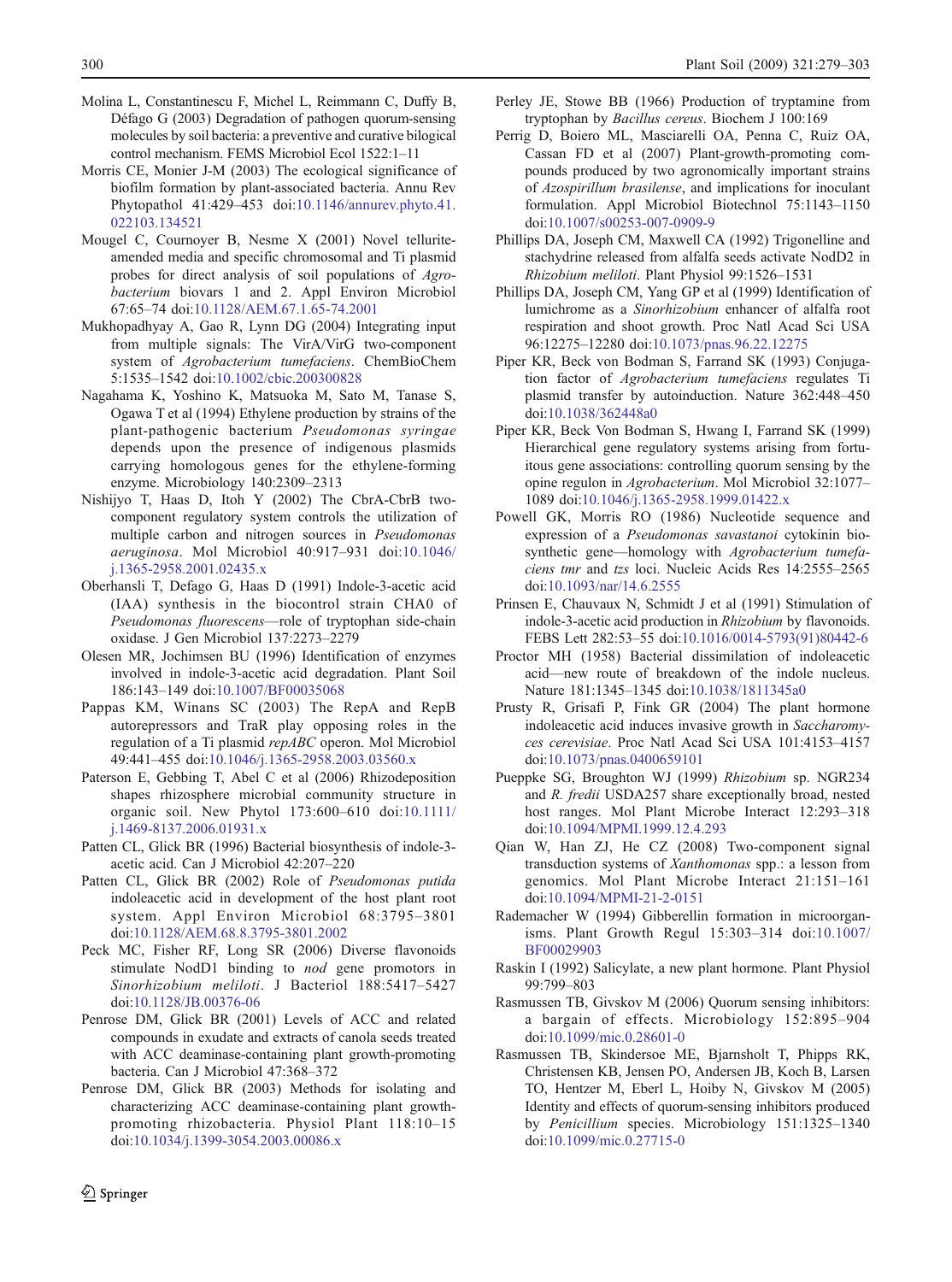- <span id="page-22-0"></span>Reddy PM, Rendón-Anaya M, de los Dolores Soto del Río M et al (2007) Flavonoids as signaling molecules and regulators of root nodule development. Dynamic Soil. Dyn Plant 1:83–94
- Redfield RJ (2002) Is quorum sensing a side effect of diffusion sensing? Trends Microbiol 10:365–370 do[i:10.1016](dx.doi.org/10.1016/S0966-842X(02)02400-9)/ [S0966-842X\(02\)02400-9](dx.doi.org/10.1016/S0966-842X(02)02400-9)
- Reverchon S, Chantegrel B, Deshayes C, Doutheau A, Cotte-Pattat N (2002) New synthetic analogues of N-acyl homoserine lactones as agonists or antagonists of transcriptional regulators involved in bacterial quorum sensing. Bioorg Med Chem Lett 12:1153–1157 do[i:10.1016](dx.doi.org/10.1016/S0960-894X(02)00124-5)/ [S0960-894X\(02\)00124-5](dx.doi.org/10.1016/S0960-894X(02)00124-5)
- Riaz K, Elmerich C, Moreira D, Raffoux A, Dessaux Y, Faure D (2008) A metagenomic analysis of soil bacteria extends the diversity of quorum-quenching lactonases. Environ Microbiol 10:560–570 doi[:10.1111/j.1462](dx.doi.org/10.1111/j.1462-2920.2007.01475.x)- [2920.2007.01475.x](dx.doi.org/10.1111/j.1462-2920.2007.01475.x)
- Riviere J, Laboureu P, Sechet M (1966) Bacterial degradation of indole-3-acetic acid and of gibberellin A3 in soil. Ann Physiol Vegetale 8:209
- Robert-Seilaniantz A, Navarro L, Bari R et al (2007) Pathological hormone imbalances. Curr Opin Plant Biol 10:372–379 do[i:10.1016/j.pbi.2007.06.003](dx.doi.org/10.1016/j.pbi.2007.06.003)
- Robinette D, Matthysse AG (1990) Inhibition by Agrobacterium tumefaciens and Pseudomonas savastanoi of development of the hypersensitive response elicited by Pseudomonas syringae pv phaseolicola. J Bacteriol 172:5742–5749
- Rosa-Putra S, Nalin R, Domenach A-M et al (2001) Novel hopanoids from Frankia spp. and related soil bacteria. Eur J Biochem 268:4300–4306 do[i:10.1046/j.1432-1327](dx.doi.org/10.1046/j.1432-1327.2001.02348.x). [2001.02348.x](dx.doi.org/10.1046/j.1432-1327.2001.02348.x)
- Saenkham P, Eiamphungporn W, Farrand SK, Vattanaviboon P, Mongkolsuk S (2007) Multiple superoxide dismutases in Agrobacterium tumefaciens: functional analysis, gene regulation, and influence on tumorigenesis. J Bacteriol 189:8807–8817 do[i:10.1128/JB.00960-07](dx.doi.org/10.1128/JB.00960-07)
- Sakakibara H, Takei K (2002) Identification of cytokinin biosynthesis genes in Arabidopsis: A breakthrough for understanding the metabolic pathway and the regulation in higher plants. J Plant Growth Regul 21:17–23 do[i:10.1007/s003440010043](dx.doi.org/10.1007/s003440010043)
- Sakakibara H, Kasahara H, Ueda N, Kojima M, Takei K, Hishiyama S, Asami T, Okada K, Kamiya Y, Yamaya T, Yamaguchi S (2005) Agrobacterium tumefaciens increases cytokinin production in plastids by modifying the biosynthetic pathway in the host plant. Proc Natl Acad Sci USA 102:9972–9977 do[i:10.1073/pnas.0500793102](dx.doi.org/10.1073/pnas.0500793102)
- Sanguin H, Remenant B, Dechesne A, Thioulouse J, Vogel TM, Nesme X, Moënne-Loccoz Y, Grundmann GL (2006) Potential of a 16S rRNA-based taxonomic microarray for analyzing the rhizosphere effects of maize on Agrobacterium spp. and bacterial communities. Appl Environ Microbiol 72:4302–4312 do[i:10.1128/AEM. 02686-05](dx.doi.org/10.1128/AEM.02686-05)
- Savka MA, Dessaux Y, Oger P et al (2002) Engineering bacterial competitiveness and persistence in the phytosphere. Mol Plant Microbe Interact 15:866–874 do[i:10.1094/MPMI.2002.15.9.866](dx.doi.org/10.1094/MPMI.2002.15.9.866)
- Schaefer AL, Greenberg EP, Oliver CM, Oda Y, Huang JJ, Bittan-Banin G, Peres CM, Schmidt S, Juhaszova K,

Sufrin JR, Harwood CS (2008) A new class of homoserine lactone quorum-sensing signals. Nature. do[i:10.1038](dx.doi.org/10.1038/nature07088)/ [nature07088](dx.doi.org/10.1038/nature07088)

- Schmelz EA, Engelberth J, Alborn HT, O'Donnell P, Sammons M, Toshima H et al (2003) Simultaneous analysis of phytohormones, phytotoxins, and volatile organic compounds in plants. Proc Natl Acad Sci USA 100:10552– 10557 do[i:10.1073/pnas.1633615100](dx.doi.org/10.1073/pnas.1633615100)
- Schmidt PE, Broughton WJ, Werner D (1994) Nod factors of Bradyrhizobium japonicum and Rhizobium sp. NGR234 induce flavonoid accumulation in soybean root exudate. Mol Plant Microbe Interact 7:384–390
- Schuhegger R, Ihring A, Gantner S, Bahnweg G, Knappe C, Vogg G, Hutzler P, Schmid M, Van Breusegem F, Eberl L, Hartmann A, Langebartels C (2006) Induction of systemic resistance in tomato by N-acyl-L-homoserine lactoneproducing rhizosphere bacteria. Plant Cell Environ 29:909–918 do[i:10.1111/j.1365-3040.2005.01471.x](dx.doi.org/10.1111/j.1365-3040.2005.01471.x)
- Schwalm K, Aloni R, Langhans M, Heller W, Stich S, Ullrich CI (2003) Flavonoid-related regulation of auxin accumulation in Agrobacterium tumefaciens-induced plant tumors. Planta 218:163–178 do[i:10.1007/s00425-003-1104-6](dx.doi.org/10.1007/s00425-003-1104-6)
- Schwessinger B, Zipfel C (2008) News from the frontline: recent insights into PAMP-triggered immunity in plants. Curr Opin Plant Biol 11:1–17 do[i:10.1016/j.pbi.2008.06.001](dx.doi.org/10.1016/j.pbi.2008.06.001)
- Sekine M, Watanabe K, Syono K (1989) Nucleotide sequence of a gene for indole-3-acetamide hydrolase from Bradyrhizobium japonicum. Nucleic Acids Res 17:6400–6400 do[i:10.1093/nar/17.15.6400](dx.doi.org/10.1093/nar/17.15.6400)
- Shah S, Li JP, Moffatt BA, Glick BR (1998) Isolation and characterization of ACC deaminase genes from two different plant growth-promoting rhizobacteria. Can J Microbiol 44:833–843 do[i:10.1139/cjm-44-9-833](dx.doi.org/10.1139/cjm-44-9-833)
- Shaw LJ, Morris P, Hooker JE (2006) Perception and modification of plant flavonoid signals by rhizosphere microorganisms. Environ Microbiol 8:1867–1880 do[i:10.1111/j.1462-2920.2006.01141.x](dx.doi.org/10.1111/j.1462-2920.2006.01141.x)
- Shelp BJ, Bown AW, Faure D (2006) Extracellular gammaaminobutyrate mediates communication between plants and other organisms. Plant Physiol 142:1350–1352 do[i:10.1104/pp.106.088955](dx.doi.org/10.1104/pp.106.088955)
- Skorpil P, Saad MM, Boukli NM et al (2005) NopP, a phosphorylated effector of Rhizobium sp. NGR234, is a major determinant of nodulation of the tropical legumes Flemingia congesta and Tephrosia vogelii. Mol Microbiol 57:1304–1317 do[i:10.1111/j.1365-2958.2005.04768.x](dx.doi.org/10.1111/j.1365-2958.2005.04768.x)
- Smadja B, Latour X, Faure D, Chevalier S, Dessaux Y, Orange N (2004) Involvement of N-acylhomoserine lactones throughout the plant infection by Erwinia carotovora subsp. atroseptica (Pectobacterium atrosepticum). Mol Plant Microbe Interact 17:1269–1278 do[i:10.1094/](dx.doi.org/10.1094/MPMI.2004.17.11.1269) [MPMI.2004.17.11.1269](dx.doi.org/10.1094/MPMI.2004.17.11.1269)
- Smith AM (1973) Ethylene as a cause of soil fungistasis. Nature 246:311–313 do[i:10.1038/246311a0](dx.doi.org/10.1038/246311a0)
- Somers E, Vanderleyden J, Srinivasan M (2004) Rhizosphere bacterial signalling: a love parade beneath our feet. Crit Rev Microbiol 30:205–240 do[i:10.1080/10408410490468786](dx.doi.org/10.1080/10408410490468786)
- Spaepen S, Vanderleyden J, Remans R (2007) Indole-3-acetic acid in microbial and microorganism-plant signalling. FEMS Microbiol Rev 31:425–448 do[i:10.1111/j.1574](dx.doi.org/10.1111/j.1574-6976.2007.00072.x)- [6976.2007.00072.x](dx.doi.org/10.1111/j.1574-6976.2007.00072.x)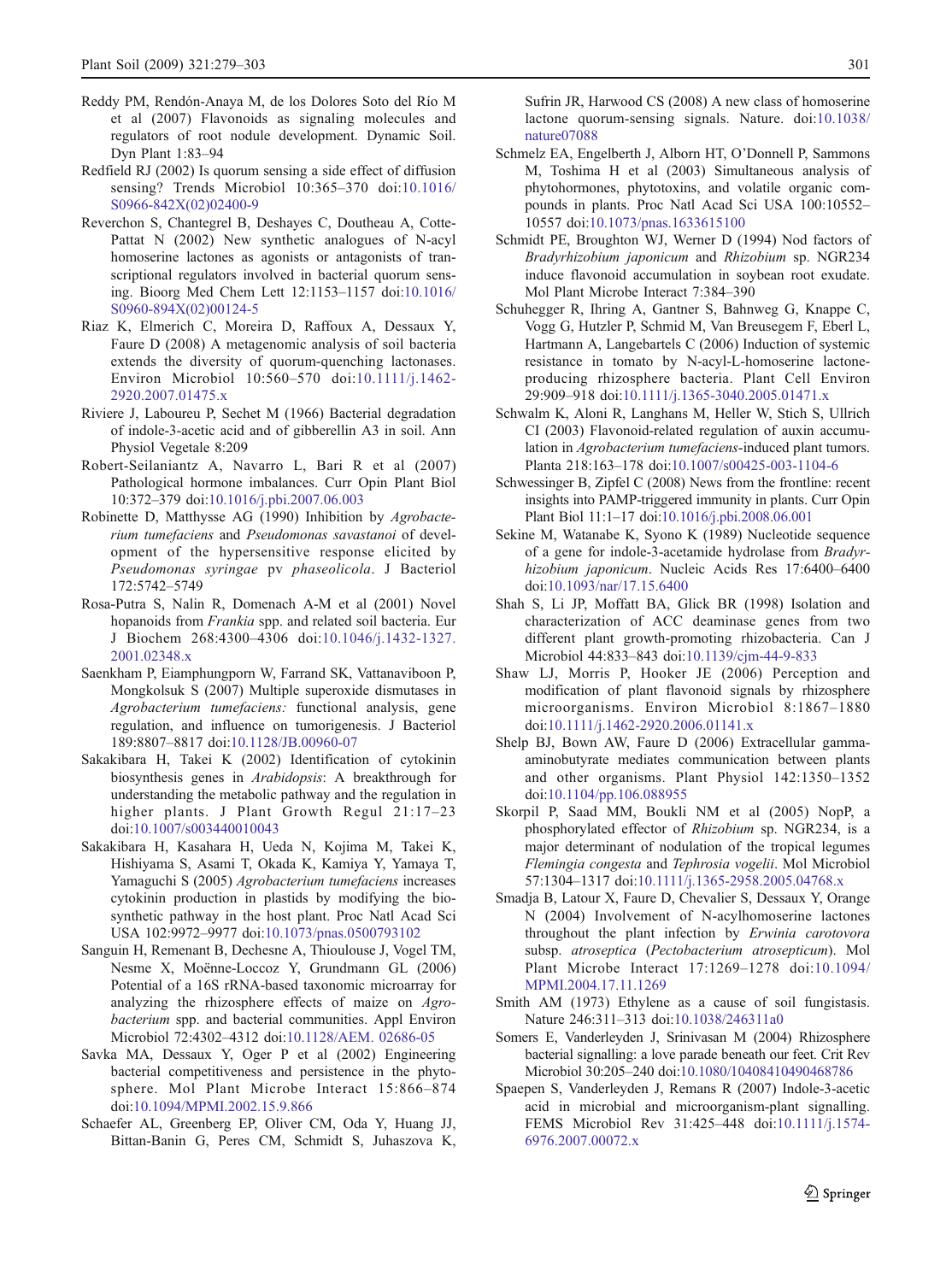- <span id="page-23-0"></span>Stachel SE, Messens E, Van Montagu M et al (1985) Identification of the signal molecules produced by wounded plant cells that activate T-DNA transfer in Agrobacterium tumefaciens. Nature 318:624–629 do[i:10.1038/318624a0](dx.doi.org/10.1038/318624a0)
- Staehelin C, Forsberg LS, D'Haeze W et al (2006) Exooligosaccharides of Rhizobium sp strain NGR234 are required for symbiosis with various legumes. J Bacteriol 188:6168–6178 do[i:10.1128/JB.00365-06](dx.doi.org/10.1128/JB.00365-06)
- Steidle A, Sigl K, Schuhegger R, Ihring A, Schmid M, Gantner S, Stoffels M, Riedel K, Givskov M, Hartmann A, Langebartels C, Eberl L (2001) Visualization of Nacylhomoserine lactone-mediated cell—cell communication between bacteria colonizing the tomato rhizosphere. Appl Environ Microbiol 67:5761–5770 do[i:10.1128](dx.doi.org/10.1128/AEM.67.12.5761-5770.2001)/ [AEM.67.12.5761-5770.2001](dx.doi.org/10.1128/AEM.67.12.5761-5770.2001)
- Steidle A, Allesen-Holm M, Riedel K, Berg G, Givskov M, Molin S, Eberl L (2002) Identification and characterization of an N-acylhomoserine lactone-dependent quorumsensing system in Pseudomonas putida strain IsoF. Appl Environ Microbiol 68:6371–6382 doi[:10.1128/](dx.doi.org/10.1128/AEM.68.12.6371-6382.2002) [AEM.68.12.6371-6382.2002](dx.doi.org/10.1128/AEM.68.12.6371-6382.2002)
- Streit WR, Joseph CM, Phillips DA (1996) Biotin and other water-soluble vitamins are key growth factors for alfalfa root colonization by Rhizobium meliloti 1021. Mol Plant Microbe Interact 9:330–338
- Suzuki S, He YX, Oyaizu H (2003) Indole-3-acetic acid production in Pseudomonas fluorescens HP72 and its association with suppression of creeping bentgrass brown patch. Curr Microbiol 47:138–143 do[i:10.1007/s00284](dx.doi.org/10.1007/s00284-002-3968-2)- [002-3968-2](dx.doi.org/10.1007/s00284-002-3968-2)
- Sykes LC, Matthysse AG (1986) Time required for tumor induction by Agrobacterium tumefaciens. Appl Environ Microbiol 52:597–598
- Szurmant H, Ordal GW (2004) Diversity in chemotaxis mechanisms among the Bacteria and Archaea. Microbiol Mol Biol Rev 68:301–319 do[i:10.1128/MMBR.68.2.301](dx.doi.org/10.1128/MMBR.68.2.301-319.2004)- [319.2004](dx.doi.org/10.1128/MMBR.68.2.301-319.2004)
- Szurmant H, White RA, Hoch JA (2007) Sensor complexes egulating two-component signal transduction. Curr Opin Struct Biol 17:706–715 do[i:10.1016/j.sbi.2007.08.019](dx.doi.org/10.1016/j.sbi.2007.08.019)
- Tepfer D, Goldmann A, Pamboukdjian N et al (1988) A plasmid of Rhizobium meliloti 41 encodes catabolism of two compounds from root exudate of Calystegium sepium. J Bacteriol 170:1153–1161
- Teplitski M, Robinson JB, Bauer WD (2000) Plants secrete compounds that mimic bacterial N-acyl homoserine lactone signal activities and affect population density-dependent behaviours in associated bacteria. Mol Plant Microbe Interact 13:637–648 do[i:10.1094/MPMI.2000.13.6.637](dx.doi.org/10.1094/MPMI.2000.13.6.637)
- Teyssier-Cuvelle S, Mougel C, Nesme X (1999) Direct conjugal transfers of Ti plasmid to soil microflora. Mol Ecol 8:1273– 1284 do[i:10.1046/j.1365-294X.1999.00689.x](dx.doi.org/10.1046/j.1365-294X.1999.00689.x)
- Teyssier-Cuvelle S, Oger P, Mougel C, Groud K, Farrand SK, Nesme X (2004) A highly selectable and highly transferable Ti plasmid to study conjugal host range and Ti plasmid dissemination in complex ecosystems. Microb Ecol 48:10–18 do[i:10.1007/s00248-003-2023-6](dx.doi.org/10.1007/s00248-003-2023-6)
- Theunis M, Kobayashi H, Broughton WJ et al (2004) Flavonoids, NodD1, NodD2, and nod-box NB15 modulate expression of the y4wEFG locus that is required for indole-3-acetic acid synthesis in Rhizobium sp. strain

NGR234. Mol Plant Microbe Interact 17:1153–1161 do[i:10.1094/MPMI.2004.17.10.1153](dx.doi.org/10.1094/MPMI.2004.17.10.1153)

- Tsavkelova EA, Klimova SY, Cherdyntseva TA, Netrusov AI (2006) Hormones and hormone-like substances of microorganisms: a review. Appl Biochem Microbiol 42:229– 235 do[i:10.1134/S000368380603001X](dx.doi.org/10.1134/S000368380603001X)
- Tsubokura S, Sakamoto Y, Ichihara K (1961) Bacterial decomposition of indoleacetic acid. J Biochem 49:38
- Ulrich LE, Koonin EV, Zhulin IB (2005) One-component systems dominate signal transduction in prokaryotes. Trends Microbiol 13:52–56 do[i:10.1016/j.tim.2004.](dx.doi.org/10.1016/j.tim.2004.12.006) [12.006](dx.doi.org/10.1016/j.tim.2004.12.006)
- Uroz S, Dangelo C, Carlier A, Faure D, Petit A, Oger P, Sicot C, Dessaux Y (2003) Novel bacteria degrading N-acyl homoserine lactones and their use as quenchers of quorum-sensing regulated functions of plant pathogenic bacteria. Microbiology 149:1981–1989 do[i:10.1099/mic.0.26375-0](dx.doi.org/10.1099/mic.0.26375-0)
- Uroz S, Chhabra SR, Cámara M, Williams P, Oger P, Dessaux Y (2005) N-Acylhomoserine lactone quorum-sensing molecules are modified and degraded by Rhodococcus erythropolis W2 by both amidolytic and novel oxidoreductase activities. Microbiol 151:3313–3322 do[i:10.1099](dx.doi.org/10.1099/mic.0.27961-0)/ [mic.0.27961-0](dx.doi.org/10.1099/mic.0.27961-0)
- Uroz S, Oger PM, Chapelle E, Adeline MT, Faure D, Dessaux Y (2008) A Rhodococcus qsdA-encoded enzyme defines a novel class of large-spectrum quorum-quenching lactonases. Appl Environ Microbiol 74:1357–1366 do[i:10.1128/AEM.02014-07](dx.doi.org/10.1128/AEM.02014-07)
- Vande Broek A, Lambrecht M, Eggermont K, Vanderleyden J (1999) Auxins upregulate expression of the indole-3 pyruvate decarboxylase gene in Azospirillum brasilense. J Bacteriol 181:1338–1342
- Vandeputte O, Oden S, Mol A, Vereecke D, Goethals K, El Jaziri M et al (2005) Biosynthesis of auxin by the grampositive phytopathogen Rhodococcus fascians is controlled by compounds specific to infected plant tissues. Appl Environ Microbiol 71:1169–1177 do[i:10.1128](dx.doi.org/10.1128/AEM.71.3.1169-1177.2005)/ [AEM.71.3.1169-1177.2005](dx.doi.org/10.1128/AEM.71.3.1169-1177.2005)
- Vogel J, Normand P, Thioulouse J, Nesme X, Grundmann GL (2003) Relationship between spatial and genetic distance in Agrobacterium spp. in 1 cubic centimeter of soil. Appl Environ Microbiol 69:1482–1487 doi[:10.1128/](dx.doi.org/10.1128/AEM.69.3.1482-1487.2003) [AEM.69.3.1482-1487.2003](dx.doi.org/10.1128/AEM.69.3.1482-1487.2003)
- von Bodman SB, Bauer WD, Coplin DL (2003) Quorum sensing in plant-pathogenic bacteria. Annu Rev Phytopathol 41:455–482 do[i:10.1146/annurev.phyto.41.052002](dx.doi.org/10.1146/annurev.phyto.41.052002.095652). [095652](dx.doi.org/10.1146/annurev.phyto.41.052002.095652)
- von Rad U, Klein I, Dobrev PI, Kottova J, Zazimalova E, Fekete A, Hartmann A, Schmitt-Kopplin P, Durner J (2008) Response of Arabidopsis thaliana to N-hexanoyl-DL: -homoserine-lactone, a bacterial quorum sensing molecule produced in the rhizosphere. Planta 229:73–85
- Wächter R, Langhans M, Aloni R, Götz S, Weilmünster A, Koops A, Temguia L, Mistrik I, Pavlovkin J, Rascher U, Schwalm K, Koch KE, Ullrich CI (2003) Vascularization, high-volume solution flow, and localized roles for enzymes of sucrose metabolism during tumorigenesis by Agrobacterium tumefaciens. Plant Physiol 133:1024–1037 do[i:10.1104/pp.103.028142](dx.doi.org/10.1104/pp.103.028142)
- Wang LL, Wang ET, Liu J, Li Y, Chen WX (2006) Endophytic occupation of root nodules and roots of Melilotus dentatus